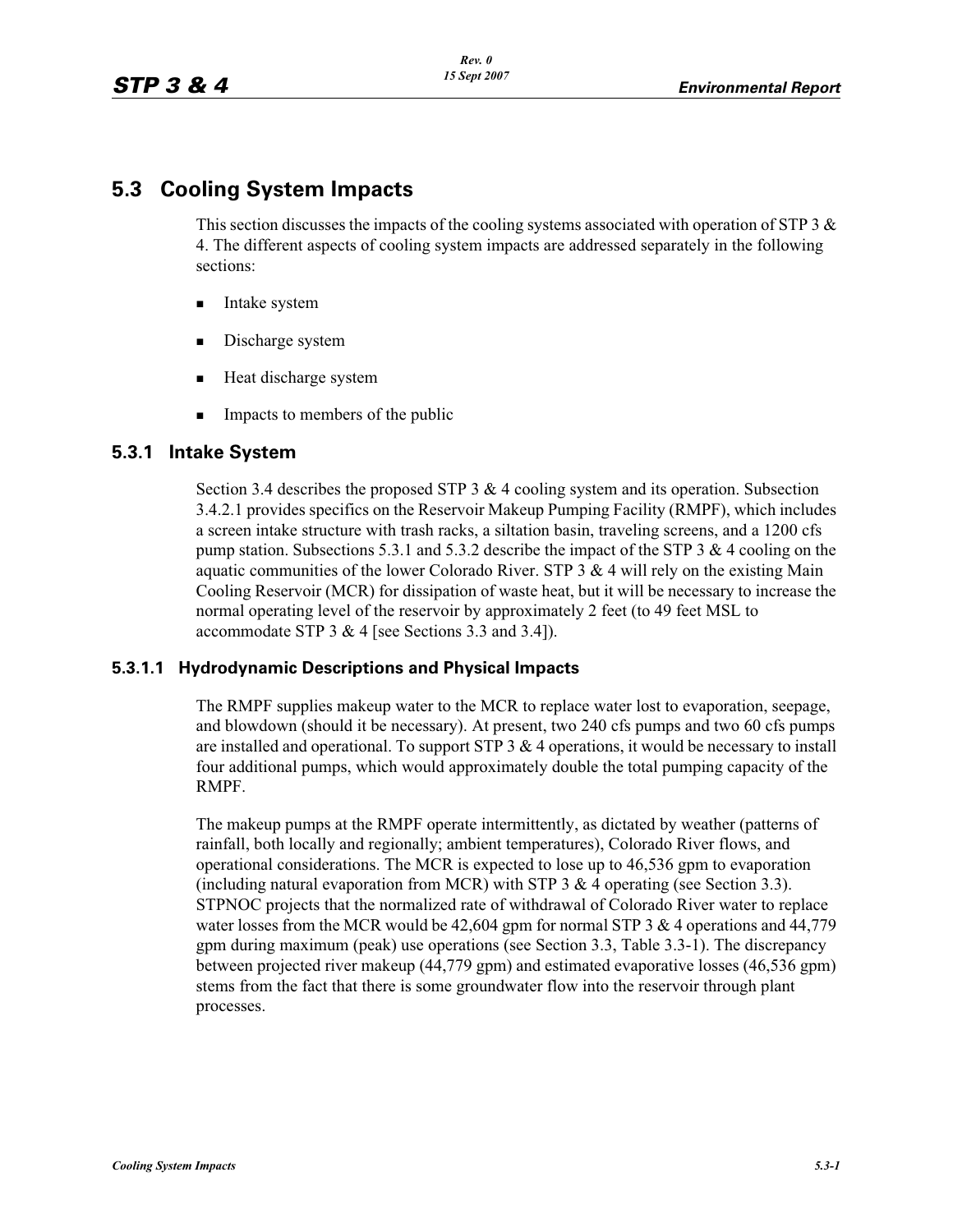### **5.3.1.2 Aquatic Ecosystems**

The species assemblage at the RMPF at a given time is influenced primarily by river flow, salinity, season, and population dynamics of the individual species. Although it is theoretically possible to predict the presence of a particular species using correlations of abundance with any one of these variables, more often than not these, as well as other, factors interact in complex ways to determine the assemblage of species and life stages at the RMPF.

### **5.3.1.2.1 Factors Affecting Entrapment, Entrainment, and Impingement**

Aquatic organisms can become entrapped, entrained, or impinged when water is drawn into the intakes at a flow greater than what they can escape.

Entrapment can take the form of attracting organisms to a relatively restricted area, such as a long, narrow intake channel, from which they have difficulty escaping due to behavioral responses to environmental cues. If the animals congregate in a channel, and environmental conditions (such as concentration of dissolved oxygen) deteriorate suddenly, the animals may die.

Impingement, in which the organism is physically pressed against the screens, or entrainment, in which smaller organisms travel in the water column through the screens, may also lead to destruction of the organism, depending on other factors. The extent of impingement and entrainment of aquatic organisms at a power plant intake structure depends on several variables, including the (1) species assemblage and densities of organisms at the intake at the time of pumping, (2) velocity of flow into the intake, (3) volume of water withdrawn, and (4) specific design features of the intake structure and pumps.

The seasonal distribution and abundance of various life stages of important aquatic species in the lower Colorado River was discussed in Subsection 2.4.2. By and large, the assemblage of species and densities of organisms found in the vicinity of the RMPF is under the influence of regional climatic events (in particular, patterns of rainfall) that are beyond human control. The other three variables are, to one degree or another, under the control of STPNOC.

### **Design Features**

The location, design, and capacity of power plant intake structures are regulated by EPA under 40 CFR 401.14 and are required to reflect the Best Technology Available to minimize adverse environmental impacts. The operation of intake structures at power plants in Texas is permitted and regulated by the Texas Commission on Environmental Quality (TCEQ), which was delegated authority to administer the Texas Pollutant Discharge Elimination System (TPDES) by EPA in 1998 (Reference 5.3-1). STPNOC adhered to principles of best technology available in siting and designing the existing RMPF. Entrapment was precluded by the physical location and design of the intake; the STP plant has no intake canal or similar structure that would hold fish. As described in the operation Final Environmental Statement (FES), the intake structure has been installed "flush" to the river bank with no projecting structures that create eddies and countercurrents that would cause entrapment (Reference 5.3-2). Furthermore, the intake area is equipped with an "escape route" that allows fish to swim back to the river.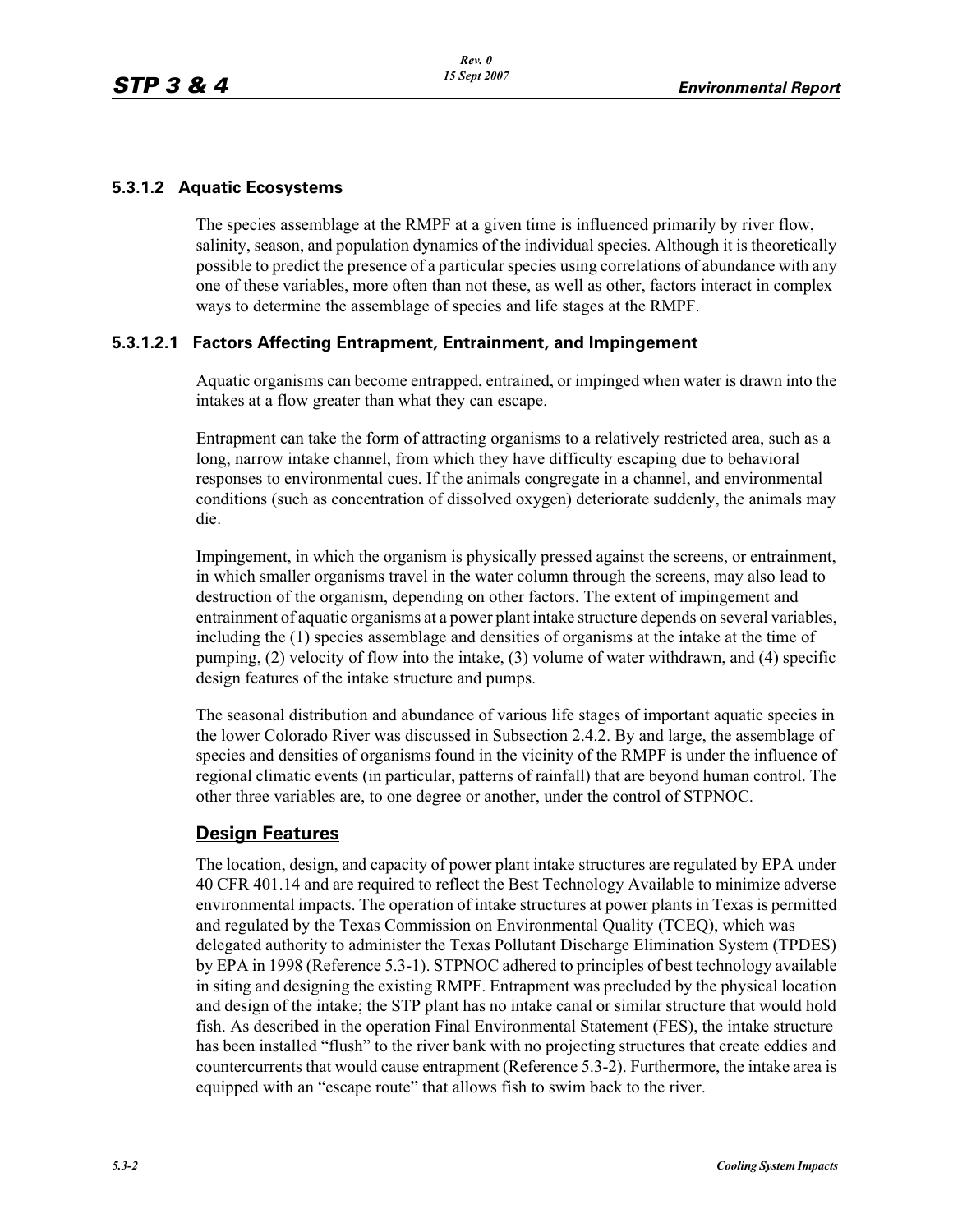Impingement and entrainment were minimized by other design features: (1) the intake was oriented in such a way as to reduce attractant flows, (2) the approach velocity at the traveling screens was designed to be 0.5 fps or less, and (3) the RMPF was equipped with a fish "handling and bypass" system. The EPA evaluated the location, design, and operation of the plant and issued an NPDES permit in 1985 that explicitly approved the design of the intake structure, characterizing it as Best Technology Available (see Part III, number 10 of NPDES Permit No. TX0064947, issued October 18, 1985). As discussed earlier, the RMPF was intended to provide makeup to the MCR for four nuclear units. Thus, the intake for STP  $3 \& 4$  was an integral part of the original design.

The RMPF has a maximum design approach velocity at the traveling screens of 0.5 fps based on a maximum pumping rate of approximately 538,000 gpm, and at the time of construction, this represented the Best Technology Available (Reference 5.3-3). It should be noted that in their Final Environmental Statement for Construction of STP 1  $\&$  2, the NRC calculated a slightly higher maximum approach velocity, 0.55 fps (Reference 5.3-4). The pump station was designed to house eight pumps, with a total pumping capacity of 1200 cfs (538,596 gpm) (Reference 5.3-5). However, the site is able to maintain water levels in the MCR using half of the full complement of pumps (two 107,719-gpm pumps and two 26,930-gpm pumps). The current maximum pumping rate, based on Annual Water Use Reports for 2001 through 2006 submitted by STPNOC to the TCEQ, is 600 cfs, (269,298 gpm) (References 5.3-6, 5.3-7, 5.3- 8, 5.3-9, 5.3-10, and 5.3-11). To supply sufficient water to the MCR for four operating units, it would be necessary to complete the pump installation with adequately sized pumps, restoring the original design pumping capacity of 1200 cfs (538,596 gpm). The design approach velocity of 0.50 fps was based on this pumping rate and is not expected to change appreciably with four units in operation.

Water will be pumped through a shoreline intake system, passed through trash racks, and through traveling screens with a 3/8-inch (9.5 mm) mesh. The traveling screens will operate intermittently to coincide with the intermittent withdrawal of river water. Fish and debris washed from the traveling screens are carried along a sluice which runs the length of the intake structure. Fish collected on the screens can be returned to the river via the sluice and a fish bypass pipe (Reference 5.3-5). The point of return is at the downstream end of the intake structure, approximately 0.6 meter (2 feet) below normal water elevation, as described in Section 3.4 (Reference 5.3-2).

### **Operational Features**

TPDES Permit No. WQ0001908000 for STP  $1 \& 2$ , issued by TCEQ in July 2005, contains no limits on Colorado River water withdrawals. Withdrawal limits are found in Certificate of Adjudication 14-5437, which was issued by the Texas Water Commission on June 28, 1989, based on water rights granted in 1974. The Certificate of Adjudication authorized Houston Lighting & Power (HL&P) to divert and use up to 102,000 acre-feet of water annually from the Colorado River for industrial purposes (power plant cooling) at a maximum withdrawal rate of 1200 cfs (approximately 540,000 gpm). To the extent feasible, STPNOC has followed internal procedures to withdraw water at times of high river flow, which has the effect of reducing impingement and entrainment of important estuarine and marine species, because high flows push these species downstream. Because evaporative losses and power demand are highest in late summer, some pumping at these times is unavoidable. July, August, and September have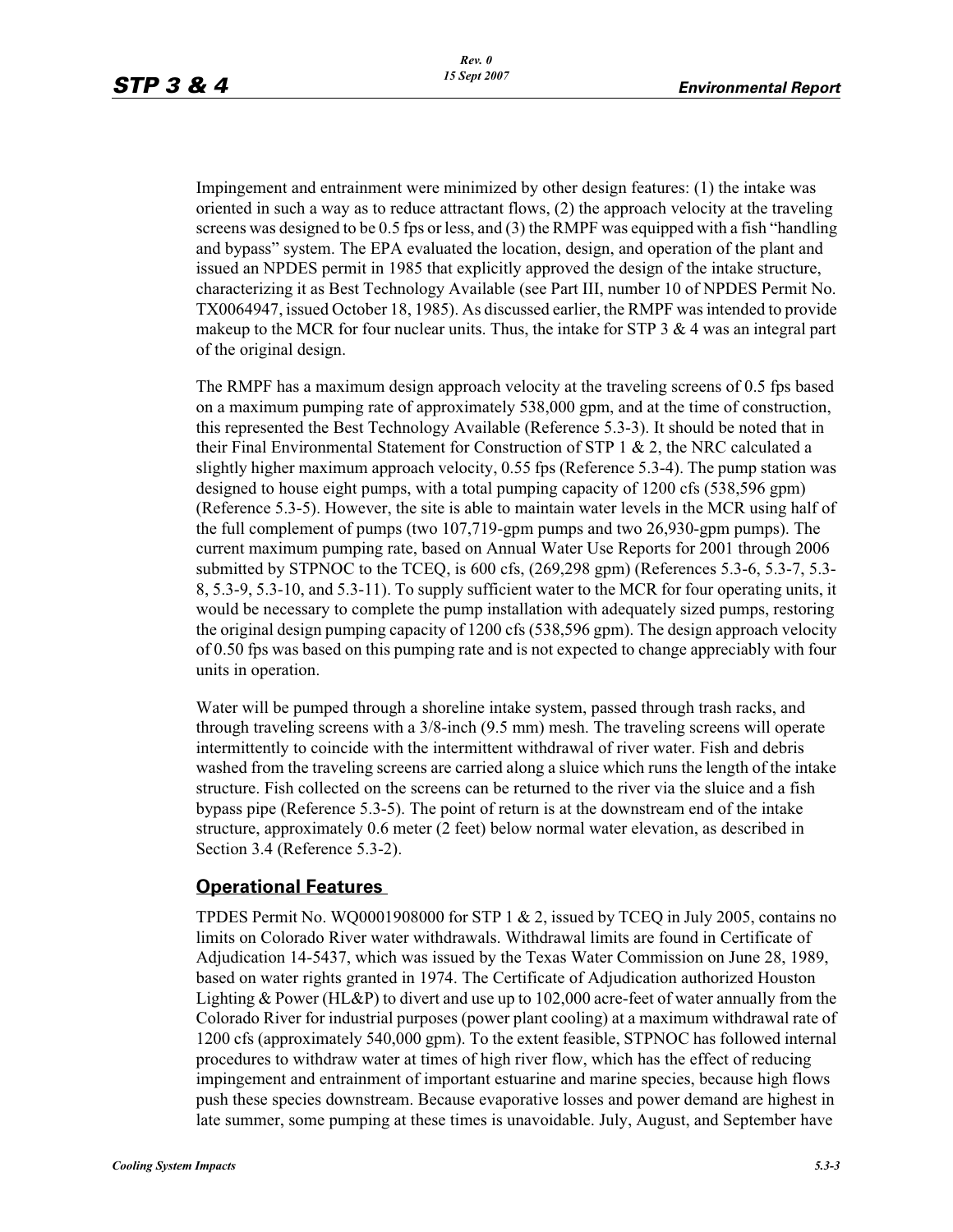historically been periods of low flow in the lower Colorado River, although interannual variability in flow precludes characterizing any given month as "low" or "high" flow with certainty (Reference 5.3-12). The Certificate of Adjudication contains the following Special Condition, which the state of Texas imposed to ensure minimum instream flows in the lower Colorado during periods of low flow:

"This certificate of adjudication is issued subject to the condition that diversions from the Colorado River shall be limited to 55% of the flows of the Colorado River in excess of 300 cfs at the authorized diversion point on the Colorado River."

In 1986, the NRC predicted the average annual withdrawal from the river for STP 1  $\&$  2 would be  $1.03 \times E8$  m<sup>3</sup> (83,900 acre-feet) (Reference 5.3-2). In recent years (2001–2006), the annual withdrawal for STP 1 & 2 has averaged approximately  $44,423,122 \text{ m}^3$  (37,000 acre-feet), which is approximately 44% of the 83,900 acre-feet the NRC predicted in the FES and 36% of the permitted maximum of 102,000 acre-feet (References 5.3-6, 5.3-7, 5.3-8, 5.3-9, 5.3-10, and 5.3-11). It appears likely that makeup for two additional units will be accommodated by the existing RMPF with all pumps installed, and there would be no need for STPNOC to seek an increase in the current allocation limit of 102,000 acre-feet/year from the Lower Colorado River Authority.

The withdrawal of 83,900 acre-feet/year of water for STP 1  $\&$  2 was determined to have minor impacts on aquatic resources (Reference 5.3-12). The withdrawal of up to 102,000 acrefeet/year to maintain levels in the MCR for four units would produce impingement and entrainment rates approximately 22% higher than those evaluated by NRC in the operation FES and deemed less than significant (Reference 5.3-2). However, withdrawal volumes would be substantially lower than 102,000 acre-feet in high rainfall years, and would never be higher, as the withdrawal limit of 102,000 is a condition of the Certificate of Adjudication. In any case, entrapment, impingement, and entrainment impacts would be mitigated by the factors discussed previously in this section and others listed below (from Reference 5.3-2):

- - Screens mounted flush with the shoreline to prevent entrapment and lessen the impact of eddy currents on the downstream end of the intake structure
- - Free passage of fish between outer trash racks and traveling screens allows fish that enter outer trash racks to swim downstream and exit the intake structure
- - Maximizing makeup pumping during periods of high river flow when densities of important estuarine/marine species are low in the intake area
- - Generally low densities of fish in the vicinity of the site intake areas compared to downstream areas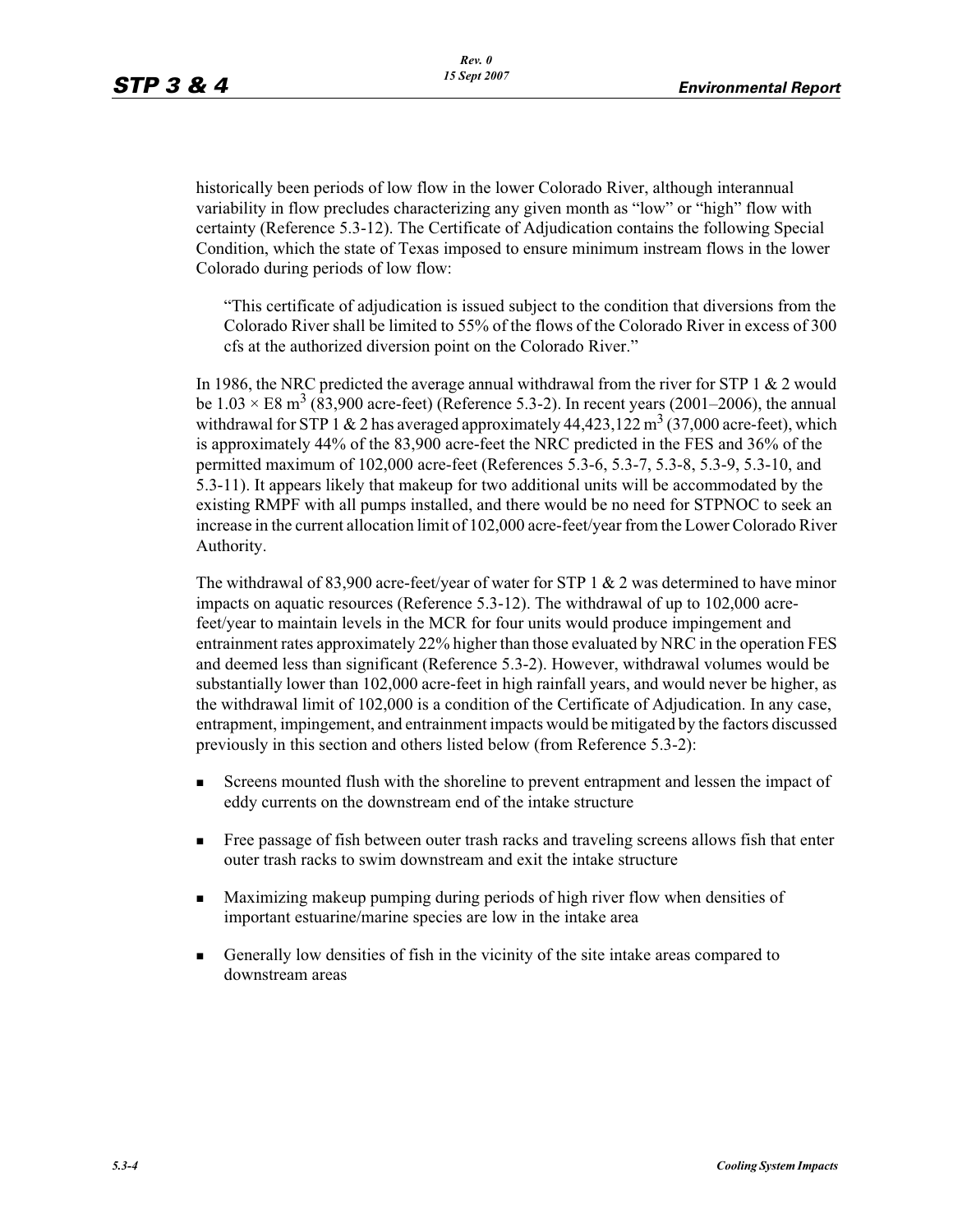## **Previous Conclusions on Design and Operation Features**

Because the design of the RMPF is fixed and operation of the pumps would be bounded by the limits in the permit, impacts of their operation would depend on distribution and abundance of fish and shellfish in the vicinity of the RMPF. The remainder of this section discusses fish and shellfish species that could be affected by operation of STP 3  $\&$  4, emphasizing trends in abundance of important marine/estuarine species over the 1985–2003 period. These species were the focus because they are commercially and recreationally important. During periods of high flow, impingement and entrainment would affect freshwater species such as bluegill, blue catfish, channel catfish, and common carp that are not as highly esteemed by commercial and recreational fishermen and are common-to-ubiquitous in large rivers, ponds, and reservoirs in Texas. The FES for operation of STP 1 & 2 assessed impacts of RMPF operation on marine and estuarine species exclusively (Reference 5.3-2).

### **5.3.1.2.2 Aquatic Resources Potentially Present at the Makeup Water Intake**

Two relevant sources of information on species assemblages near the STP site are available: (1) government data on fish and shellfish abundance in Matagorda Bay collected for general management purposes, and (2) data collected specifically for the construction FES to address potential impacts of STP 1  $& 2$  on aquatic resources in the lower Colorado River. Each of these is discussed below.

## **Fish and Shellfish Abundance in Matagorda Bay**

The National Oceanographic and Atmospheric Administration's (NOAA's) Estuarine Living Marine Resources program was developed to provide a consistent database of the distribution, abundance, and life history characteristics of important fish and invertebrates in U.S. estuaries (Reference 5.3-13). Four criteria were used to select the 44 species included in the Gulf of Mexico database: (1) commercial value, (2) recreational value, (3) indicator of environmental stress, and (4) ecological value (References 5.3-13, 5.3-14 and 5.3-15). These criteria are similar to those used to identify "important species" in the Environmental Standard Review Plan (NUREG-1555) (Reference 5.3-16).

Various surveys and programs in Texas have focused on different subsets of the species considered important in Reference 5.3-14 and Reference 5.3-15, as shown in Table 5.3-1. Texas Parks and Wildlife (TPWD) identified principal fisheries species in Matagorda Bay (Reference 5.3-17). In a recent summary of recreationally important fish, Green and Campbell of TPWD found that three species stand out as prime targets of anglers, as shown in Table 5.3-2 (Reference 5.3-18). The NRC names important species as well (References 5.3-2 and 5.3-4). For this ER, professional judgment based on independently collected data served as the basis for selecting important species potentially affected by plant operations, specifically the RMPF and the discharge from the MCR.

An Estuarine Living Marine Resources report by NOAA presented data on the salinity preferences of various life stages of important fish and shellfish in Matagorda Bay and associated tidal rivers, including the Lower Colorado River (Reference 5.3-14). Salinity is a major factor influencing distribution and abundance of estuarine species, particularly during spawning and early life stages. With the exception of sessile organisms such as oysters, most adult fish and shellfish (nekton) do not stay in Matagorda Bay, but move throughout the estuary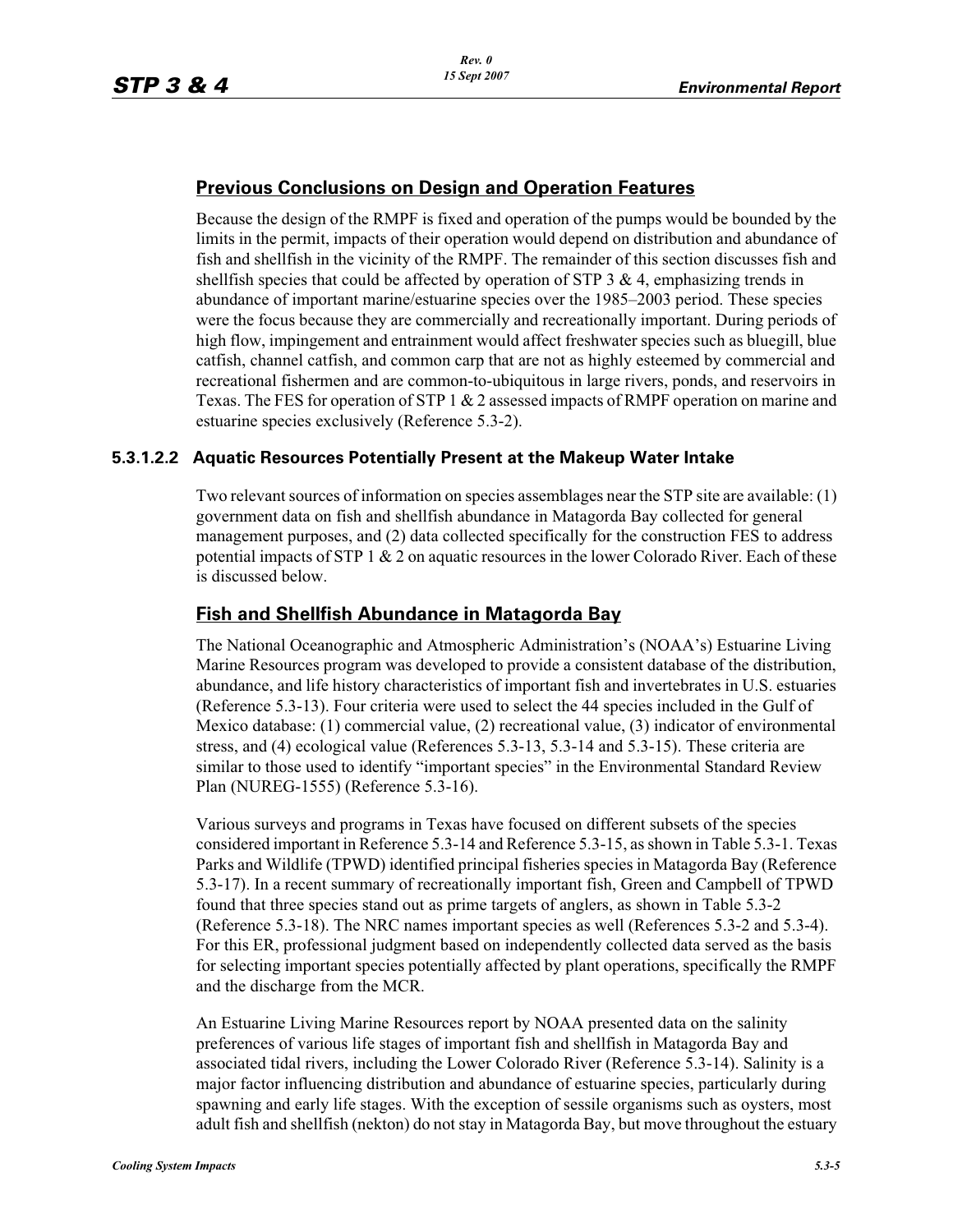in response to salinity gradients. One such example is the movement of estuarine or marine fish upriver during low flow periods when a saltwater wedge penetrates well into the Colorado River. During such time, the salinity differential at the bottom and top of the river can be substantial (Reference 5.3-19, Table 3). Along with the saline wedge come the planktonic larvae of fish and shellfish, which are generally carried passively along in the water column. The result of these hydrodynamic movements is that while the location in space cannot always be predicted for estuarine organisms, the location with respect to salinity gradient is better known (Reference 5.3-14).

The relative abundance of important fish and shellfish in various salinity zones in the Matagorda Bay estuary is summarized in Table 5.3.1.2-2 (Reference 5.3-14). The importance of this profile is that the salinity of the water at the intake of the STP pumps will determine to a large extent the composition and life stages of species present in the area. Regardless of which species or life stages are in the estuary at a given time, high freshwater flows tend to keep many of them from moving up the river as far as the STP site. Conversely, low river flows, and the concomitant saltwater intrusion, allow greater movement of estuarine and marine species upriver, where they may come under the influence of the intake pumps during pumping operations (Reference 5.3-20). Both estuarine and freshwater species are present at the RMPF (Reference 5.3-19).

## **Previous Studies in Lower Colorado River near STP 1 & 2**

Additional information on species that may be affected by plant operations, including freshwater species from upriver, was drawn from References 5.3-2 through 5.3-5, and 5.3-19 through 5.3-21.

### **HL&P ER 1974: Predictive**

In preparing the original ER, HL&P collected phytoplankton, zooplankton, ichthyoplankton, and nekton in the Colorado River near the intake to support estimates of entrainment and impingement.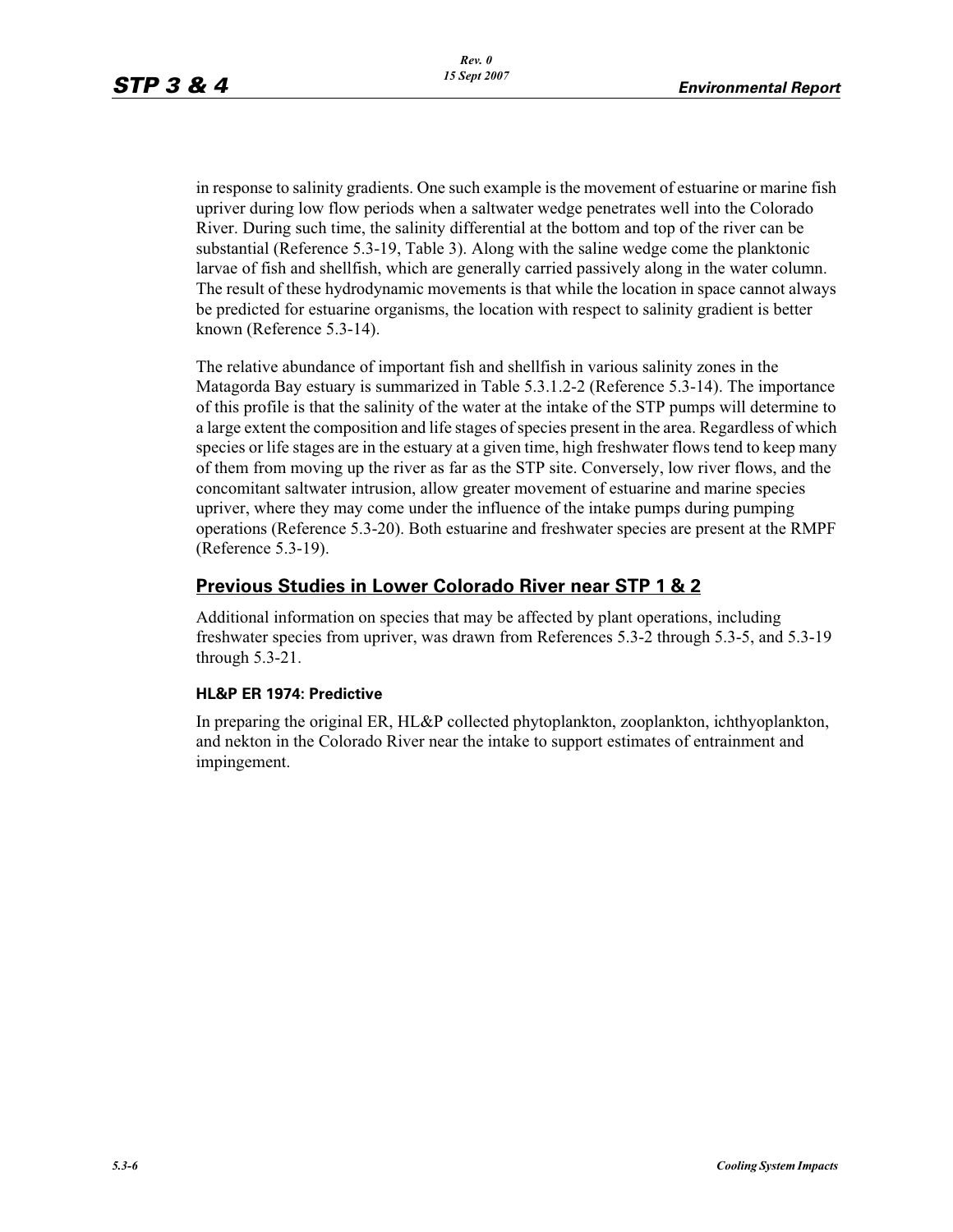### **Salinity and Flow**

Although estuarine conditions often prevail at the RMPF, salinities at the intake have at times been essentially zero. In 1973, it was reported that the water was fresh at the bottom as well as at the surface, ranging from 0.2 parts per thousand (ppt) in July to 0.4 ppt in October (Reference 5.3-3).

### **Entrainment of Phytoplankton and Zooplankton**

Phytoplankton and zooplankton are easily entrained due to their small size and inability to swim against the intake flow. The phytoplankton community at the intake was dominated by diatoms and green algae during the preoperational sampling (Reference 5.3-3). It was estimated that 7 x 1013 individual zooplankton would be entrained each year. Studies at a similar plant showed that about 12% of those entrained would die of mechanical damage and the number lost due to intolerance of conditions in the MCR was not estimated. All phytoplankton and zooplankton entrained were assumed lost to the Colorado River (Reference 5.3-3).

### **Entrainment of Ichthyoplankton**

Based on the design of the intake structure in 1974, HL&P concluded that all ichthyoplankton less than 4 inches total length are entrainable (Reference 5.3-3). Larval menhaden and croaker were identified as most likely to be entrained; cyprinids and gobies were considered secondary. Few eggs were collected near the intake, which is consistent with the observation that little spawning occurs in that reach of the river. In 1974, HL&P estimated that 2.6 million fish eggs and larvae may be entrained each year, a number too small to cause any population level effects (Reference 5.3-3).

### **Impingement**

Impingement of organisms on the RMPF traveling screens is directly influenced by the velocity of water moving through the screens. The design of the RMPF at STP 3 & 4 is for a  $\leq 0.5$  fps approach velocity at the traveling screens. Estimates of impingement presented in the 1974 construction-phase ER for STP 1  $\&$  2 were based on the assumption that fish and crustaceans were equally distributed in number and weight throughout the water column near the intake (Reference 5.3-3).

HL&P estimated in the construction-phase ER that 6.25 million fish and crustaceans (16,100 pounds) would be impinged per year, representing less than 0.03% of the annual poundage caught in the lower Colorado River and Matagorda Bay. Most of the species that HL&P predicted would be impinged are commercial or forage species: white shrimp, river shrimp, menhaden, anchovy, and croaker. Commercial species impinged accounted for less than 0.1% by weight of landings of fish and shellfish in Texas (Reference 5.3-3). Based on the 1974 ER, the NRC concluded that impingement would not have a significant effect on populations of important species in the lower Colorado River (Reference 5.3-4).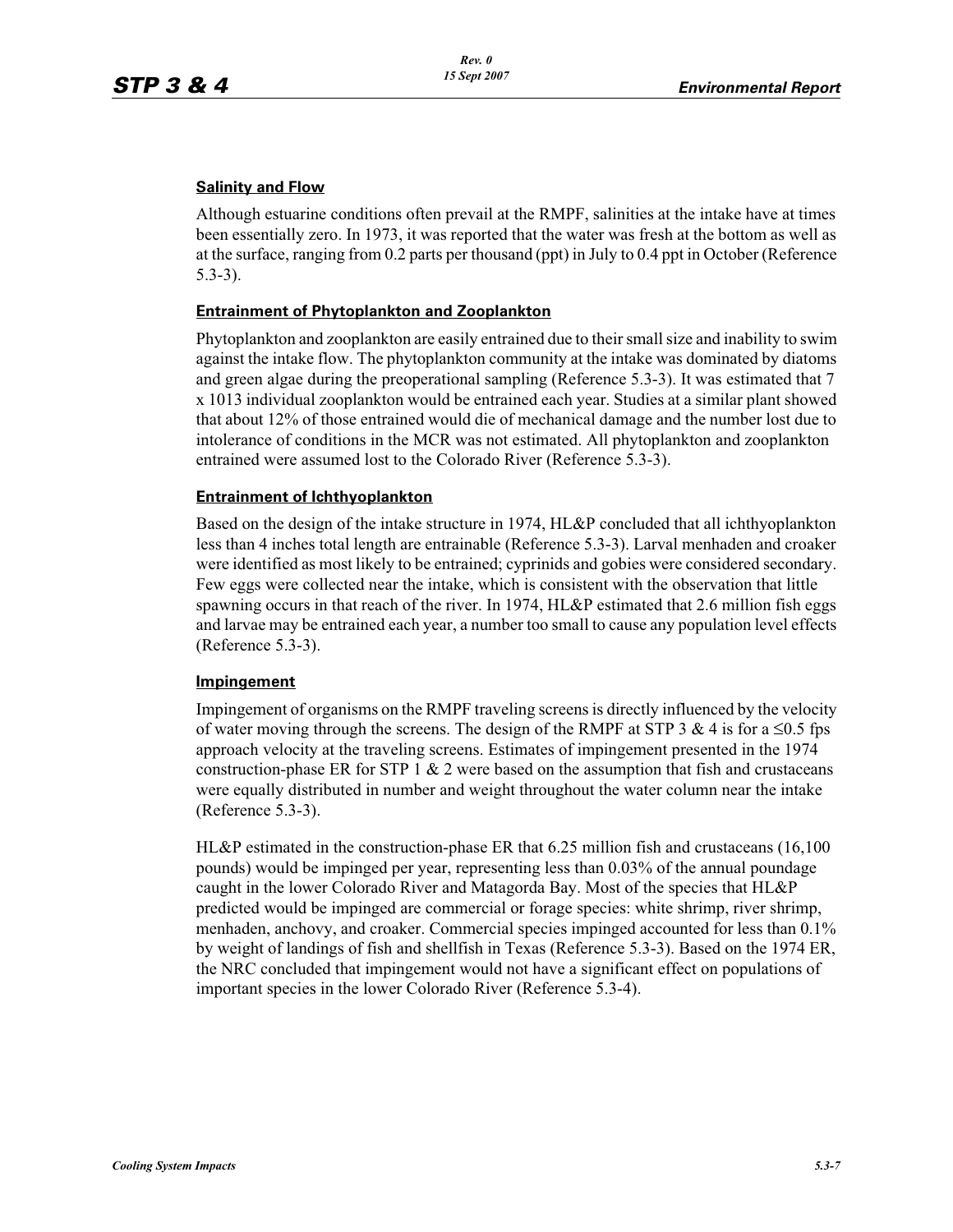### **NUS 1976: Year-Long Field Monitoring**

In 1975, STPNOC implemented a two-phase monitoring program to identify species that may be entrained by or impinged on the intake system (Reference 5.3-20). Phase 1 (April 75-April 76) included 26 sampling dates and several locations upstream and downstream of the intake, spaced at roughly 14-day intervals. Entrainment predictions based on direct measures of distribution and abundance of important organisms near the RMPF are considered representative of low flow conditions in the lower Colorado River. The NUS monitoring study is summarized in the NRC Operation FES (Reference 5.3-2).

Based on the physical characteristics of the river and the RMPF, NUS concluded that the makeup operation would affect an area of the Colorado River represented by the mid-channel, mid-depth (up to 10 feet) samples and the west bank samples (Reference 5.3-20). Mean densities of plankton and juvenile organisms were used to estimate entrainment. Estimates assumed that populations of organisms were relatively constant for a period of time (unspecified) around the sampling event, and that organisms were continually replenished at the sampling points by tidal and freshwater flow. The number of organisms entrained was calculated by multiplying the standing crop (individuals per cubic foot of river water) by the intake volume for a given time interval. Other assumptions and parameters of the calculations are given in Reference 5.3-20. The entrainment predictions were limited to plant operations during a particular set of low-flow conditions, which prevailed at STP 1  $\&$  2 from August 1975 through March 1976.

### **Salinity and Flow**

The Phase 1 monitoring study was conducted during an unusually dry year when Colorado River flows were low and estuarine conditions extended up to the STP site. All but two of the samples (May 6 and August 5) were collected when salinities at the intake represented estuarine conditions. Throughout the year-long monitoring period, bottom salinity remained high at the RMPF, ranging from 20.9 ppt in November 1975 to 31.0 ppt in August 1975. Surface salinity at the RMPF reached a maximum of 6.3 ppt on October 1, 1975, and by October 24, surface salinity reached an annual low of 0.8 ppt.

### **Nekton in the Colorado River (Post-larval, Juvenile, and Adult Invertebrates and Fish)**

During Phase 1, post-larval, juvenile, or adult white shrimp, menhaden, anchovy, croaker, and mullet were most abundant in samples collected from the Colorado River. These commercially important species were most numerous at stations downriver from STP. All of these species except menhaden decreased in abundance upriver. Brown shrimp and blue crabs were sometimes abundant in samples upriver from the STP site (Reference 5.3-20).

To estimate entrainment at the RMPF, plankton tows were made at various stations upriver and downriver from the STP site to estimate the standing crop of entrainable organisms. Estimates of macroplankton and ichthyoplankton are given below.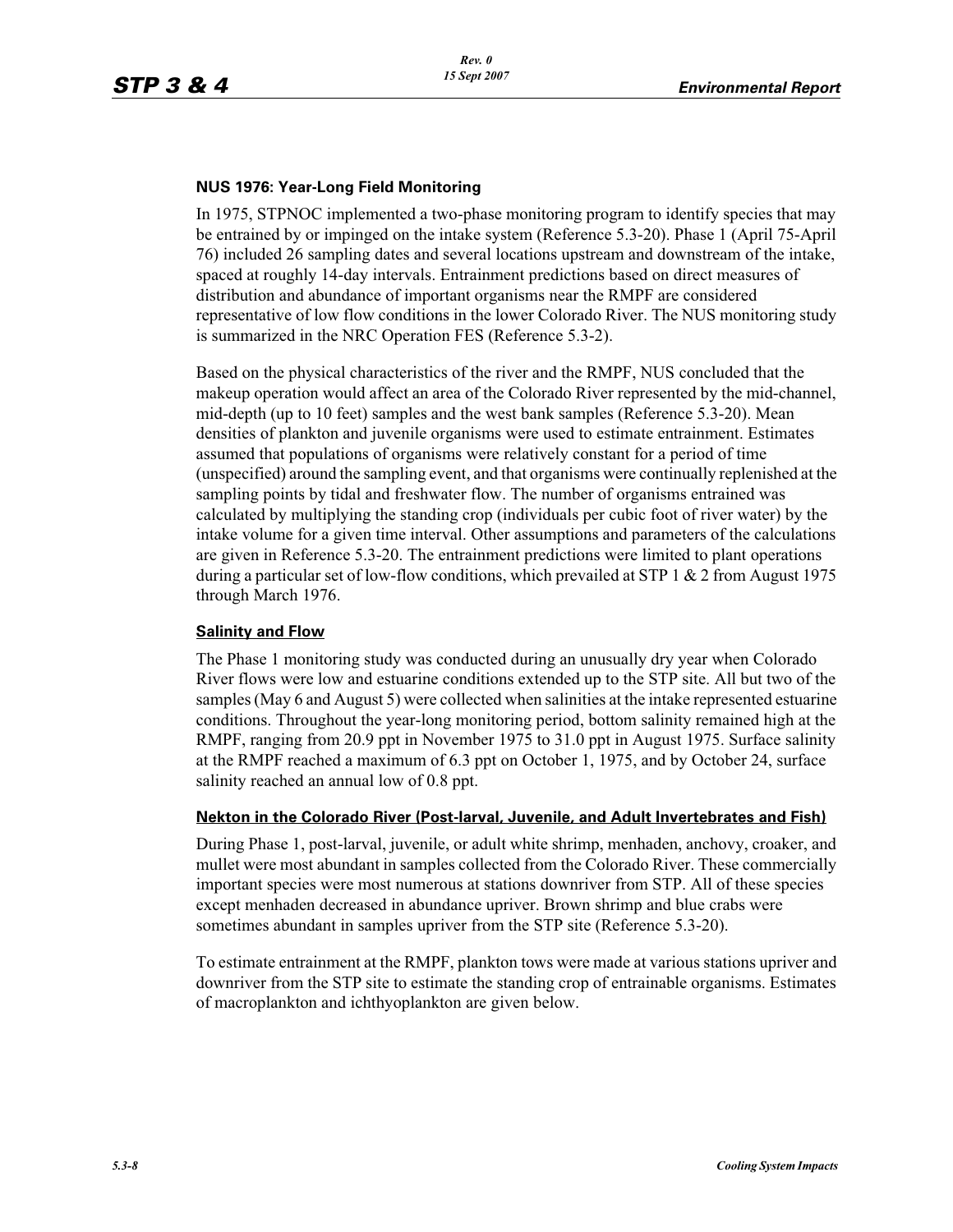#### **Entrainment of Macroplankton**

During Phase 1, the most important species in the macroplankton samples were decapod crustaceans, namely blue crab, white shrimp, and brown shrimp. Estimates of entrainment were based on densities of megalops of the commercially valuable blue crab and its congener, the pygmy blue crab, which cannot be distinguished at that stage, as well as first crab and juvenile stages of the blue crab. Estimates of entrainment of the shrimps were based on standing crops of post-larval white and brown shrimp.

Predictions of entrainment during the 8-month low flow period were as follows:

- -Blue crab:  $1.32 \times 10^6$
- -White Shrimp:  $6.4 \times 10^3$
- -Brown Shrimp:  $4.5 \times 10^3$

NUS estimated that in an 8-month period of low river flow, about one million blue and pygmy blue crab megalops, and about a quarter million blue crab individuals at the first crab and juvenile stage would be entrained (Reference 5.3-20). Of these, more than 83% would be entrained during August. Entrainment of white shrimp was predicted to occur exclusively in August, and of brown shrimp, only in March. NUS concluded that expected losses to entrainment were negligible compared with the millions of pounds of these species harvested annually in Texas, and the widespread distribution of the blue crab, white shrimp, and brown shrimp across Gulf of Mexico estuaries (Reference 5.3-20).

### **Entrainment of Ichthyoplankton**

The total estimate of entrainment of ichthyoplankton during the 8-month period was 13,236,233 individuals; more than half of these were expected to be entrained during August 1975 due to an unseasonably high flow period that resulted in greater than normal pumping for that month. Normally, river flows are so low in August that little or no pumping would occur.

The highest densities of ichthyoplankton in samples representing the area of influence of the RMPF were reported in May–October 1975 and March–April 1976. The most abundant ichthyoplankton consistently (for more than 3 of the 8 months) in the area were Gulf menhaden, Atlantic croaker, bay anchovy, and naked goby (*Gobiosoma bosci*, which is the most common goby on oyster reefs [Reference 5.3-22]). On August 5, 1975, high river flows and low salinity prevailed at the RMPF, and freshwater drum and several cyprinids (*Family Cyprinidae*) occurred in the ichthyoplankton in large numbers. Freshwater drum larvae were so plentiful on that day that they made up 48% of the 8-month total of approximately 13 million individuals expected to be entrained. NUS emphasizes that these results reflect anomalous conditions due to extremely high August flows and should not be interpreted as typical entrainment scenarios (Reference 5.3-20).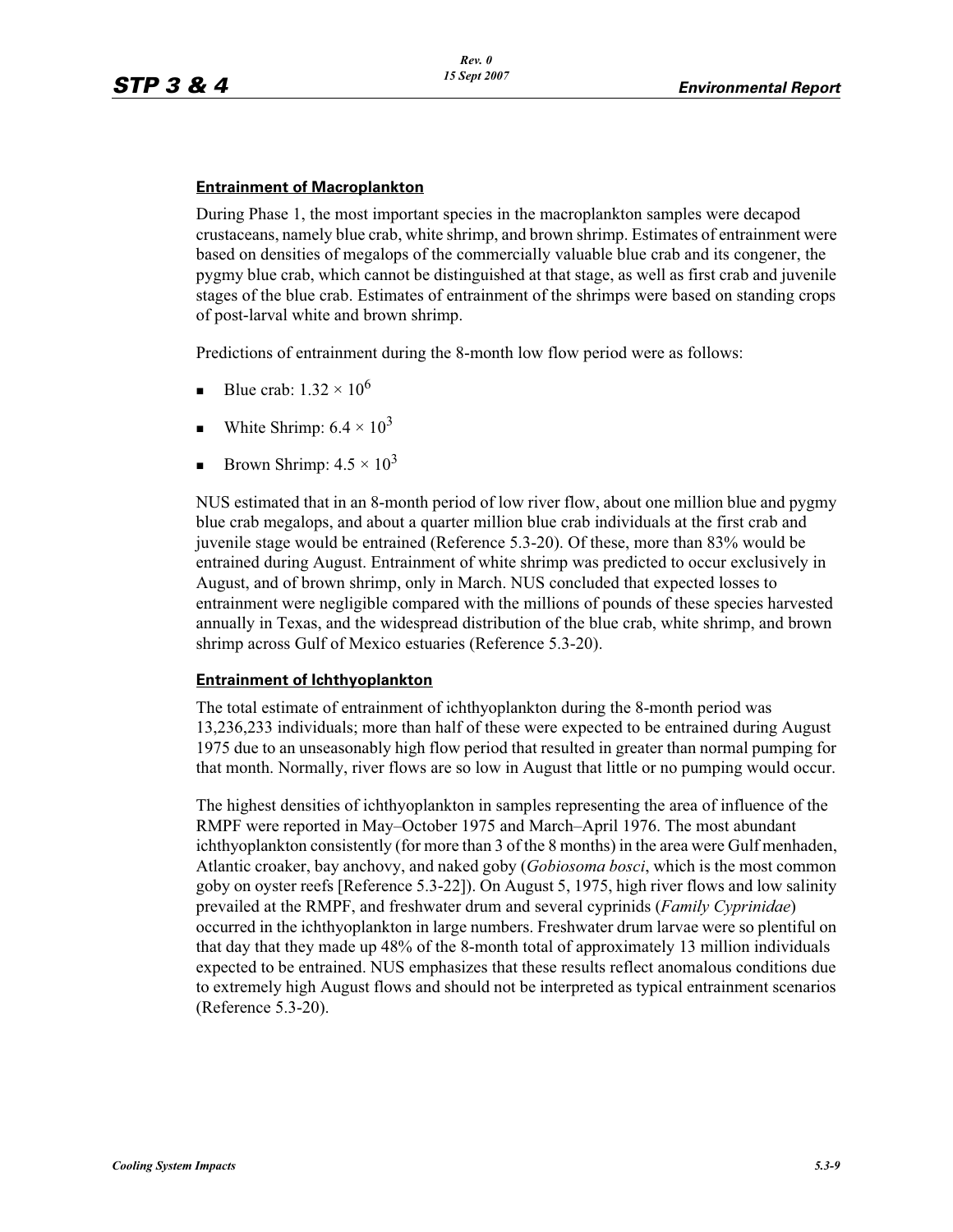The Phase 1 entrainment study for STP  $1 \& 2$  estimated that in an 8-month period of low river flow, the following entrainment of important ichthyoplankton would occur:

- -Croaker:  $3.37 \times 10^6$  (more than 90% in December and January)
- -**Menhaden:**  $1.35 \times 10^6$  (86% in September)
- -Anchovy:  $5.44 \times 10^5$  (70% in March)
- -• Naked goby:  $3.2 \times 10^5$  (all months except January and February)

Other infrequently collected ichthyoplankton were reported to be subject to entrainment at low levels, as follows:

- -Pinfish (*Lagodon rhomboides*):  $4.04 \times 10^4$  (February and March)
- -Sand sea trout:  $1.26 \times 10^4$  (February and March)
- -Striped anchovy (*Anchoa hepsetus*):  $9.78 \times 10^4$  (March only)
- -Gizzard shad:  $3.53 \times 10^4$  (March only)
- -Black drum:  $3.86 \times 10^3$  (March only)
- -Star drum (*Stellifer lanceolatus*):  $9.6 \times 10^3$  (August only)

The entrainment estimates made by NUS during low flow months were about 2.5 times those predicted in the HL&P ER, largely because lower flow and higher salinity conditions in the river lead to increases in the density of organisms subject to entrainment at the RMPF (References 5.3-20 and 5.3-3). Estimated losses of crustaceans and fish to entrainment reported in NUS were deemed insignificant by NRC in light of the overall abundance and high reproductive potential of these species in the Gulf of Mexico (References 5.3-20 and 5.3-2).

### **McAden et al. (1984 and 1985): Phase 2 -Focused Study of Intake Area**

The Phase 2 monitoring (July 1983–December 1984) collected both impingement and entrainment samples. Impingement samples were taken at the traveling screens during filling of the MCR from July to September 1983, and again the following September. Each week during the sampling period, samples were taken at two screens for three 30-minute periods over a 24-hour period (roughly every 8 hours).

To document entrainment of organisms, ichthyoplankton samples were collected in the Colorado River in the immediate vicinity of the RMPF (at sampling station 2, established during Phase 1). Samples were collected at three depths using a 0.5 mm mesh conical plankton net, and both stationary sets and oblique tows were used. Methods were the same as used during Phase 1 sampling (References 5.3-19 and 5.3-21). Mid-depth samples from mid-channel locations were used to estimate entrainment, consistent with methods developed during Phase 1 (Reference 5.3-20).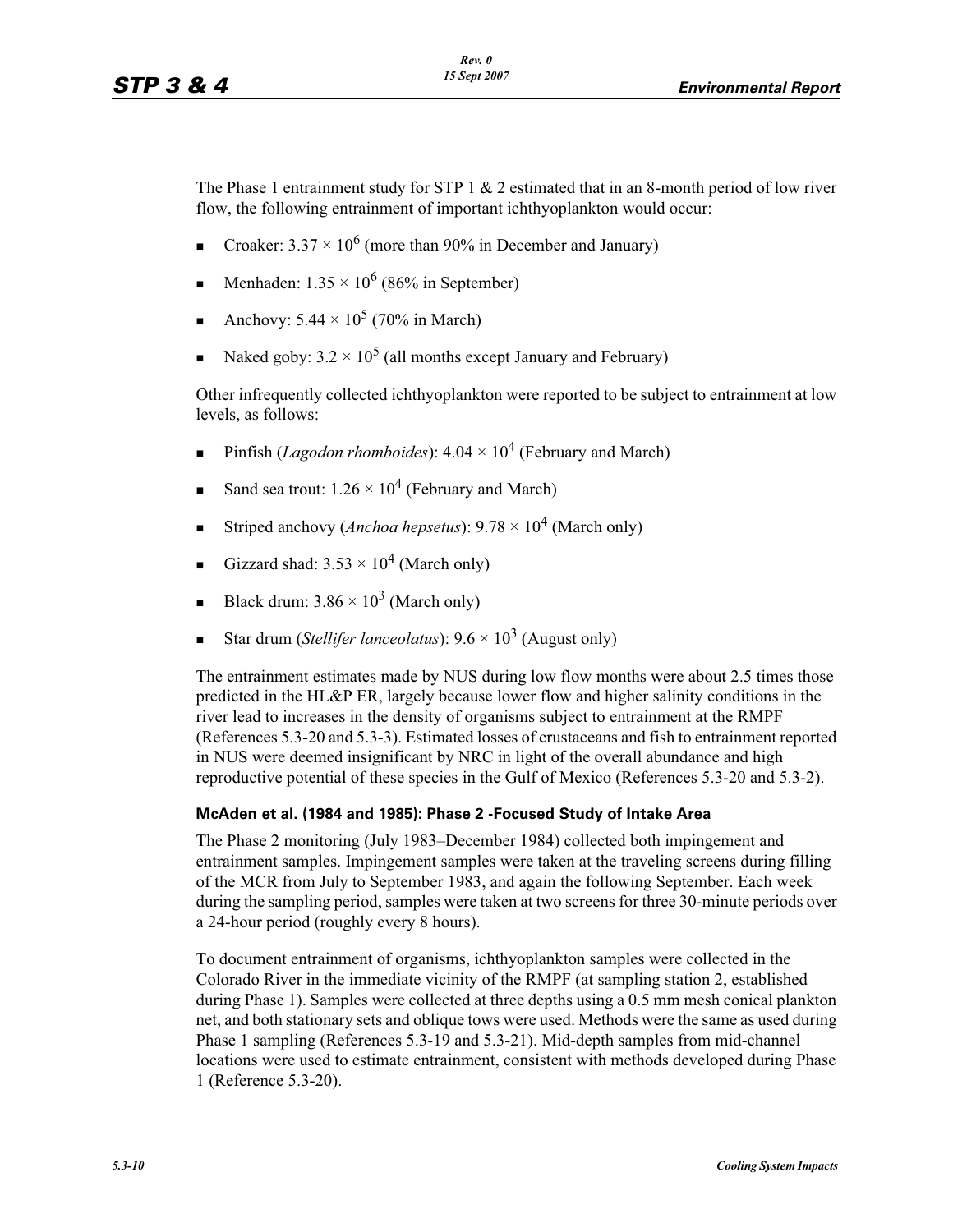Ichthyoplankton samples were also collected from the sedimentation basin. However, sampling difficulties prevented any collections from mid-depth locations, making comparisons of little value. Sedimentation basin samples are not discussed here.

#### **Salinity and Flow**

During the 3-month sampling period, salinity at the mid-depth (about 10 feet) sampling location in the Colorado River ranged from 0.3 ppt in late July to 20.7 ppt in early August. Average Colorado River flow ranged from 492 cfs on July 13, 1983 to 2076 cfs on August 10, 1983.

#### **Nekton (Post-larval, Juvenile, and Adult Invertebrates and Fish)**

During the first year of Phase 2 sampling (July 1983 to June 1984), six shrimp species, two crab species, and a crayfish species were collected in seine and trawl samples at Station 2, in the vicinity of the STP RMPF (Reference 5.3-19). During the single sampling event in September 1984, one additional shrimp (*Palaemonetes pugio*) was collected by seine, and another (*Penaeus duorarum*) was collected on the revolving screens of the RMPF, but not by seine or trawl (Reference 5.3-21).

During the first year of Phase 2 sampling (July 1983 to June 1984), 30 species of fish were collected near the RMPF by trawl or seine; the large majority was estuarine or marine. Only four of the 30 fish were freshwater species (Reference 5.3-19). During the single sampling event in September, 1984, no fish or crustaceans were collected by trawl because dissolved oxygen concentrations at the bottom were thought to be too low to support these species. Seine collections yielded 20 species of fish, but only one (*Lepisosteus occulatus*, the spotted gar) lives in freshwater. Seine collections included eight estuarine/marine fish not collected in the previous year.

#### **Entrainment of Macroplankton and Ichthyoplankton**

During the Phase 2 study of ichthyoplankton abundance and entrainment, standing stocks of macroplankton and ichthyoplankton were measured using plankton tows, as described in Reference 5.3-14. To maintain consistency with Phase 1 data, entrainment estimates were based on mid-channel, mid-depth samples collected at station 2, near the RMPF. The number of individuals (per 100 cubic meters of Colorado River water) collected over a 24-hour period was multiplied by the volume of water pumped over the same period (Table 5.3-3). The number of macroplankton entrained over 24 hours ranged from about 1 million individuals in late July 1983 to more than 54 million individuals in mid-September 1983. More than 50 species of macroplankton were collected; most common were zoeae of *Callianassa* (ghost shrimp) and *Rhithropanopeus harrisii*. Jellyfish medusae were abundant in some samples and completely absent in others (References 5.3-19 and 5.3-21).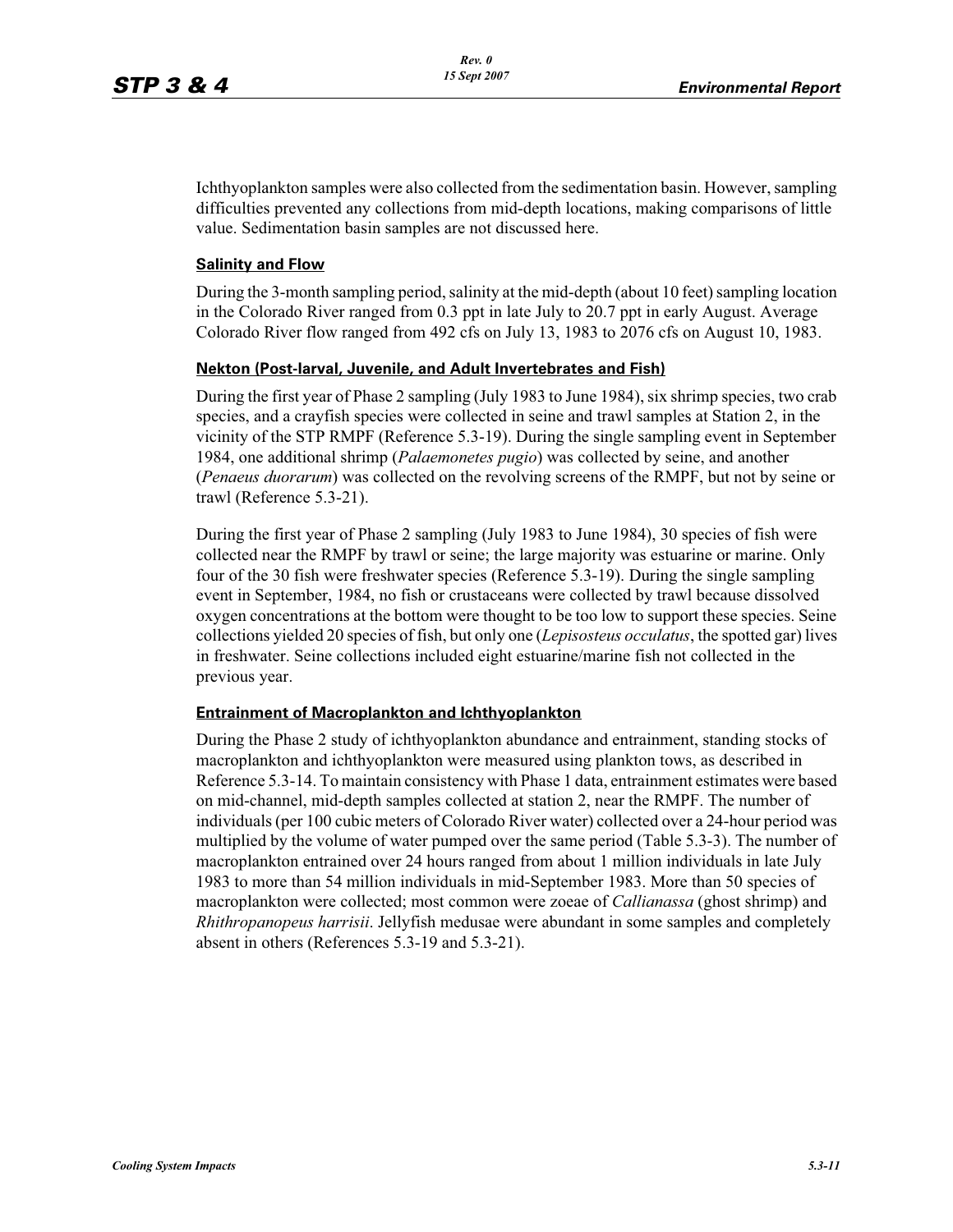Estimates of ichthyoplankton entrainment also varied across the sampling periods, with a low of about 13,000 in September 1984 and a high of 553,000 in July 1983 (Table 5.3-3). In fact, the same sampling period yielded the lowest estimate of macroplankton entrainment and the highest estimate of ichthyoplankton entrainment (Table 5.3-3). The authors attributed the elevated ichthyoplankton entrainment levels to high densities of the bay anchovy. Bay anchovies were particularly abundant in samples in July 1983, when low salinities were observed from the surface to bottom of the river (Reference 5.3-19). Low salinity (as low as 0.2 ppt) apparently stressed the bay anchovies, making them more vulnerable to capture, and inflated abundance estimates for this species (References 5.3-19 and 5.3-2). Other ichthyoplankton that occurred frequently in the samples were several species of goby (Gobionellus boleosoma, G. hastatus, and Gobiosoma bosci). Caranx hippos, Gobiosoma robustum, and an unidentified centrarchid occurred in one sample each (References 5.3-19 and 5.3-21).

#### **Impingement of Crustaceans and Fish**

Impingement of macroinvertebrates and fish was monitored in 1983–84 during the filling of the MCR and again on a single date in September 1984 (References 5.3-19 and 5.3-21). Impingement was greatest in mid-July, when an estimated 14,976 crustaceans and fish were impinged over a 24-hour period (Table 5.3-4). The September 1984 estimate was the lowest (2880 individuals over a 24-hour period).

The most commonly impinged macroinvertebrate was the blue crab, which was collected during all impingement sampling events (Table 5.3-4). In addition, six shrimp, including four palaemonids and two penaeids, were impinged. Of these, the Ohio shrimp was the most often impinged.

A total of three individual fish were collected in impingement samples during the 1983–1984 monitoring studies. Two were estuarine fish (inland silverside and crevalle jack) and one was a freshwater fish (green sunfish). The September 1984 impingement sampling yielded no fish.

#### **Conclusions of Monitoring**

The NRC concluded that losses of important aquatic species due to entrainment at the RMPF for STP 1  $& 2$  would be "insignificant" for the following reasons:

- - Only a small portion of the lower Colorado River population of a species would occur near the intake, and only 10% of those present at the intake would be actually entrained
- - The Lower Colorado River tidal reach does not provide unique habitat or services to estuarine or marine organisms, it is one of many similar tidal rivers on the Gulf Coast
- - The commonly entrained organisms (anchovy, menhaden, croaker, blue crab) are ubiquitous and abundant along the Gulf of Mexico
- - Due to water allocation permit conditions, most withdrawals would occur during high river flows when the assemblage is mostly freshwater (Reference 5.3-2)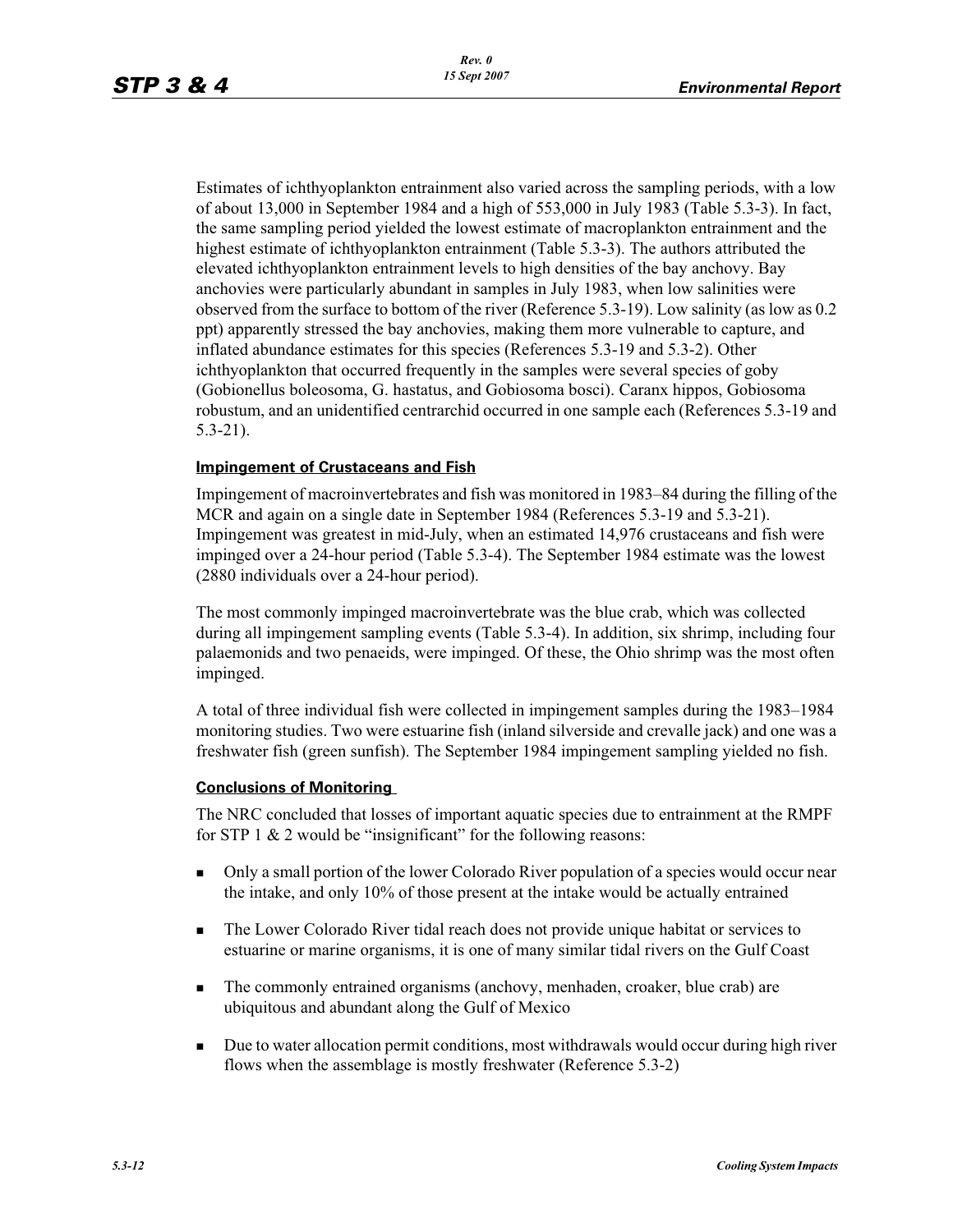The NRC concluded that effects of impingement on lower Colorado River fish and shellfish would be "minor," based on the following rationale:

- - Because absolute densities of organisms are low at the intake, low absolute numbers would be impinged
- - The intake design limits impingement, the timing of the pumps would limit impingement of young of the year (assuming low withdrawals from July to September, when young are present), and use of upper strata river water would limit impingement of estuarine organisms in the salt wedge
- -The Lower Colorado River is not a unique nursery habitat for any species
- -Menhaden, croaker, anchovy, and mullet are ubiquitous and abundant (Reference 5.3-2)

#### **Main Cooling Reservoir**

Records of fish caught in the MCR provide a partial list of species that have survived entrainment and are tolerant of the temperature and salinity regimes in the reservoir. In a September 1994 catch and release fishing tournament for employees, the most commonly caught species were redfish (red drum) and catfish (presumably blue catfish, but tournament records did not differentiate among catfish species); other species landed included black drum, common carp, and largemouth bass. One specimen each of gar, croaker, and Southern flounder was reported.

STPNOC is currently undertaking a study to characterize the relative abundance of fish species in the MCR (see Section 6.5). Although intended primarily to gather information on the distribution and abundance of juvenile and adult fish in the reservoir, this study is also expected to yield useful information on survival of fish entrained at the RMPF. The study will not provide a comprehensive list of species entrained, because most estuarine species that are entrained will not survive in the MCR. Some species that could survive in the MCR may be entrained in such low numbers that they are not detected during the survey. However, the presence of a species in the MCR could provide additional insights on differential vulnerability of fish species to entrainment at the RMPF.

#### **Relevance of Previous Entrainment and Impingement Studies to STP 3 & 4**

Impacts to aquatic biological resources from STP  $1 \& 2$  were judged to be SMALL and acceptable (Reference 5.3-2). Because no threatened or endangered aquatic species occur in the vicinity, none would be impacted by plant operations (Reference 5.3-2). The RMPF was designed originally to serve four units, so no additional design modifications are required for this project. The intake bays, fish screens, trash racks, and bypass system are already operational for STP 1  $\&$  2. The refurbishment of the RMPF to accommodate STP 3  $\&$  4 will consist primarily of installing new pumps and traveling screens in existing pump bays. Impacts to aquatic species from the operation of STP 3 & 4 will be SMALL.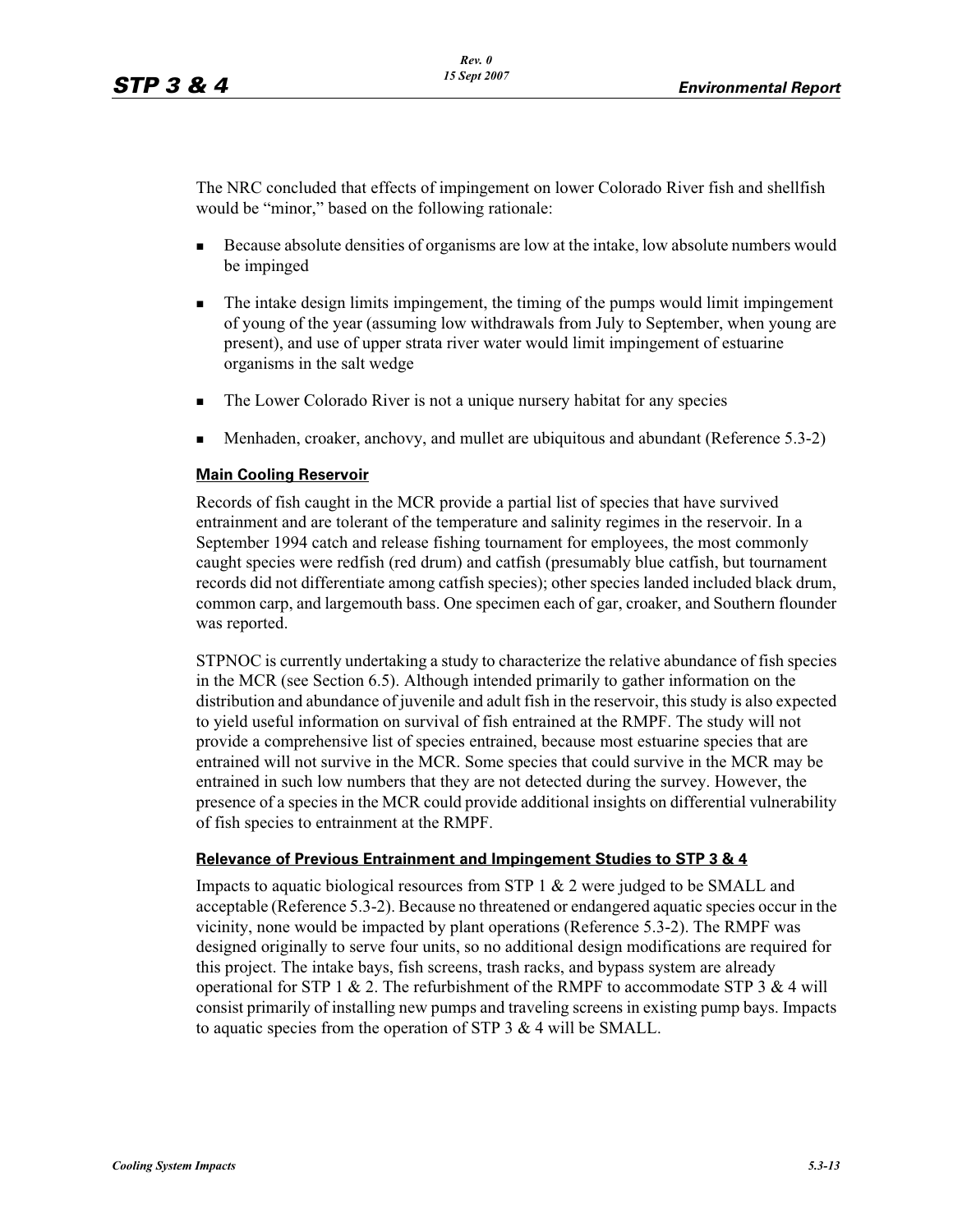The RMPF proposed for the new units at STP 3  $\&$  4 will presumably be in compliance with Section 316(b) of the Clean Water Act by virtue of the fact that it has "reduced flow commensurate with (a) closed-cycle re-circulating system" (69 FR 131, July 9, 2004, page 41592). This is one of the "compliance alternatives" a facility may select to demonstrate that it has installed the best technology available for minimizing adverse impacts of CWIS (69 FR 131, July 9, 2004). However, the EPA's determination of Best Available Technology is one of the provisions of the Phase II regulation that is being challenged in court, which led the EPA to suspend the regulation in March 2007 (Reference 5.3-23). Regardless of the outcome of the legal challenge to the EPA rule, the STP intake system is expected to be in compliance with Section 316(b) because of its closed-cycle design. As stated in the rule, "any facility that reduces its flow to a level commensurate with a closed-cycle, recirculating cooling system meets the performance standards in today's rule because such a reduction in flow is deemed to satisfy any applicable impingement mortality and entrainment performance standards for all water bodies" (69 FR 131, July 9, 2004, page 41601).

In a June 27, 2007 letter, TCEQ stated, "…we have reviewed the information you submitted and based on our best professional judgment, we consider your facility to be a closed-cycle recirculating system (Reference 5.3-45). We also concur that the Main Cooling Reservoir (MCR) at your facility does not meet the definition of water in the state."

## **5.3.1.2.3 Long-Term Regional Evidence of No Significant Impact**

Virtually all available data on fish and invertebrate abundance in Matagorda Bay illustrates that most species show significant variability from year to year, as is typical in estuaries nationwide (Reference 5.3-24). In a complex analysis of the effect of the diversion of the lower Colorado River on epifauna in Matagorda Bay, Wilbur and Bass concluded that "the background level of interannual variability is so great for most species that a substantial and sustained change in abundance would have had to occur to suggest that it resulted from the diversion" (Reference 5.3-17). Variability in species assemblages and abundance is influenced by significant regional conditions such as a major flood in 1992 and a severe drought in 1996 (Reference 5.3-24).

To predict the impact of pumping associated with STP  $3 \& 4$ , it is useful to look retrospectively at effects on fish and shellfish populations that may be attributed to pumping for STP  $1 \& 2$ . No population data is routinely collected on fish in the lower Colorado River. However, long-term catch data in Matagorda Bay shows that populations of most commercial, recreational, and forage species have either remained stable or increased over the past two decades since STP 1 & 2 became operational. Selected analytical studies are referred to in References 5.3-17, 5.3- 24, and 5.3-25.

The U.S. Army Corps of Engineers diverted the lower Colorado River into the eastern arm of Matagorda Bay in 1991 to create habitat, increase nutrients, and moderate salinity. The overall goal was to improve fisheries productivity. Wilbur and Bass evaluated several long-term data sets that included fisheries abundance in various parts of the bay before and after the diversion (Reference 5.3-17). The expectation was that the diversion would be shown to have had a significant positive effect on at least some important species, such as white shrimp, brown shrimp, blue crab, croaker, anchovy, or menhaden. However, none of the data sets indicated significant shifts in species abundance, despite substantial habitat changes, such as the growth of a deltaic marsh at the end of the diversion cut. This study points out that, relative to other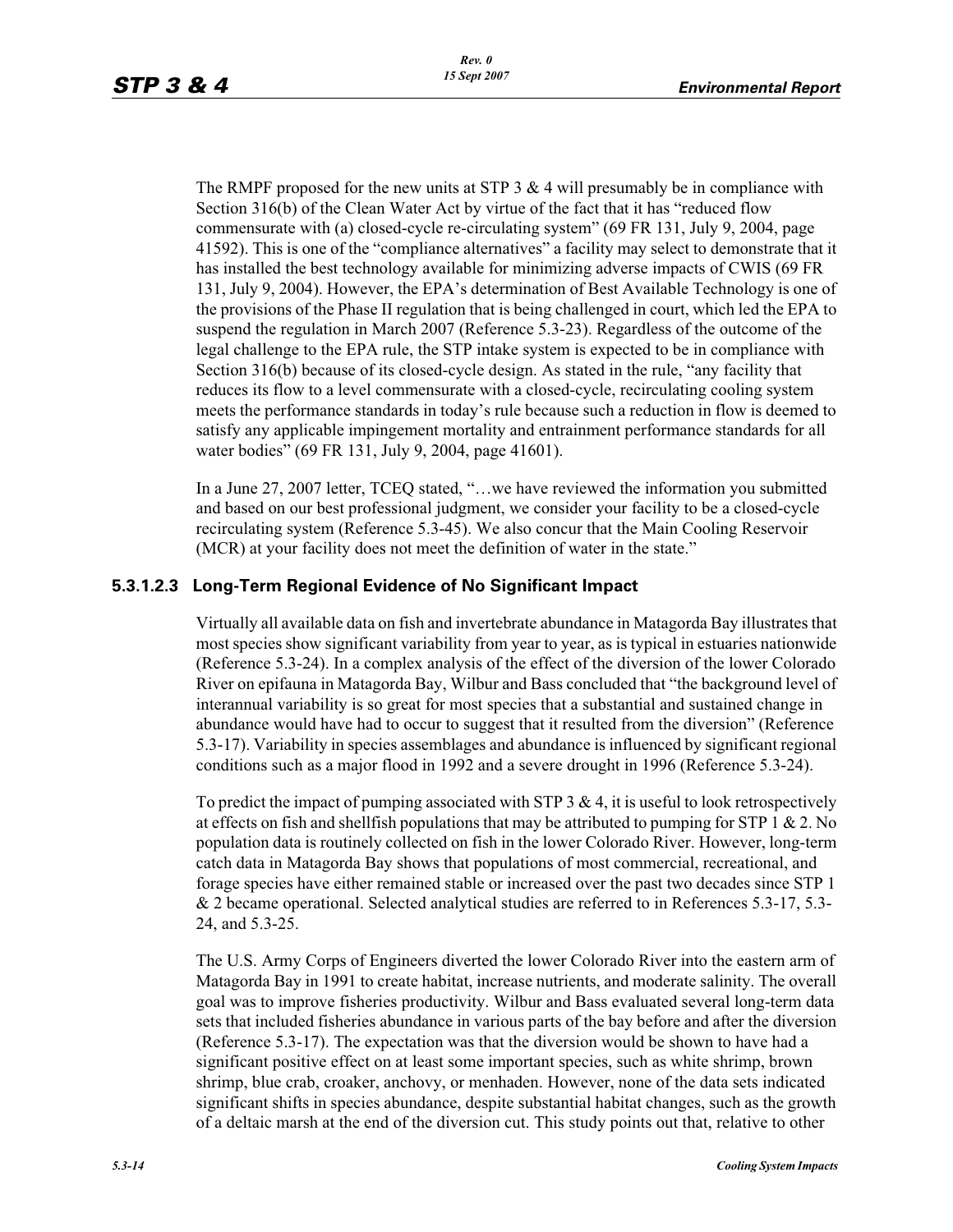Gulf of Mexico estuaries, the Colorado River has a small average discharge (76.5 m3/s) compared with the size of Matagorda Bay (1070 km2). In fact, when the flow is less than 14 m3/s (500 cfs), as measured at the Wharton gauge station located upstream of STP, there is no discharge from the Colorado River. The authors noted that there were no diversion-related differences in abundance for any important species monitored by TPWD, and that blue crab and shrimp landings "did not exhibit any unusual deviations from historical interannual variability" (Reference 5.3-17).

If a major diversion and habitat creation project did not elicit a population-level response from key species, it is unlikely that the relatively minor withdrawals of makeup water at the STP site will negatively impact these species.

Texas Parks and Wildlife Coastal Fisheries Division samples the nine major bay systems in Texas to monitor the relative abundance of fish and shellfish. Their samples are independent of fisheries pressures, which can skew data away from representing ecologically relevant abundances. Trends in relative abundance of important species in East Matagorda Bay, Matagorda Bay, and the entire Texas coast are presented in Table 5.3-5 for several sample types: (1) gill nets in spring, (2) gill nets in fall, (3) bag seines, and (4) trawls (Reference 5.3 25).

The data clearly shows that populations of fish and shellfish in the Matagorda Bay estuary, and, by extension, the tidal reaches of the lower Colorado River, have either remained stable or increased since 1985 (Reference 5.3-25). This pattern holds even for species that have experienced a decline statewide, such as blue crab and white shrimp. The NRC prediction that the amount of entrainment and impingement that would occur at the STP  $1 \& 2$  intake would be insignificant has been supported (Reference 5.3-2). No evidence of adverse impacts of water withdrawals by STP  $3 &$  is shown.

A cooperative group of several Texas government agencies (Lower Colorado River Authority [LCRA], the TPWD, the TWDB, and the TCEQ) prepared an independent analysis of the longterm fisheries-independent data collected by TWPD in Matagorda and East Matagorda Bays (Reference 5.3-24). The study concluded that the current health and productivity of Matagorda Bay is generally good, and gave as evidence the approximately \$63 million that Matagorda Bay generates annually in commercial seafood harvests, and the \$115 million annually the bay contributes to the sport fishing industry (Reference 5.3-24). The current freshwater inflows have helped maintain the health and productivity of the bay, although the study acknowledges that a host of complex factors that are not yet fully understood interact to affect the overall productivity of the bay.

The LCRA study provides a summary of the economic value of the ecological services provided by Matagorda Bay, with particular reference to its role as habitat for estuarine-dependent fish and shellfish. For example, commercial fishermen in Texas landed an estimated 95.2 million pounds of fish, shrimp, crabs and oysters in 1999. Shrimp are the most valuable resource along the Texas coast, accounting for 81% of the harvest and 88% of the dockside value in 1999 (Reference 5.3-24). Commercial shrimpers in the Matagorda Bay system landed one-fourth of the total shrimp catch from all Texas bays, representing 27% of the dockside value, on average, from 1995 to 1999 (total dockside value was 219 million in 1999 dollars). As reported by LCRA, a Texas A&M University study in 1995 estimated that the Matagorda estuary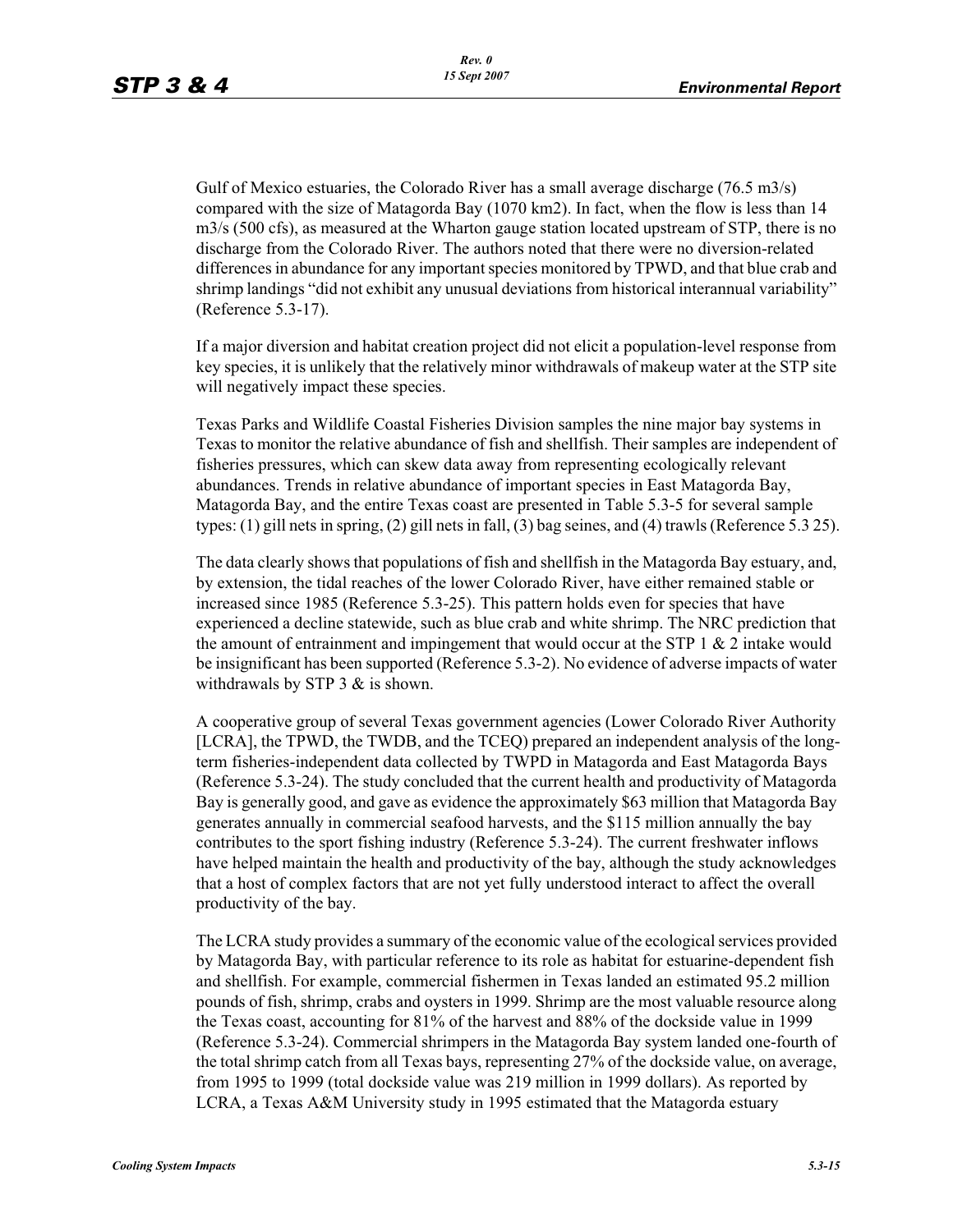contributed 1847 jobs and \$71.86 million to commercial fishing (gulf and bay). Since the study was published, both landings and economic impact have increased (Reference 5.3-24).

### **5.3.1.3 Conclusions**

NRC assessed impacts of the STP 1  $& 2$  cooling water intakes in the Final Environmental Statement Related to the Operation of STP 1 & 2 (Reference 5.3-2). NRC concluded that "entrainment impacts appear insignificant when the entire Gulf of Texas coast populations are considered." With regard to lower Colorado River populations, the NRC observed that "there may be considerable variation in the numbers and kinds of species entrained from year to year" due to annual variation in river flow, salinity, and natural population fluctuations. Having said this, the NRC concluded that "entrainment losses…will not constitute a significant impact to their respective populations" because:

- - A relatively small percentage of organisms passing the intake would be potentially affected and an even smaller percentage of the biota of the entire lower Colorado River would be potentially affected
- - The lower Colorado River did not appear to be a unique nursery area for estuarine-marine organisms
- - The species primarily affected were ubiquitous and abundant along the Texas and Gulf coast
- - Most makeup water withdrawal would occur during periods of high river flow when densities of important estuarine-marine organisms are low in the area of the STP  $3 \& 4$ intake

With respect to impingement, the NRC determined that operation of the RMPF "will result in only minor impingement effects on biota in the Colorado River in the vicinity of the intake structure." The NRC staff based this on the following facts:

- -The densities of fish and shellfish near the site are low compared to downstream areas
- -The lower Colorado River was not a unique nursery area for estuarine-marine organisms
- - Species expected to be most affected (e.g., Gulf menhaden, croaker, bay anchovy, striped mullet) were ubiquitous and abundant along the Texas and Gulf coasts

As discussed previously in this section, the only major change that will be required to the RMPF to support STP 3  $\&$  4 will be the installation of pumps in existing but currently unused pump bays. Because there will be no change in the configuration of the RMPF (other than installing pumps and traveling screens) and there will be no significant change in intake velocity, the major difference with respect to entrainment and impingement will be the total volume of water pumped annually. The NRC's assessment of impacts in 1986 for STP 1 & 2 operations assumed that 83,900 acre-feet would be withdrawn ("diverted") per annum (Reference 5.3-2). With two additional units online, the volume of water pumped annually could approach (but not exceed) 102,000 acre-feet, the permit limit. Although entrainment and impingement losses are likely to be somewhat higher than projected by the NRC in its FES for operation, the NRC's conclusions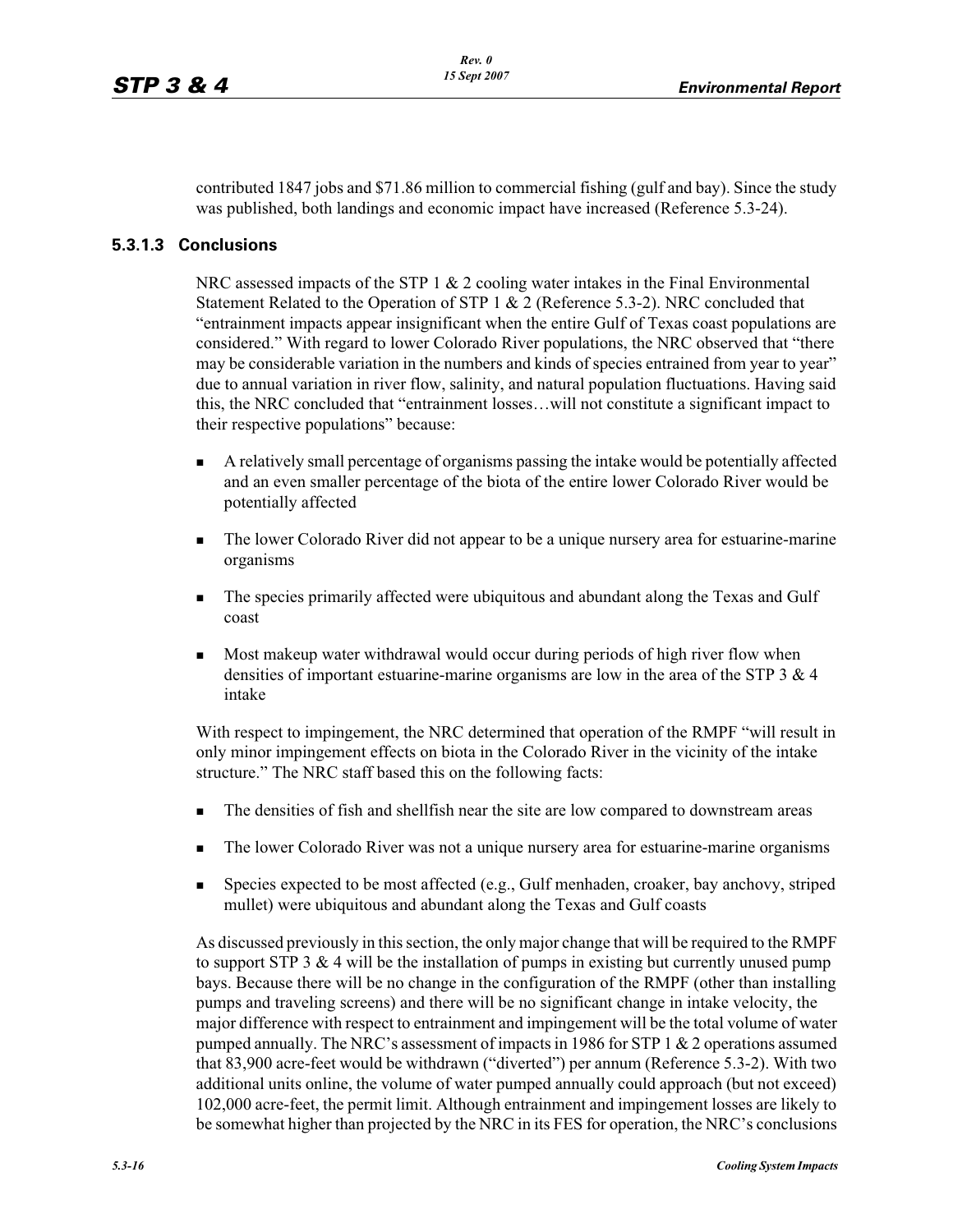relative to SMALL impacts of entrainment and impingement appear to remain valid. These conclusions have been substantiated by long-term monitoring studies conducted by the state of Texas that suggest that important populations in Matagorda Bay and the lower Colorado River are stable, if not expanding.

These long-term studies indicate that operation of the RMPF at STP 3  $\&$  4 has had no measurable impact on any important species in the area. The addition of pumps for STP  $3 \& 4$ is not expected to significantly affect the distribution or abundance of populations of important species in the area, or to cause any measurable community-level perturbations. Effects on important aquatic resources will be SMALL.

## **5.3.2 Discharge Systems**

The Final Plant Discharge, which is the existing blowdown facility on the Colorado River, is described in Subsection 3.4.2.1. Designed to reduce total dissolved concentrations in the MCR, it has been used (tested) only once, in 1997. Acceptable water quality has been maintained by selective diversion from the Colorado River during periods of high flow (Reference 5.3-26).

### **5.3.2.1 Thermal and Physical Impacts**

Effluent is discharged from the MCR through Outfall 001 to Segment No. 1401 ("Colorado River Tidal") of the lower Colorado River; the designated uses in Segment No. 1401 are contact recreation and high aquatic life use (Reference 5.3-27). Water quality in high aquatic life use waters is expected to be adequate to support high biotic diversity, high species richness, and a high degree of habitat diversity (Reference 5.3-27).

The current TPDES permit (No. WQ0001908000, issued July 21, 2005) limits the average daily discharge to the Colorado River to 144,000,000 gallons per day. Outfall 001, the only outfall that discharges to the Colorado River, is equipped with a diffuser to enhance dilution at the point of discharge. Potential thermal, physical, and chemical effects of the discharge on aquatic resources are discussed in the sections that follow.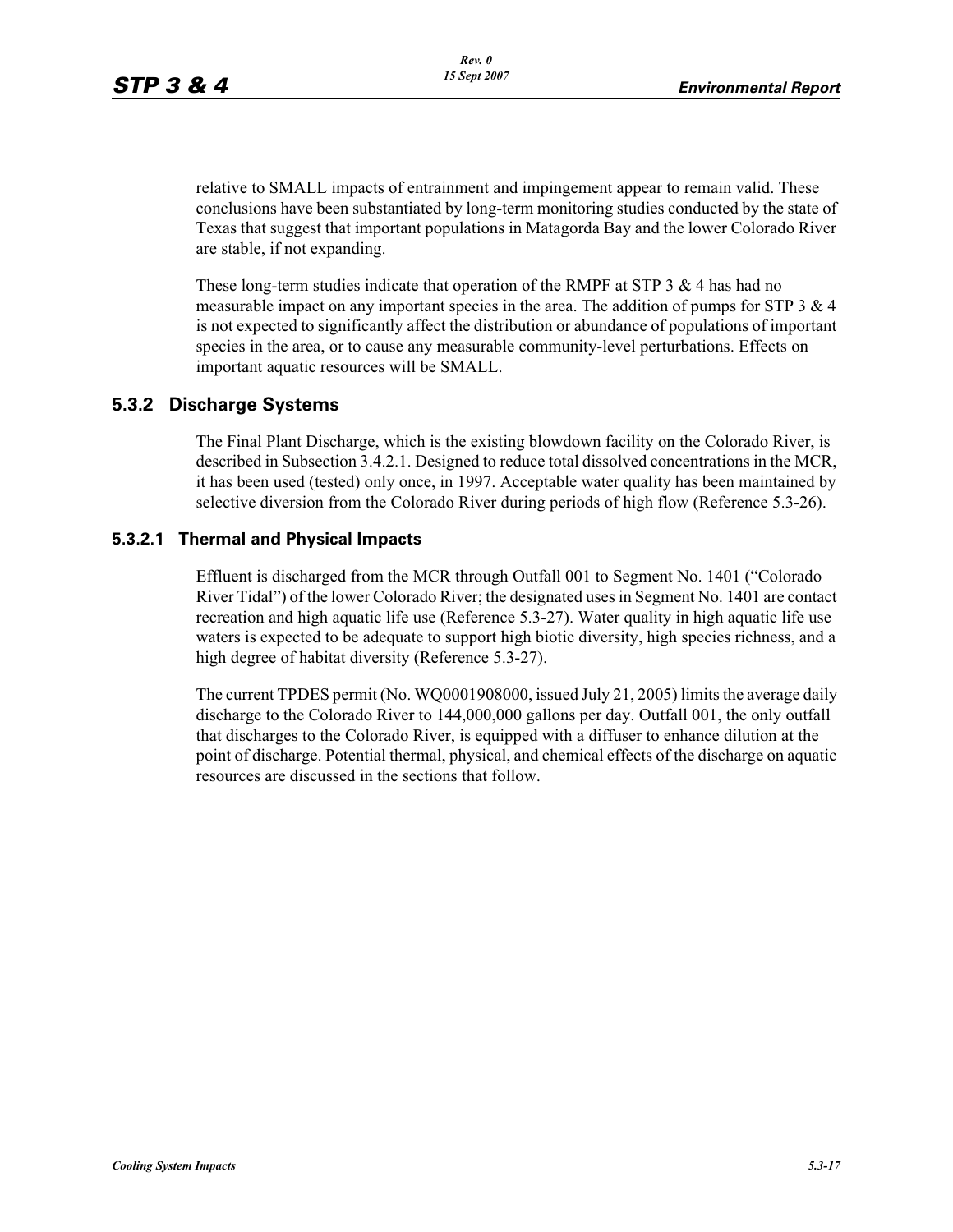## **5.3.2.2 Aquatic Ecosystems**

### **5.3.2.2.1 Thermal Effects**

Section 3.4 describes the cooling system proposed for STP 3 & 4. As discussed in Section 3.4, blowdown will be directed to the Colorado River via the existing blowdown structure, which includes a 1.1-mile-long discharge line that extends downstream along the west bank of the river and is equipped with seven discharge ports. One or more of the ports may be "valved" open, depending on river flows, to promote rapid mixing of the effluent (Reference 5.3-2).

The original NPDES permit (No. TX0064947) for STP 1  $\&$  2, issued by the EPA in 1985, contained requirements on the number of discharge ports that must be opened, given a range of blowdown flow rates, but these port control requirements were removed from the permit when the state of Texas assumed responsibility for the NPDES program. However, STPNOC procedures direct operators to open two to seven blowdown valves, depending on blowdown rate. STPNOC also prescribes a range (80 to 308 cfs) of allowable blowdown rates.

Based on cooling system design and STP  $1 \& 2$  operating experience, it is anticipated that it will be necessary to discharge from the MCR periodically to reduce levels of dissolved solids in the MCR. Blowdown flows will range from 80 to 308 cfs, depending on flows in the Colorado River. The current TPDES permit for STP  $1 \& 2$  contains limits on daily average (95°F) and daily maximum (97°F) discharge temperatures, limits that are anticipated to be extended to the new units as they are based on state water quality standards. The current TPDES permit also stipulates that the discharge from Outfall 001 shall not exceed 12.5% of the flow of the Colorado River at the discharge point and prohibits discharges from Outfall 001 when flow in the Colorado River adjacent to the plant is less than 800 cfs. Because the blowdown flow will be no more than 12.5% of the Colorado River flow (and under normal circumstances will be an even smaller percentage) the effect on temperature downstream in the Colorado River will be negligible, and limited to an area in the immediate vicinity of the blowdown line. No recirculation of heated effluent is expected.

In 1975 and again in 1986, the NRC concluded that potential thermal impacts to aquatic organisms in the Colorado River from operation of STP  $1 \& 2$  would be limited to the area immediately adjacent to the blowdown diffuser ports (References 5.3-2 and 5.3-4). Assuming STP 3 & 4 are held to the same TPDES permit limits and conditions with regard to blowdown (i.e., blowdown flow no greater than 12.5% of Colorado River flow; two to seven discharge port valves open, depending on blowdown rate), thermal impacts to aquatic biota will continue to be SMALL and will not warrant mitigation (beyond the measures already in place).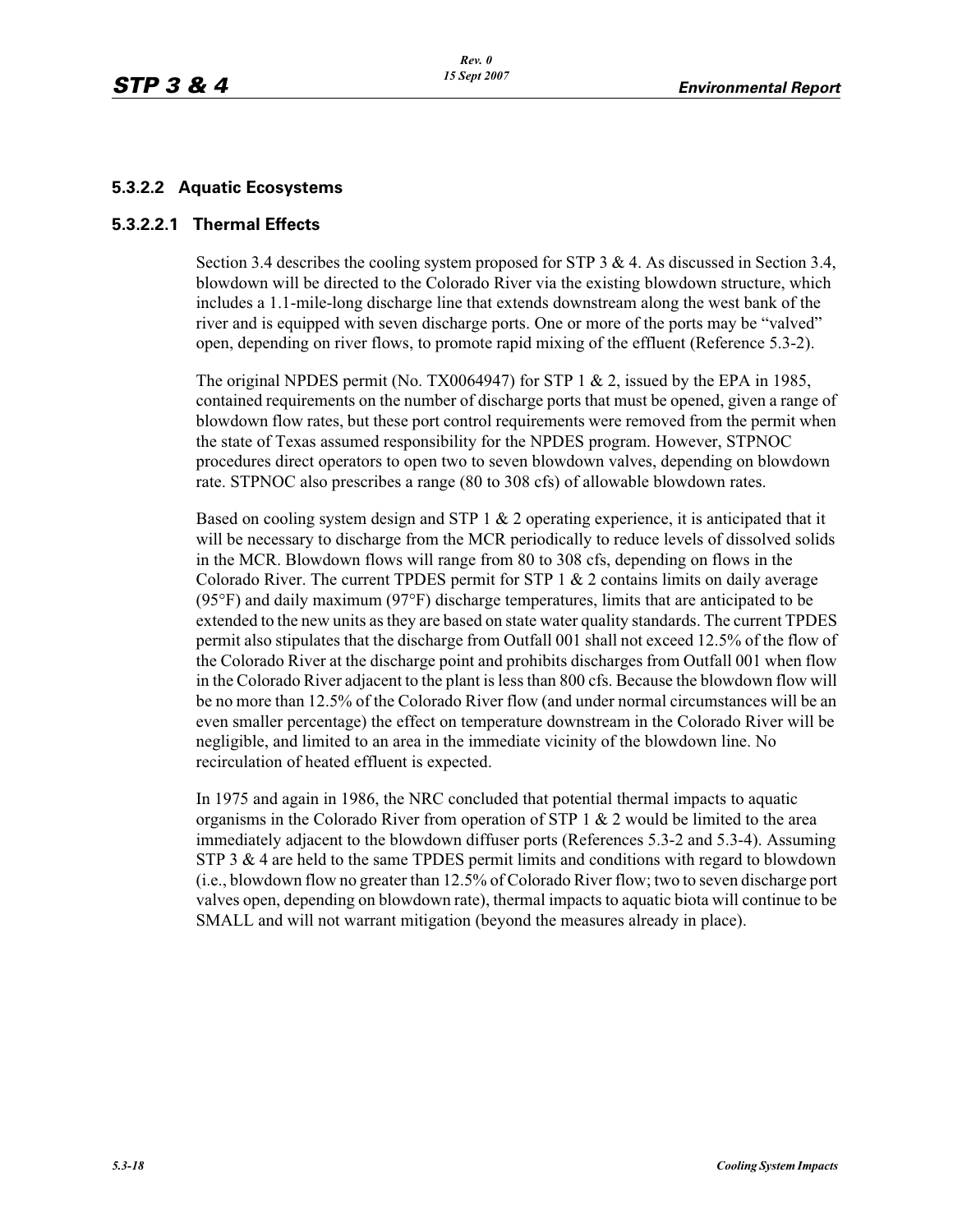### **5.3.2.2.2 Chemical Effects**

TPDES Permit No. WQ0001908000 allows a daily average pH of 6.0, and a daily maximum of 9.0. The permit also allows a daily chlorine limit of up to 0.05 mg/L.

Discharges to the Colorado River will occur only from the MCR. Inputs to the MCR include precipitation, makeup water from the Colorado River, and TPDES permitted discharges from other operations on site (including a mixture of low flow previously monitored effluent, treated sanitary sewage, storm water, and UHS cooling tower blowdown) (Reference 5.3-28). Additional details on the effluent are in Section 3.3.

Dissolved solids make up the majority of the waste discharged into the MCR. Both the construction and operation Environmental Reports for STP 1 & 2 and the NRC construction and operation FESs predicted it would be necessary to periodically blow down the STP 1 & 2 MCR to reduce the buildup of salts and solids (References 5.3-2, 5.3-3, 5.3-5, and 5.3-4). However, it has not been necessary to routinely discharge from the MCR. Acceptable water quality has been maintained by selective diversion from the Colorado River during periods of high flow (Reference 5.3-9). STP 1 & 2 has discharged to the Colorado River from the MCR only once in nearly 20 years of operation, in 1997.

The existing MCR will serve both STP 1  $\&$  2 and STP 3  $\&$  4. The addition of STP 3  $\&$  4 is expected to increase the frequency of blowdown from the MCR to the Colorado River. The FES for operation of STP 1  $\&$  2 assessed impacts of dissolved inorganic chemical substances (measurable as dissolved solids) from the MCR on the water quality of the Colorado River and concluded that the overall effects of reservoir blowdown would not be significant due to dilution by the Colorado River flow (Reference 5.3-2).

This would hold true for STP  $3 \& 4$  as well, because the TPDES requirement that the blowdown flow not exceed 12.5% of the river flow implies a minimum dilution factor of 8 which would continue to be true for operation of four units. Any discharge of dissolved solids will mix quickly with the larger freshwater flow of the Colorado River. Therefore, impacts of dissolved chemical discharges to aquatic communities will be SMALL and will not warrant mitigation.

### **5.3.2.2.3 Physical Effects**

As discussed in the previous sections, TPDES Permit No. WQ0001908000 stipulates that blowdown flow cannot exceed 12.5% of the post-diversion flow of the Colorado River. Once the acceptable blowdown rate has been calculated by subtracting the amount diverted at the RMPF from the flow at Bay City USGS gauging station, an appropriate number of blowdown valves are opened and the blowdown is released. The maximum amount of blowdown that can be released is 308 cfs, which corresponds to a river flow of 2464 cfs.

The FES for construction of STP 1  $& 2$  assessed blowdown-induced scouring of the seven-port diffuser at blowdown rates of 0 to 308 cfs, and concluded that scouring would be limited to a few feet downstream of each port and would have no significant adverse impacts on lower Colorado River biota (Reference 5.3-4). Assuming STP 3  $\&$  4 are held to the same TPDES permit limits relative to blowdown and adhere to the same guidelines, blowdown-induced scouring should be SMALL and impacts to biota limited to some scouring in the immediate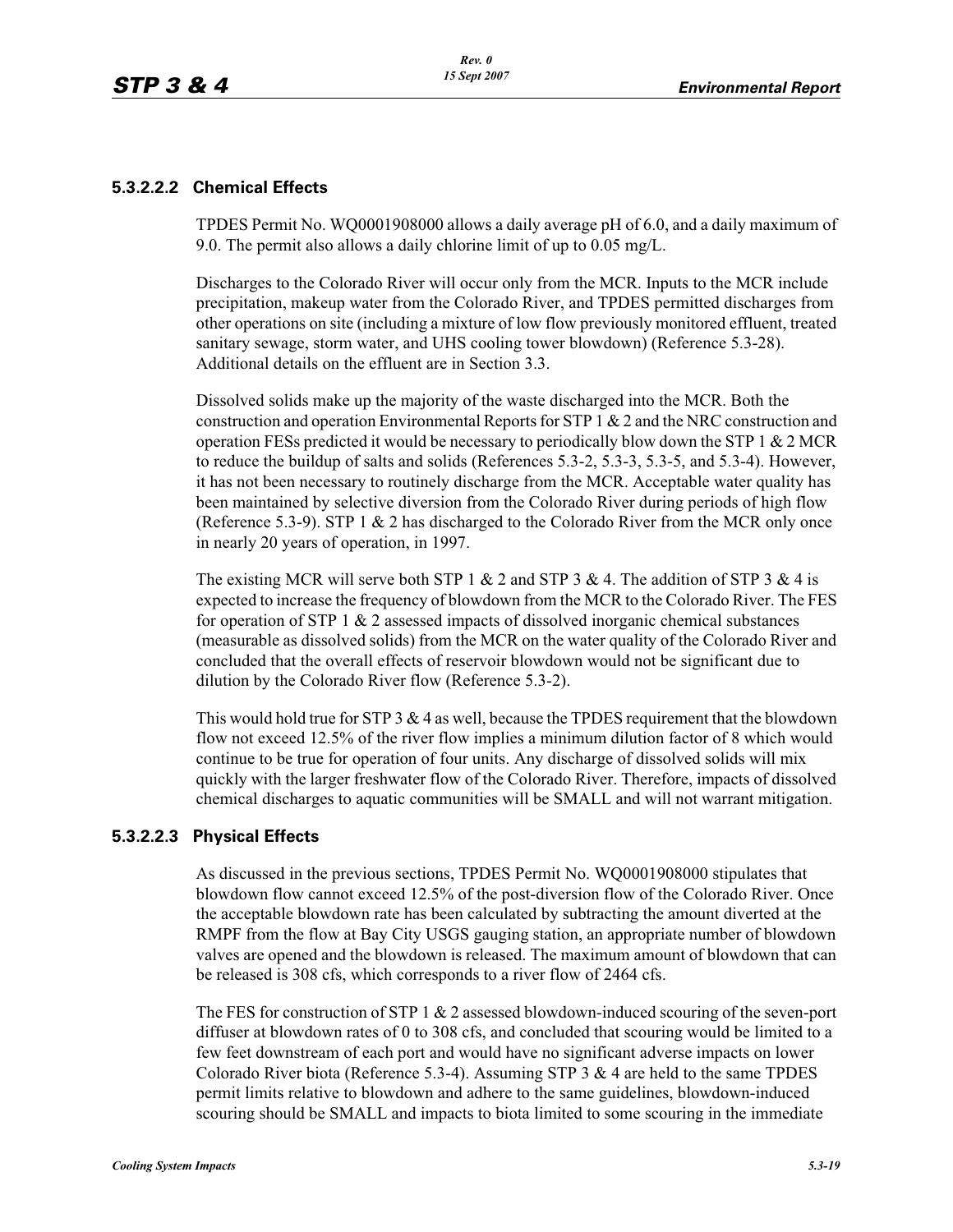vicinity of the blowdown line (Reference 5.3-4). Physical impacts to aquatic communities will therefore be SMALL and will not warrant mitigation.

## **5.3.3 Heat Dissipation Systems**

This section describes the impacts of the heat dissipation system during operation of STP 3  $\&$ 4, including the impacts of heat dissipation on the atmosphere and on terrestrial ecosystems. Consideration is given to potential atmospheric phenomena resulting from operation of this heat-dissipation system and the significance of the potential environmental impacts on terrestrial ecosystems and human activities in the STP site vicinity.

### **5.3.3.1 Heat Dissipation to the Atmosphere**

As described in Section 3.4, a closed-cycle cooling system will be used for STP  $3 \& 4$ , using the existing MCR. Additionally, mechanical draft cooling towers will be constructed to assist in heat load dissipation and serve as the UHS. Thermal discharges resulting from these systems will be to the MCR and to the atmosphere. During normal operating conditions, most of the heat load will be to the MCR, and each of the towers would operate at one-half capacity. The cooling towers would operate at full capacity during emergency reactor shutdown.

## **Main Cooling Reservoir**

NUREG-1555 notes that the plume from a cooling pond like the MCR would either exist as a ground level fog over the pond that will evaporate within 300 meters from the pond, or lift to become stratus for winds less than or equal to 2.2 meters per second (Reference 5.3-16). Elevated plumes and the associated shadowing would not be expected from the operation of the MCR. NUREG-1555 also concludes that drift from a cooling pond or lake would not need to be considered. Therefore, only fogging and the associated icing impacts are considered for the operation of the MCR.

## **Mechanical Draft Cooling Towers**

Cooling towers evaporate water to dissipate heat to the atmosphere. The evaporation is followed by partial recondensation which creates a visible mist or plume. The plume creates the potential for shadowing, fogging, icing, localized increases in humidity, and possibly water deposition. In addition to evaporation, small water droplets are blown out of the tops of the cooling towers. The water droplets are referred to as drift and can deposit water and dissolved salts on vegetation and surfaces.

For STP 3  $\&$  4, STPNOC modeled the impacts from fogging, icing, shadowing, and drift deposition using the Electric Power Research Institute's Seasonal/Annual Cooling Tower Impact (SACTI) prediction code. This code incorporates the modeling concepts presented by Policastro et al., which were endorsed by the NRC in NUREG-1555 (References 5.3-29 and 5.3-16). The model provides predictions of seasonal and annual cooling tower impacts from mechanical or natural draft cooling towers. It predicts average plume length, rise, drift deposition, fogging, icing, and shadowing, providing results that have been validated with experimental data (Reference 5.3-29).

The mechanical draft cooling towers are designed to provide sufficient cooling during accident or emergency conditions as well as assist with the heat dissipation during normal conditions.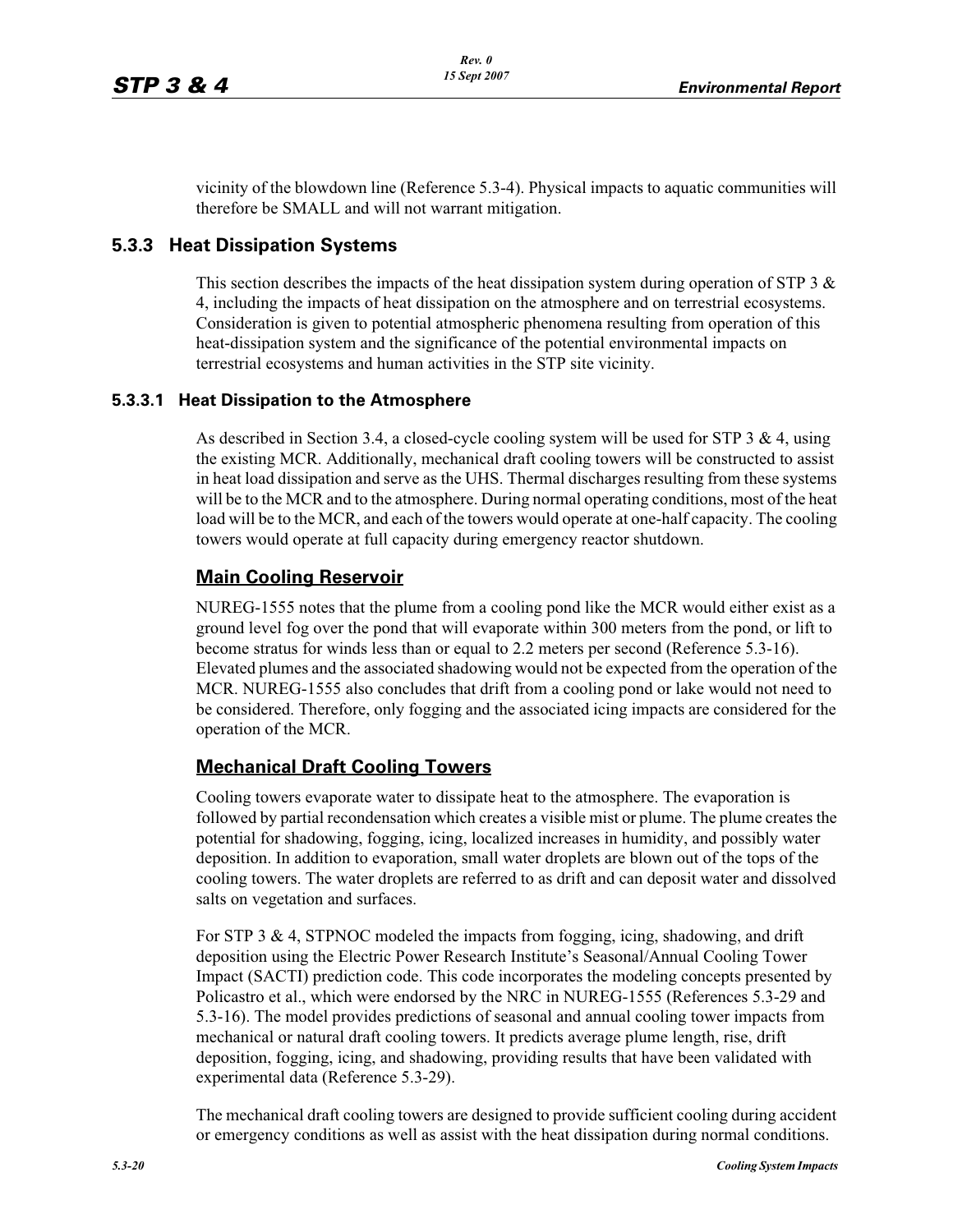These accident or emergency conditions, if they were to occur, would typically be limited to several hours or days. The SACTI model provides seasonal and annual impacts from operation of the mechanical draft cooling towers assuming continuous operation on at least a monthly basis. Analysis of the mechanical draft cooling towers during the short time of accident or emergency conditions would greatly overestimate the impacts. Therefore, only the normal operation of the mechanical draft cooling towers was analyzed.

Engineering data for the ABWR was used to develop input to the SACTI model for normal operations. As described in Section 3.4, the SACTI model simulated two identical cooling towers, each with a maximum heat rejection rate of  $1.2 \times 10^8$  Btus per hour and a maximum circulating water flow of 42,800 gallons per minute. The cooling towers are located adjacent to the UHS water storage basin at an elevation of 6 feet MSL. The cooling tower height is 77 feet above the surface elevation of 30 feet, making the top of the tower 107 feet. As described in Section 3.4, three cycles of concentration were assumed for the analysis. The meteorological data was from the STP 1  $& 2$  meteorological tower for the years 1997, 1999, and 2000, and from the National Climatic Data Center for the same years from the Palacios Municipal Airport (Reference 5.3-30). Additional physical and performance characteristics of the mechanical draft cooling towers would be as follows:

| Parameter                                                         | Value                    |
|-------------------------------------------------------------------|--------------------------|
| Number of cooling towers                                          | $\overline{2}$           |
| Diameter overall                                                  | 360 feet                 |
| Diameter of individual fan outlet                                 | 28 feet                  |
| Number of fans per cooling tower                                  | 6                        |
| Cooling tower height (above surface elevation)                    | 77 feet                  |
| Surface elevation (above MSL)                                     | 30 feet                  |
| Design duty                                                       | $1.2 \times 10^8$ Btu/hr |
| Maximum drift rate (percentage of circulating water<br>flow rate) | 0.01%                    |
| Circulating water flow rate                                       | 42,800 gpm               |
| Cooling range                                                     | $6.7$ °F                 |
| Approach                                                          | 14F                      |
| Dry bulb temperature                                              | $115$ °F                 |
| Wet bulb temperature                                              | $81^{\circ}F$            |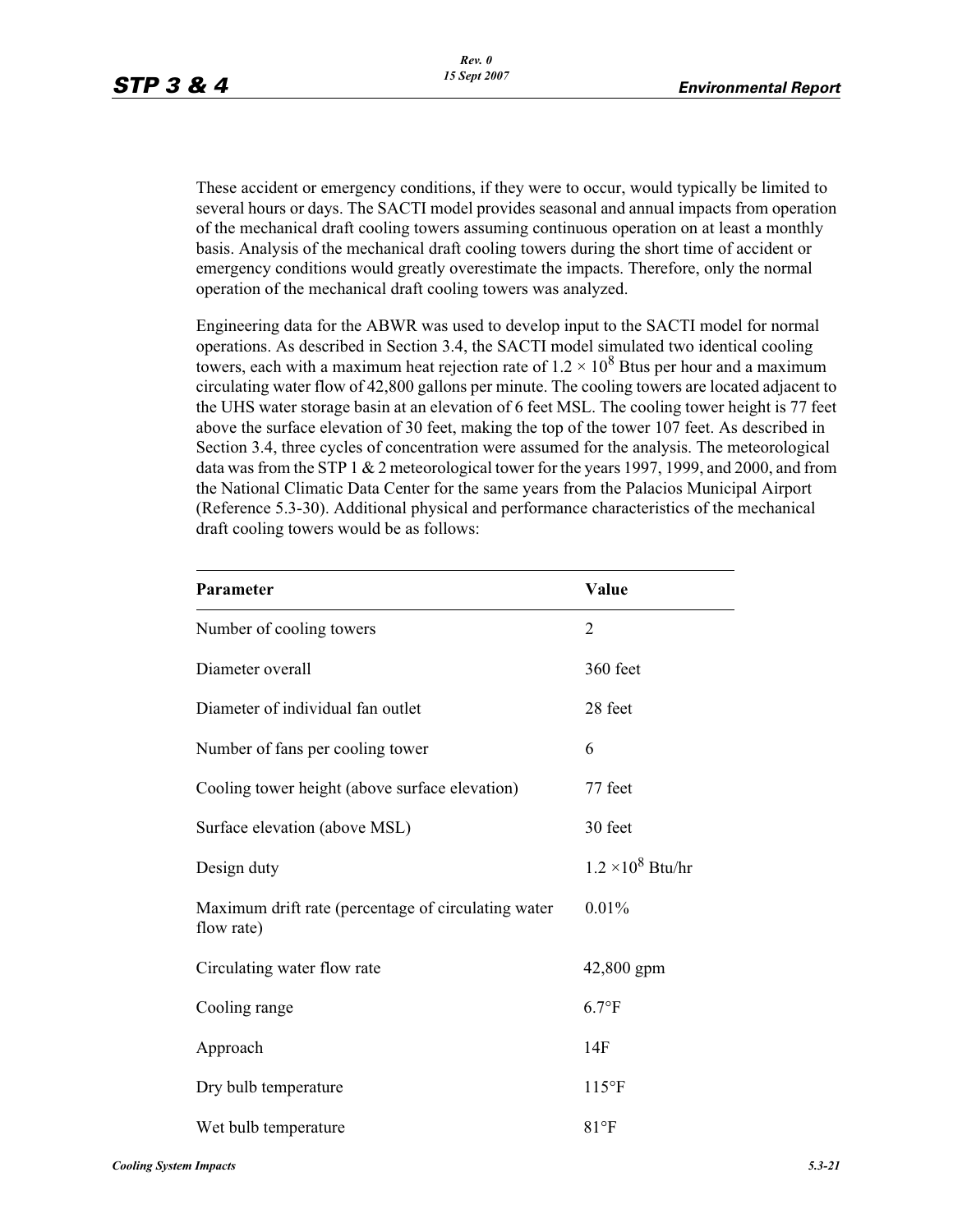| <b>Parameter</b>          | Value                            |
|---------------------------|----------------------------------|
| Air flow rate per fan     | 716,980 cubic feet<br>per minute |
| Cycles of concentration   | 3                                |
| Salt (NaCl) concentration | $800 \text{ mg/L}$               |

### **5.3.3.1.1 Length and Frequency of Elevated Plumes for Mechanical Draft Cooling Towers**

The SACTI code calculated the expected plume lengths by direction for each season for the combined effect of the two mechanical draft cooling towers. The plumes would occur in all compass directions. The average plume length and height was calculated from the frequency of occurrence for each plume based on the distance from the tower. The median plume length and height is the distance where half of all the plumes would be expected to be shorter than that distance.

The average plume length would range from 0.4 miles in the summer season to 1.7 miles in the winter season. The annual prediction for the average plume length is 1.2 miles from the cooling towers. The median plume length would be a little more than a tenth of a mile for each season and annually. The average plume height ranges from 160 feet in the summer season to 850 feet in the winter season. The annual prediction for the average plume height is 530 feet. The median plume height would be 66 feet in every season. The annual prediction for the median plume height would also be 66 feet.

The plumes from the cooling towers would occur in each direction of the compass and would be spread over a wide area, reducing the time that the plume would be visible from any particular location. The average plume lengths would be short and would not be long enough to reach the site boundary in most directions. Due to the varying directions and short average plume height and length, impacts from elevated plumes would be SMALL and not warrant mitigation.

|                              | Winter | <b>Spring</b>       | <b>Summer</b> | Fall  | Annual |
|------------------------------|--------|---------------------|---------------|-------|--------|
| Predominant direction        | North  | North-<br>northwest | North         | South | North  |
| Average plume length (miles) | 1.7    | 1.1                 | 0.4           | 1.5   | 1.2    |
| Median plume length (miles)  | 0.12   | 0.12                | 0.12          | 0.12  | 0.12   |

As modeled, plumes from the mechanical draft cooling towers would be as follows: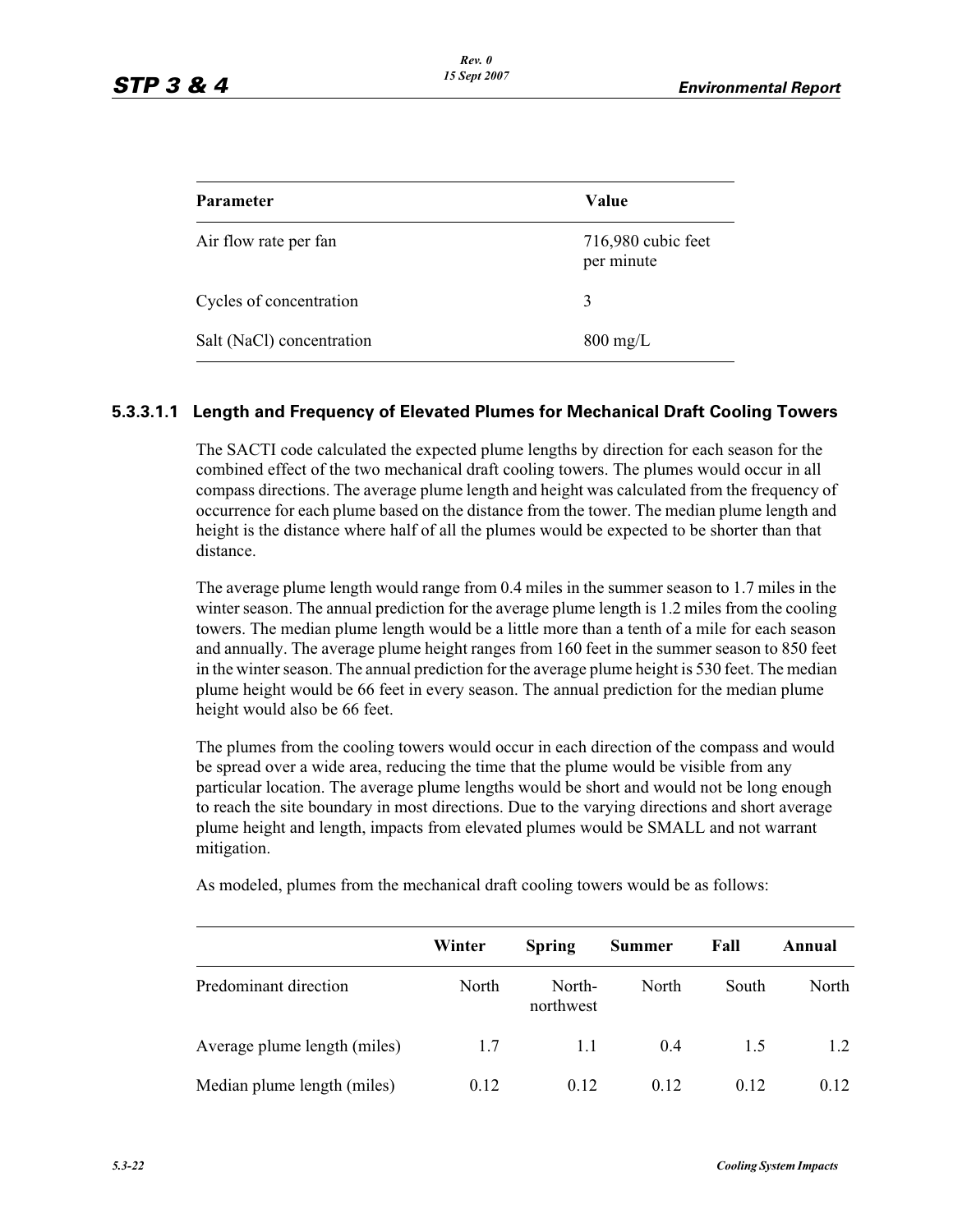|                             | Winter | <b>Spring</b> | <b>Summer</b> | Fall | Annual |
|-----------------------------|--------|---------------|---------------|------|--------|
| Average plume height (feet) | 850    | 510           | 160           | 630  | 530    |
| Median plume height (feet)  | 66     | 66            | 66            | 66   | 66     |

### **5.3.3.1.2 Ground-Level Fogging and Icing**

### **Main Cooling Reservoir**

A fog monitoring program was initiated before the operation of STP  $1 \& 2$  to assess the impact of operation of the MCR on local meteorology. The monitoring program was conducted in two phases. Phase I (preoperation) began in May 1987 and continued for one year collecting data before the August 1988 commercial operation of STP Unit 1. Phase II (post-operation) began in June 1989 after commercial operation of STP Unit 2 and continued for one year until June 1990. Fog monitoring was accomplished by operation of two visibility meters. One visibility meter was located on FM 521 approximately one mile northwest of STP 1 & 2. The second visibility meter was located approximately 11 miles west-southwest of STP  $1 \& 2$  to serve as a control site. The pre-operational monitoring results totaled 229 hours per year for the FM 521 monitoring station and 163 hours per year for the control monitoring station. The increase in actual hours of fogging was 33 hours for the FM 521 monitoring station and 56 hours per year at the control monitoring station. The control monitoring station resulted in a greater increase in fogging events, indicating an overall increase in natural fog occurrence in the area during the period of the monitoring program. The results of the fog monitoring program do not indicate that the presence of the MCR significantly increases the fog occurrence over the naturally occurring fog (Reference 5.3-31).

Because fogging from the operation of the MCR did not increase over naturally occurring fog and it is not likely to increase as a result of the addition of STP 3  $\&$  4, impacts from fogging from the operation of the MCR would be SMALL and not warrant mitigation. Since the climate of the region is typically too warm for frequent and persistent freezing temperatures, impacts from icing would be SMALL and not warrant mitigation.

### **Mechanical Draft Cooling Tower**

Fogging from the mechanical draft cooling towers occurs when the visible plume intersects with the ground, appearing like fog to an observer. Analysis of results from the SACTI code did not predict fogging to occur from the operation of the cooling towers.

Icing from the mechanical draft cooling towers would be the result of ground-level fogging when ambient temperatures are below freezing. Icing is also not predicted to occur from the operation of the cooling towers since minimal fogging from the operation of the mechanical draft cooling towers is predicted to occur and since the climate of the region is typically too warm for frequent freezing temperatures to occur.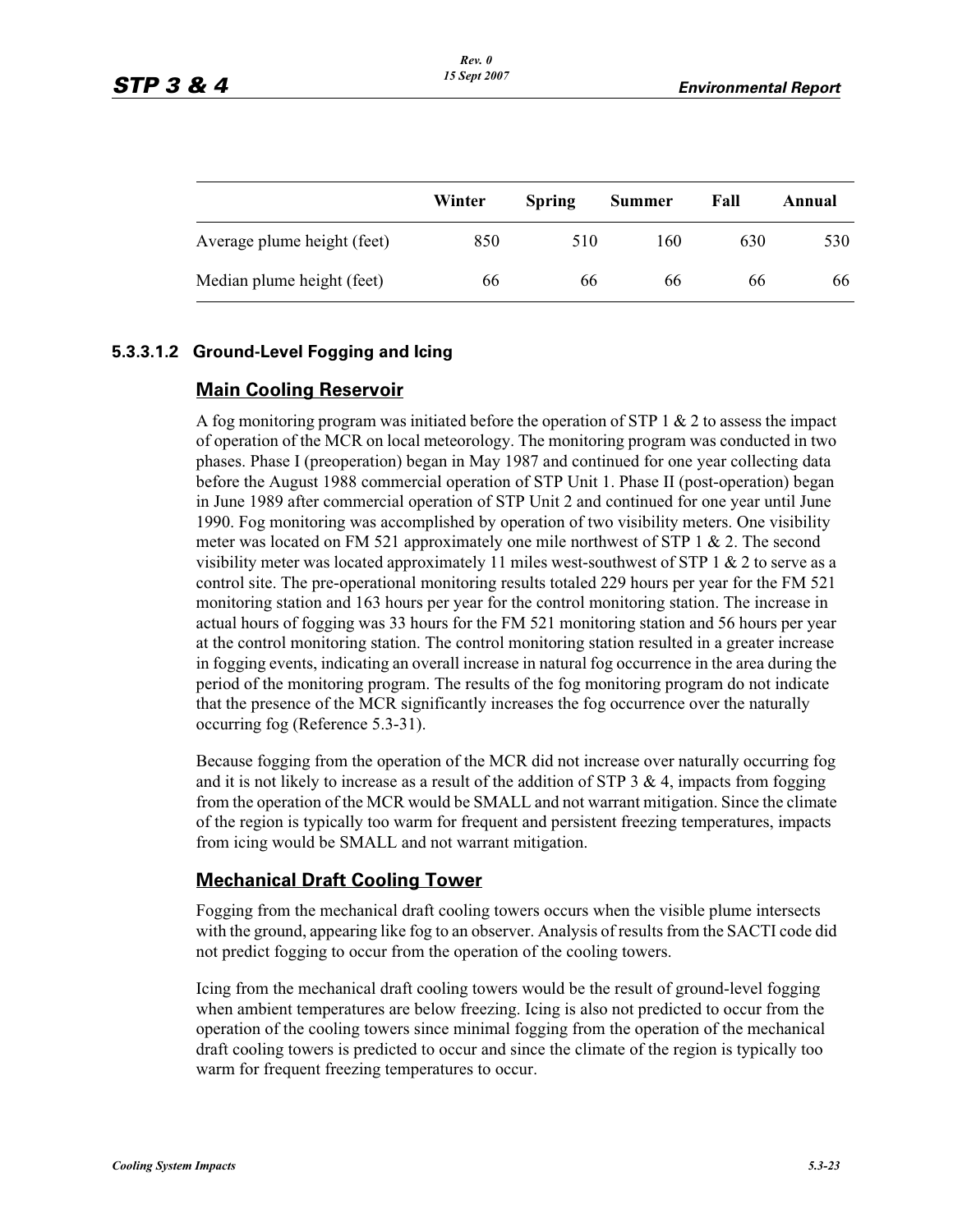### **5.3.3.1.3 Salt Deposition**

Water droplets blown from the mechanical draft cooling towers would have the same concentration of salts as the water in the cooling tower basin. Groundwater wells would be used for normal makeup water for the cooling towers. This would be supplemented by the MCR during periods where groundwater use was restricted by permit limitations. Hydrogeochemical data for wells in the vicinity of STP  $3 \& 4$  is provided in Table 2.3.1-21, and includes sodium and chloride concentrations in the groundwater. The maximum concentration of sodium from any of the wells was conservatively used to determine the corresponding maximum concentration of sodium chloride that could potentially be in the makeup water. As the water droplets blown from the towers evaporate, either in the air or on vegetation or equipment, salts are deposited.

The maximum predicted salt deposition is to the north of the cooling towers, less than or equal to 660 feet from the centerline of both of the cooling towers combined. The maximum deposition is 130 pounds per acre per month and occurs during the summer season. The maximum predicted salt deposition during the winter and spring seasons would also be to the north direction, within 660 feet from the cooling towers. The winter and spring maximum salt deposition would be 55 and 82 pounds per acre per month, respectively. The fall maximum would be 51 pounds per acre per month to the south of the cooling towers, also located within 660 feet from the cooling towers. Annually, the maximum salt deposition is 75 pounds per acre per month, also in the north direction and less than or equal to 660 feet from the cooling towers. This is greater than the NUREG-1555 significance level for possible visible effects to vegetation of 8.9 pounds per acre per month. Further discussion of the potential impacts of salt deposition on vegetation is provided in Subsection 5.3.3.2.

The summer season has the maximum deposition rates and the greatest extent of salt deposition. Each of the other seasons and annual salt deposition rates would be bounded by the summer season. As shown in Figure 5.3-1, the rate of salt deposition from the operation of the mechanical draft cooling towers rapidly decreases as the distance from the towers increases. The salt deposition rate falls below the NRC significance limit of 8.9 pounds per acre per month for all locations greater than 1640 feet from the towers. The salt deposition rates are greater than 1 pound per acre per month for some locations as far away from the towers as 2300 feet. The salt deposition rate for all distances greater than 2300 feet would be below 1 pound per acre per month. Salt deposition is only predicted to occur for locations up to two and a half miles from the towers.

The NRC reports that visible damage from salt deposition to terrestrial vegetation at operating nuclear power plants with mechanical draft cooling towers has not been observed (Reference 5.3-32). Therefore, the impacts from the two mechanical draft cooling towers are not expected to be different from the impacts of the currently operating nuclear power plants.

The electrical switchyard for STP 3  $&$  4 is located approximately 1100 feet to the northeast of the proposed location of the cooling towers. A maximum predicted salt deposition of 0.90 pound per acre per month would be expected at this location during the summer season and 0.19 pound per acre per month annually. The electrical switchyard for STP 1 & 2 is located approximately 2300 feet to the east of the proposed location of the cooling towers. The salt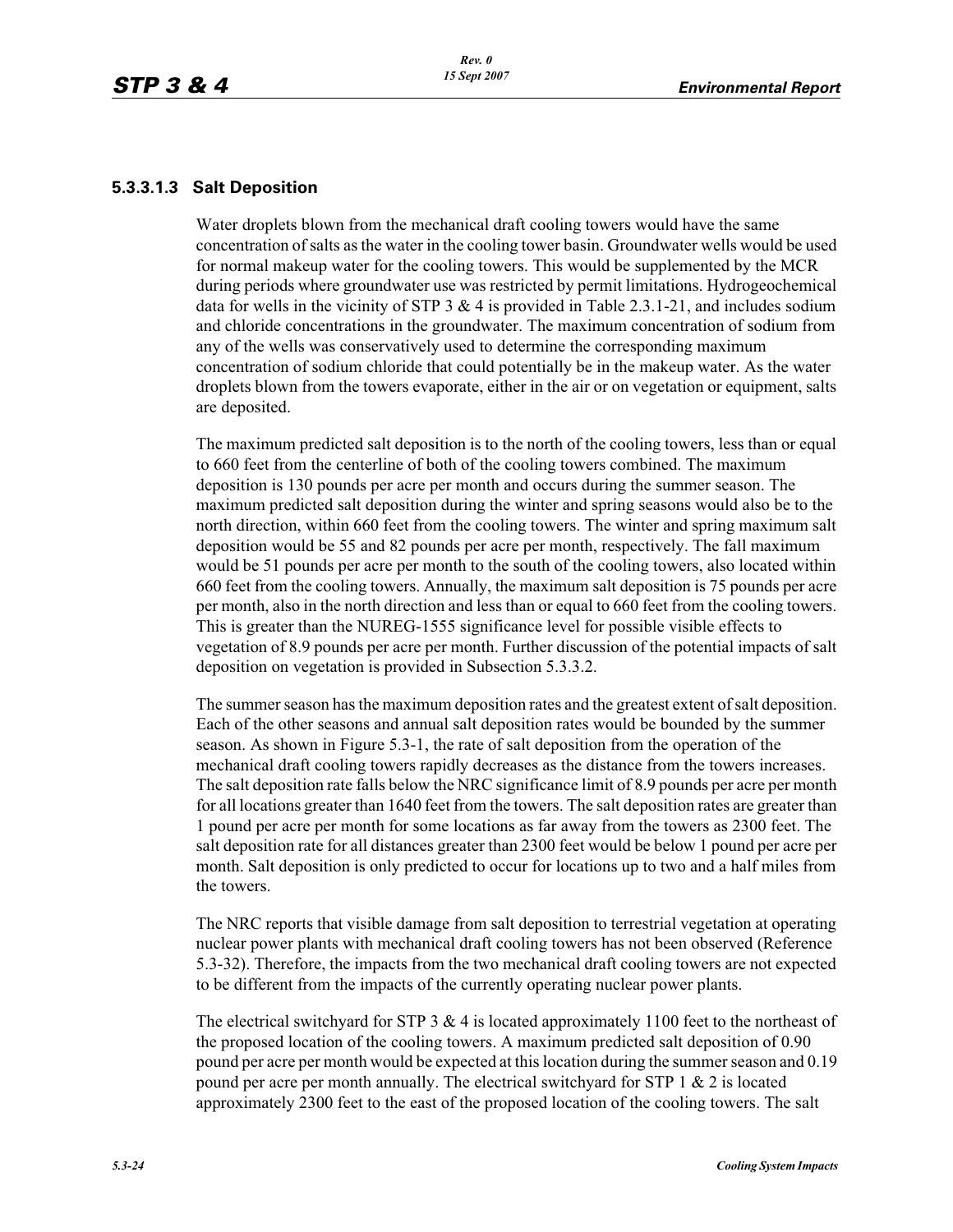deposition at this location is 0.12 pound per acre per month in the summer season and 0.073 pound per acre per month annually.

The predicted salt deposition from the operation of the cooling towers at locations away from the immediate vicinity of the mechanical draft cooling towers would be less than the NUREG-1555 significance level where visible effects to vegetation may be observed. Impacts to vegetation from salt deposition are described in Subsection 5.3.3.2. Salt deposition in other potentially sensitive areas, including at the STP 1  $\&$  2 switchyard and STP 3  $\&$  4 switchyard are not expected to impact these facilities. Therefore, the impact from salt deposition from the cooling towers would be SMALL and would not require mitigation.

### **5.3.3.1.4 Cloud Formation, Cloud Shadowing, and Additional Precipitation**

Vapor from cooling towers can create clouds or contribute to existing clouds. The SACTI code predicted the precipitation expected from the two mechanical draft cooling towers. The maximum precipitation would occur during the summer season, with a seasonal total of less than an inch of precipitation within 660 feet north of the towers. The precipitation during each of the other seasons would be less than the summer season maximum. Annually, 1.6 inches of rain is predicted to occur, also 660 feet to the north of the cooling towers. This value is very small compared to the average annual rainfall for the South Texas region of 48 inches for the period 1971–2000 (Reference 5.3-33). Impacts from precipitation would be SMALL and would not require mitigation.

The formation of clouds could also prevent sunlight from reaching the ground, or cloud shadowing. This is especially important for agricultural fields or other sensitive areas. As shown in Figure 2.2-2, there are many agricultural areas in the vicinity of the STP site. Shadowing in the vicinity of the cooling towers and in these agricultural areas is predicted to occur for less than 46 hours per season and 127 hours annually. This represents a very small percentage of the total hours of each season and per year. Therefore, the impacts from cloud shadowing would be SMALL and would not require mitigation.

### **5.3.3.1.5 Interaction with Existing Pollution Sources**

No other sources of pollution occur within two kilometers of the STP site. Therefore, there would be no interaction with existing pollution sources.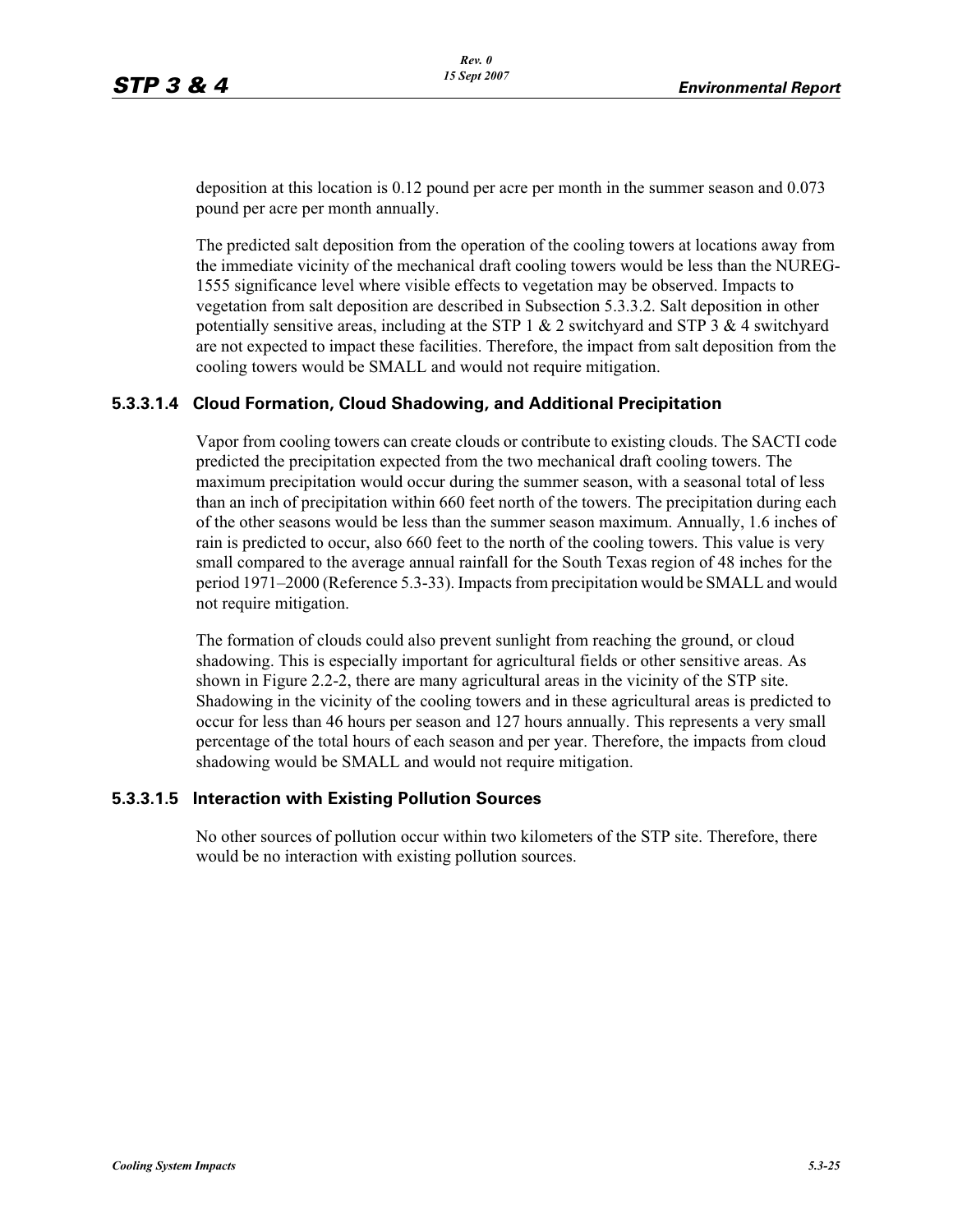### **5.3.3.1.6 Ground-Level Humidity Increase**

Increases in the absolute and relative humidity could result from the operation of the two mechanical draft cooling towers. The majority of the water evaporated in the cooling tower is buoyant and dissipates into the atmosphere. A small fraction of this evaporated water may not be as buoyant and could increase the ground level humidity. Specific meteorological conditions could also limit the dissipation into the atmosphere, but would be infrequent. The humidity in the region is typically high, and increases in the humidity would not be noticeable. In addition, the ground level increases in humidity would occur in the immediate vicinity of the cooling towers. The impacts from increases in absolute and relative humidity would be SMALL and mitigation would not be warranted.

### **5.3.3.2 Terrestrial Ecosystems**

As discussed in Section 3.4, STP 3 & 4 would use the existing MCR for condenser cooling. Two mechanical draft cooling towers, extending approximately 77 feet above grade, would be constructed to serve as the UHS for STP 3  $\&$  4. As planned during MCR construction, inclusion of STP 3  $\&$  4 in the existing cooling reservoir system will lead to an increase in operating water level, potentially impacting existing shoreline vegetation and terrestrial biota using the reservoir. The only important terrestrial species as defined in NUREG-1555 that use the MCR other than the federally listed brown pelican, which is listed as threatened, are the bald eagle and common game species such as ducks (see Subsection 2.4.1) (Reference 5.3-16). The brown pelican nests in other locations of Matagorda County, but currently uses the MCR only for resting, a source of freshwater, and possibly foraging.

Impacts from cooling tower operation on terrestrial biota can result from salt drift, vapor plumes, icing, precipitation modifications, noise, and avian collisions with structures (e.g., cooling towers). Each of these topics is discussed in Subsection 5.3.3.2.2. There are no important terrestrial species in the area encompassed by construction of the two mechanical draft cooling towers other than common game species such as deer, rabbits, squirrels, and upland game birds (see Subsections 2.4.1 and 4.3.1) (Reference 5.3-16). A single non-jurisdictional wetland 0.165 acre in size is located in the footprint of the cooling towers and will have to be filled, pending U.S. Army Corps of Engineers approval, as discussed in Subsection 4.3.1. Animals within this wetland, presumably common to similar wetlands in the area, would shift to nearby habitats. Some animal mortality might be expected with filling, but given the small size of the wetland and the lack of rare species, any losses associated with wetland filling should not impact STP  $3 \& 4$  or regional populations. Overall, there are no important terrestrial habitats as defined in NUREG-1555 in the area encompassed by construction of the two mechanical draft cooling towers.

### **5.3.3.2.1 Main Cooling Reservoir**

The addition of STP 3  $&$  4 will result in an increase in the normal operating water level of the MCR from 47 feet MSL to 49 feet MSL, which could impact terrestrial biota associated with this impoundment. However, the reservoir side of the berm outlining the MCR is lined with "soil-cement" to prevent erosion and has largely prevented establishment of vegetation on this side (Reference 5.3-34). Recent reconnaissance indicates that shoreline vegetation is extremely sparse and thus the water level increase would have a negligible impact on terrestrial biota.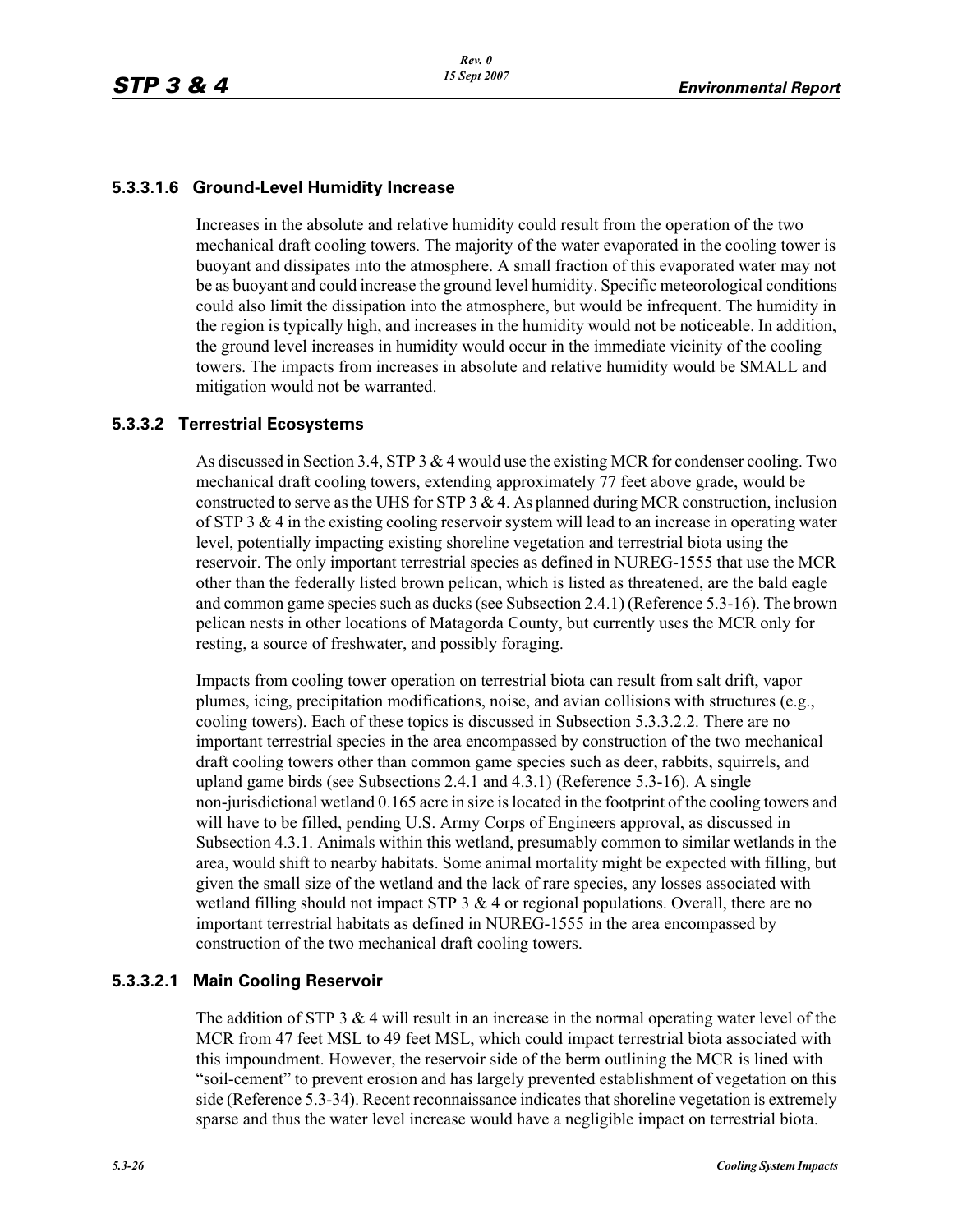As stated in Subsection 2.4.1, several species of water birds have nested on the terminal ends of the "Y-dike" in the MCR since the mid-1980s (Figure 2.4-1, Table 2.4-1). These birds tend to nest on the road bed positioned on the crown of the dike and areas immediately adjacent to this road. An increase in water level of 2 feet will not encroach on these nests. Also, most of the 7-mile-long dike system is not being used by these nesting birds and is available as nesting habitat.

Wintering waterfowl and other water birds (recent reconnaissance) use this reservoir for foraging and resting (see Subsection 2.4.1) (Reference 5.3-35). Baker and Greene noted a shift from dabbling to diving ducks as the reservoir was initially filled (Reference 5.3-35). Diving ducks typically feed in waters less than 10 feet (3 meters) deep (References 5.3-36 and 5.3-37). Depending on the depth, some species that forage on benthos may lose a portion of the reservoir floor as foraging habitat due to the increased reservoir depth, but some of this loss should eventually be replaced as mollusks and other invertebrates colonize the newly flooded portions of the reservoir shoreline. Most piscivorous birds, such as eagles, ospreys, pelicans, herons, and gulls, forage on or near the surface of the reservoir and along its banks and will not be affected by a water level increase. These conclusions are based on the assumption that the fish populations are not affected (see Subsection 5.3.2).

## **5.3.3.2.2 Cooling Towers**

### **Salt Drift**

The 14-acre site of the two mechanical draft cooling towers is surrounded by relatively open habitats: mowed areas and other areas dominated by bluestem grasses, dewberry, and sea myrtle, all plants common to disturbed or abandoned agricultural land in this region (Reference 5.3-34). Vegetation near the cooling towers could be subjected to salt deposition attributable to drift from the towers. Salt deposition could potentially cause vegetation stress, either directly by deposition of salts onto foliage or indirectly from accumulation of salts in the soil.

To evaluate salt deposition on plants, an order-of-magnitude approach was used since some plant species are more sensitive to salt deposition than others, and tolerance levels of most species are not well known. Deposition of sodium chloride at rates of approximately 1 to 2 pounds per acre per month is typically not damaging to plants, while deposition rates approaching or exceeding 9 pounds per acre per month in any month during the growing season could cause leaf damage in many species (Reference 5.3-16). An alternate approach for evaluating salt deposition is to use 9 to 18 pounds per acre per month of sodium chloride deposited on leaves during the growing season as a general threshold for visible leaf damage (Reference 5.3-16).

As presented in Subsection 5.3.3.1.3, the maximum expected salt deposition rate from the combination of both towers would be 130 pounds per acre per month during the summer. This maximum rate is approximately 15 times greater than the approximately 9 pounds per acre per month rate that is considered a threshold value for leaf damage in many species. However, the distance to the maximum deposition is only 0.12 mile (660 feet) from the center of the towers (Figure 5.3-1). No deposition greater than 8.9 pounds per acre per month would occur beyond 1640 feet (0.3 mile), thus all deposition above 8.9 pounds will occur within the site boundary. As previously discussed, the vegetative cover in the vicinity of the cooling towers is either mowed areas or bluestem/sea myrtle habitat found on previously disturbed agricultural lands,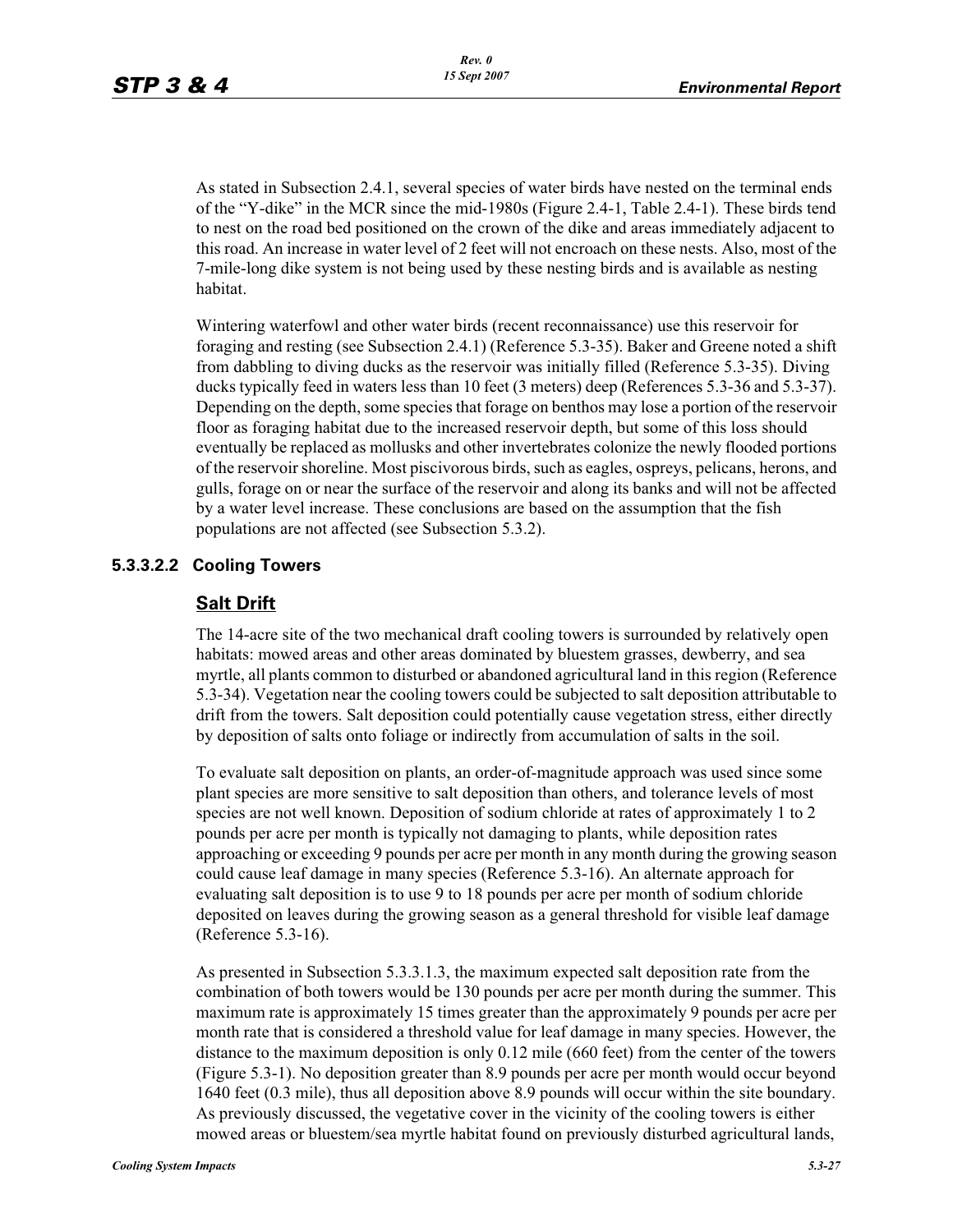both marginal habitat for most wildlife. Any impacts from salt drift on the local terrestrial ecosystems would therefore be SMALL and would not warrant mitigation. Cumulative impacts are discussed in Section 10.5.

## **Vapor Plumes and Icing**

As discussed in Subsection 5.3.3.1.1, the expected average plume length would range from 0.4 to 1.7 miles and the expected median plume length would be 0.1 miles (all seasons). As discussed in Subsection 5.3.3.1.2, ground level fogging as a result of cooling tower operation is not predicted to occur. Similarly, icing resulting from the cooling towers is not predicted to occur. Therefore the impacts of fogging and icing on terrestrial ecosystems would be SMALL and would not warrant mitigation.

## **Precipitation Modifications**

As discussed in Subsection 5.3.3.1.4, the predicted maximum precipitation from the cooling towers would be approximately 1.6 inches of rain per year at 660 feet north of the towers. This amount is very small compared to the average annual precipitation of approximately 48 inches for the South Texas region over the 1971 to 2000 period (Reference 5.3-33). Thus, additional precipitation resulting from operation of the proposed units on local terrestrial ecosystems would be SMALL and would not warrant mitigation.

## **Noise**

Noise from the operation of each cooling tower would be approximately 57 dBA at 200 feet from the tower. This noise level is below 80 to 85 dBA, the sound level at which some birds and small mammals are startled or frightened (Reference 5.3-38). Thus, it is unlikely that noise from each tower would disturb wildlife at distances greater than 200 feet from the tower. Although both cooling towers are housed in the same unit, the incremental increase in noise resulting from simultaneous operation of the two cooling towers would be insignificant. Given that estimated noise level (57 dBA) associated with the new cooling towers is below the 60-65 dBA the NRC considers of small significance (Reference 5.3-32), noise impacts to terrestrial ecosystems would be SMALL and would not warrant mitigation.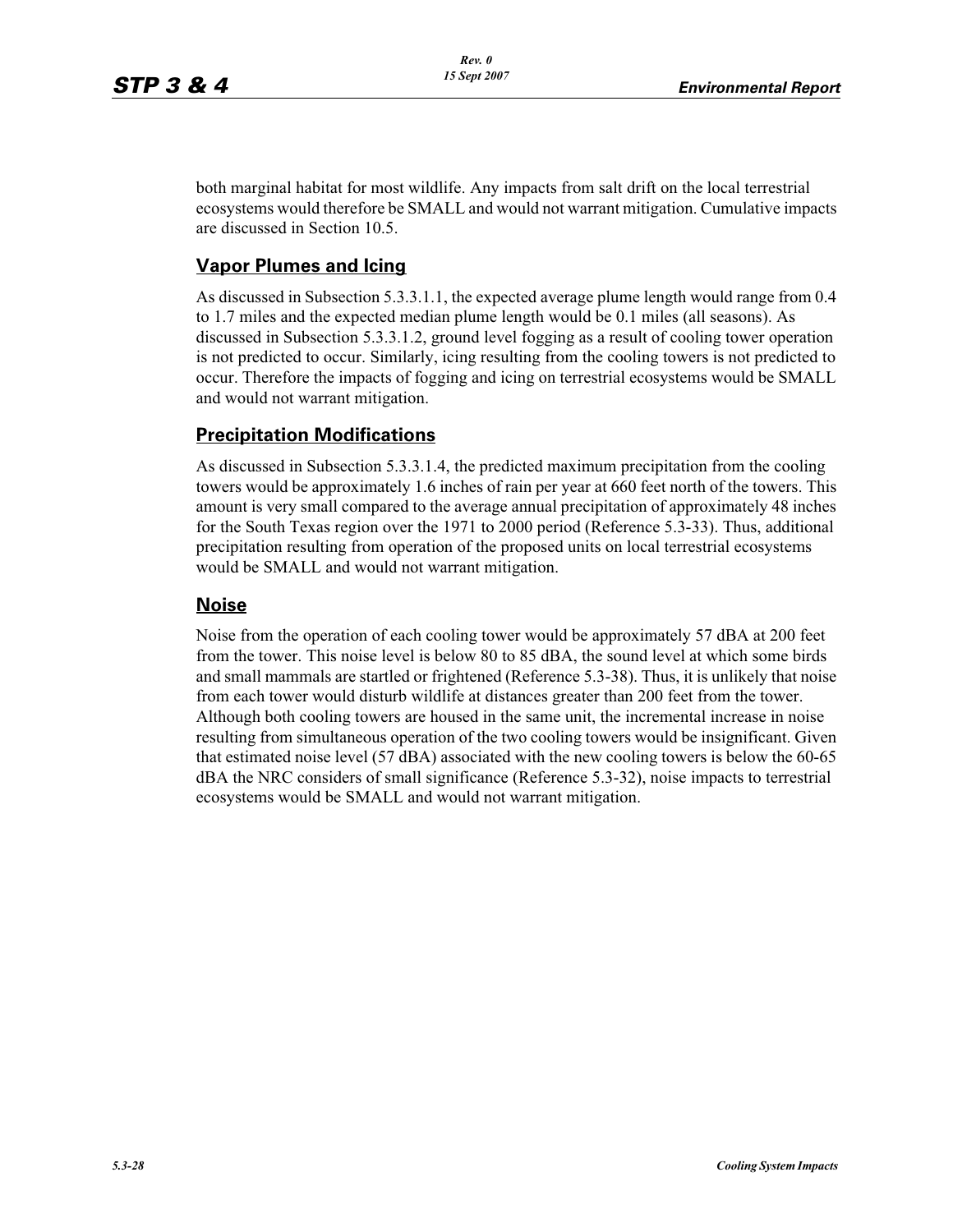## **Avian Collisions**

As discussed in Subsection 5.3.3.1, the two mechanical draft cooling towers associated with STP 3  $&$  4 will be 77 feet high. While tall natural draft cooling towers have been associated with bird kills, there have been no reported bird kills on the existing STP 1  $\&$  2 buildings and the relatively lower height of mechanical draft cooling towers pose little risk to migrating birds and cause negligible mortality (Reference 5.3-32). Therefore, impacts to birds from collisions with the cooling towers would be SMALL and would not warrant mitigation.

In summary, there are SMALL impacts to terrestrial ecosystems or biota as a result of operation of the heat dissipation systems.

## **5.3.4 Impacts to Members of the Public**

This section describes the potential health impacts associated with the cooling system for the new units. Specifically, impacts to human health from thermophilic microorganisms and from noise resulting from operation of the cooling system are addressed.

As described in Section 3.4, the existing MCR will be used as a closed-cycle cooling system for  $STP_3 \& 4$ . Mechanical draft cooling towers will be constructed to assist in heat load dissipation and serve as the UHS. Thermal discharges will result from the following systems:

- **Example 3** Circulating Water System discharge to the MCR
- -Turbine Service Water discharge to the MCR
- -Mechanical draft cooling tower blowdown to the MCR

### **5.3.4.1 Thermophilic Microorganism Impacts**

Consideration of the impacts of microorganisms on public health are important for facilities using cooling ponds, lakes, canals, or small rivers, because use of such water bodies may significantly increase the presence and numbers of microorganisms. "Microorganisms that are associated with cooling towers and thermal discharges can have negative impacts on human health. The presence and numbers of these organisms can be increased by the addition of heat; thus they are called thermophilic organisms. These microorganisms include the enteric pathogens Salmonella sp. and Shigella sp. as well as Pseudomonas aeruginosa and thermophilic fungi. They also include the bacteria Legionella sp., which causes Legionnaires' disease, and free-living amebae of the genera Naegleria and Acanthamoeba. Exposure to these microorganisms, or in some cases the endotoxins or exotoxins produced by the organisms, can cause illness or death" (Reference 5.3-39).

These microorganisms are the causative agents of potentially serious human infections, the most serious of which is attributed to *Naegleria fowleri*. *Naegleria fowleri* is a free-living ameba that occurs worldwide. It is present in soil and virtually all natural surface waters such as lakes, ponds, and rivers. *Naegleria fowleri* grows and reproduces well at high temperatures (104º to 113ºF) and has been isolated from waters with temperatures as low as 79.7ºF (Reference 5.3-16). *Naegleria fowleri* thrives in warm, fresh water, particularly if the water is stagnant or slow moving. These protozoa are found in a variety of water bodies, including lakes,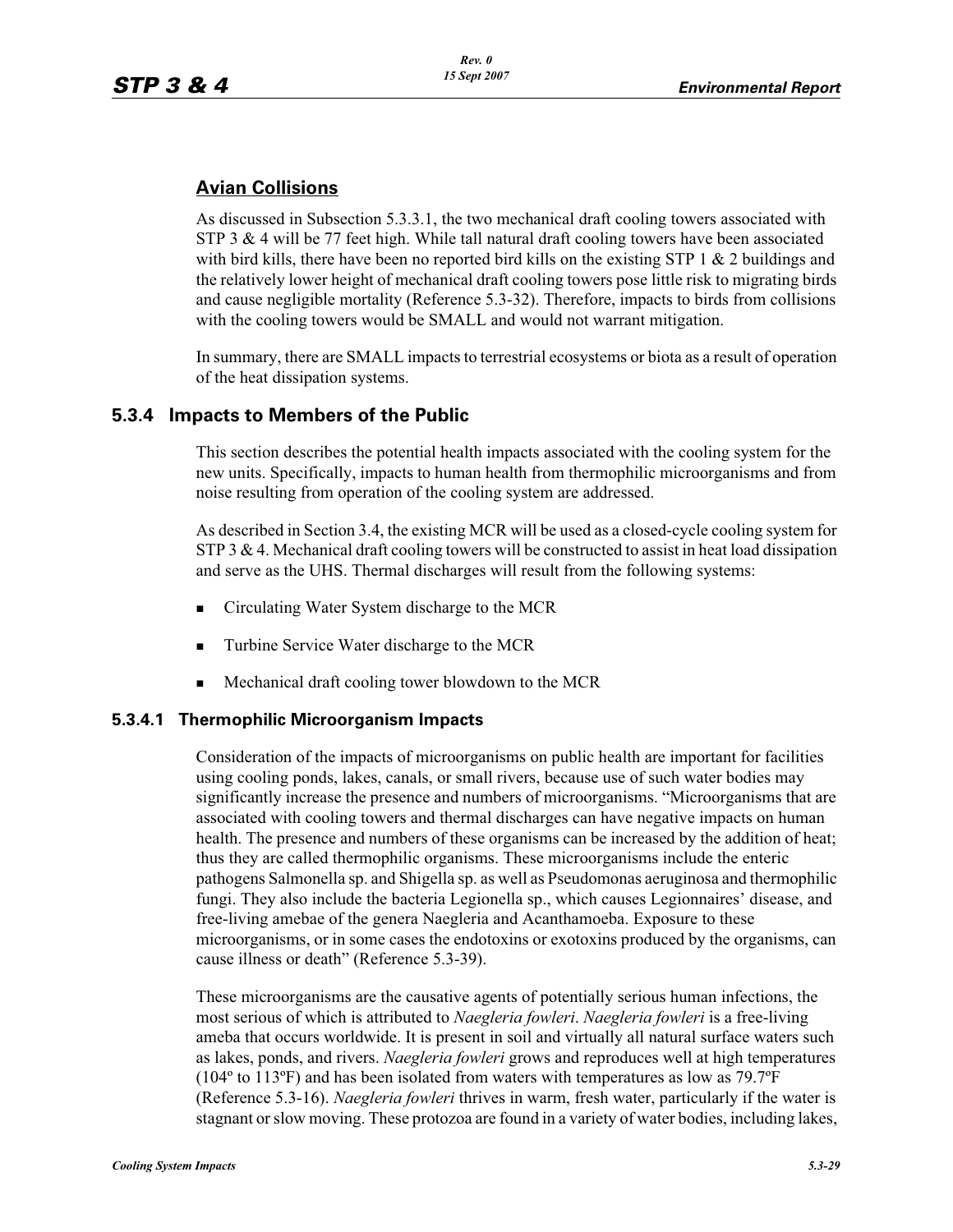ponds, and poorly maintained swimming pools and hot tubs. Since a primary food source for the amebae is coliform bacteria, the presence of significant numbers of coliform bacteria will promote growth of this ameba. Although exposure to this organism is very common, the chance is less than 1 in 100 million that a person exposed to water inhabited by Naegleria will become infected. The route of infection is through the nasal passages, then on to the brain and spinal cord. The few cases reported in Texas have occurred in the months of May through September. Symptoms include changes in the ability to taste or smell, rapidly followed by headache, fever, nausea, and vomiting. While the disease is not transmissible from person to person, it is usually fatal (Reference 5.3-40).

On a routine frequency, the Center for Disease Control (CDC) compiles statistical data regarding waterborne disease and outbreaks in the United States. A review of reported data from 1997 through the most recent reporting cycle (2004) indicates that there have been seven reported cases of primary amebic meningoencephalitis associated with recreational waters (References 5.3-40, 5.3-41, 5.3-42, and 5.3-43). In addition, one case was reported by Texas Department of State Health Services (TDSHS) in 2005 (Reference 5.3-44). All cases were from water bodies in the central and northwestern portions of the state. None of the reported cases were in the vicinity of STP 3 & 4.

There are no regulations that could be tied to microorganisms that are associated with cooling towers or thermal discharges. No Occupational Safety and Health Administration (OSHA) or other legal standards for exposure to microorganisms exist at the present time.

Personnel access to the MCR is strictly controlled per administrative controls and security patrols. The MCR is located within the fenced site boundary, precluding access by members of the public. The anticipated usage frequency of the blowdown system has not been experienced during the years of operating STP 1  $\&$  2. A single blowdown system test was performed in 1997. The capability for blowdown is to be retained, as the addition of the heat load from STP 3 & 4 may require this operation (see Subsection 3.4.2.4). All blowdowns will be within limits set in the TPDES wastewater discharge permit. TPDES discharge temperature limits would result in effluent temperatures between 95º–97ºF. Blowdowns would occur during high river flow periods (winter and spring) when river temperatures are significantly lower than the discharge temperature and not conducive to Naegleria blooms.

The risk to public health from thermophilic microorganisms associated with the potential discharge of MCR water via blowdown system operation would be SMALL and would not warrant mitigation.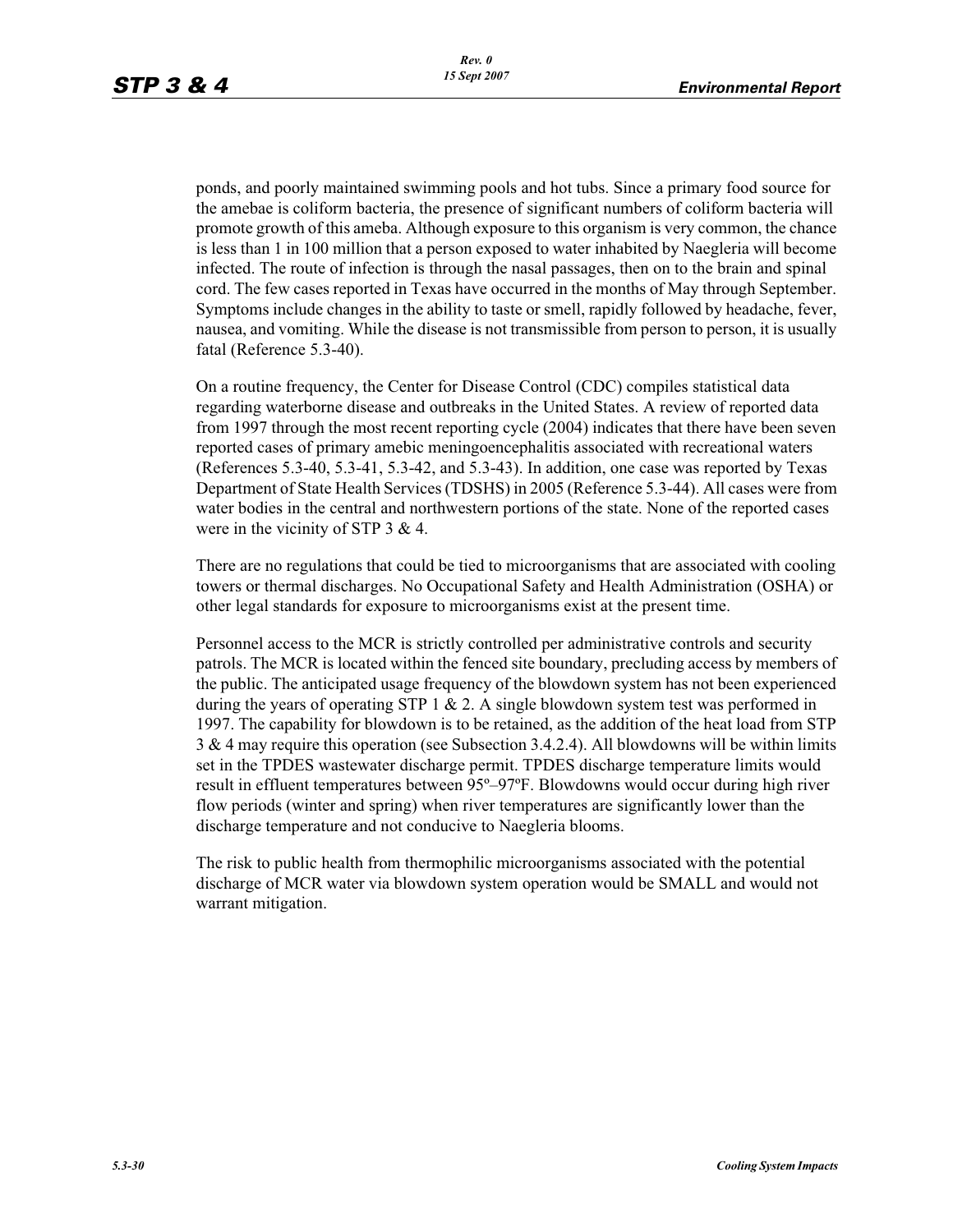### **5.3.4.2 Noise Impacts**

The principal sources of noise related to cooling system operations are the mechanical draft cooling towers and pumps to supply cooling water. As described in Subsection 4.4.1, there are no applicable state or local noise regulations for unincorporated areas of Matagorda County, where STP is located. As discussed in Subsection 2.2.1.2, the nearest full-time residence is approximately one and a half miles west-southwest from the exclusion area boundary (EAB) or approximately two and a third miles west-southwest from the site of the new units (Figure 2.1- 1), and distance and vegetation will attenuate any noise. Relative to the location of the nearest full-time residence, STP  $3 \& 4$  cooling towers would be located approximately 0.6 mile from the site boundary. STPNOC has not received complaints about the noise of the existing units.

The overall cooling tower noise emissions are predicted to be 71 dBA 1 meter from the inlet and 57 dBA 200 feet from the inlet. Although there is no data available on RMPF noise levels, it is anticipated that these levels will not increase above existing STP  $1 \& 2$  levels, which have not presented noise issues. Additionally, the RMPF is oriented to the east, away from the nearest full-time residence. As reported in the Generic Environmental Statement for License Renewal of Nuclear Power Plants (NUREG-1437) and referenced in NUREG-1555, noise levels below 65 dBA are considered of small significance (References 5.3-32 and 5.3-16). The day-night noise levels that are anticipated from the plant's cooling towers and cooling systems are less than 65 dBA at the site boundary, which is considered to be of small significance to the public. Thus, the impacts due to noise would be SMALL and would not warrant mitigation.

### **5.3.5 References**

- 5.3-1 What Is the "Texas Pollutant Discharge Elimination System (TPDES)"? TCEQ 2007. Available at http://www.tceq.state.tx.us/permitting/water\_quality/wastewater/pretreatment/tpdes \_definition.html.
- 5.3-2 "Final Environmental Statement Related to the Operation of STP 1 & 2," NRC (U.S. Nuclear Regulatory Commission), Office of Nuclear Reactor Regulation, Washington, D.C., August 1986.
- 5.3-3 HL&P (Houston Lighting & Power Company). Environmental Report Construction Phase, STP 1 & 2, 1974.
- 5.3-4 "Final Environmental Statement Related to the Proposed STP 1 & 2," NRC, Office of Nuclear Reactor Regulation, Washington, D.C., March 1975.
- 5.3-5 HL&P (Houston Lighting & Power Company), Environmental Report Operating License Stage, 1978.
- 5.3-6 "Annual Water Use Reports 2001," Reliant Energy, submitted to Texas Natural Resource Conservation Commission by Reliant Energy, Houston, February 22, 2002.
- 5.3-7 "Annual Water Use Reports 2002," Reliant Energy, 2003, submitted to TCEQ by Reliant Energy, Houston, February 14, 2002.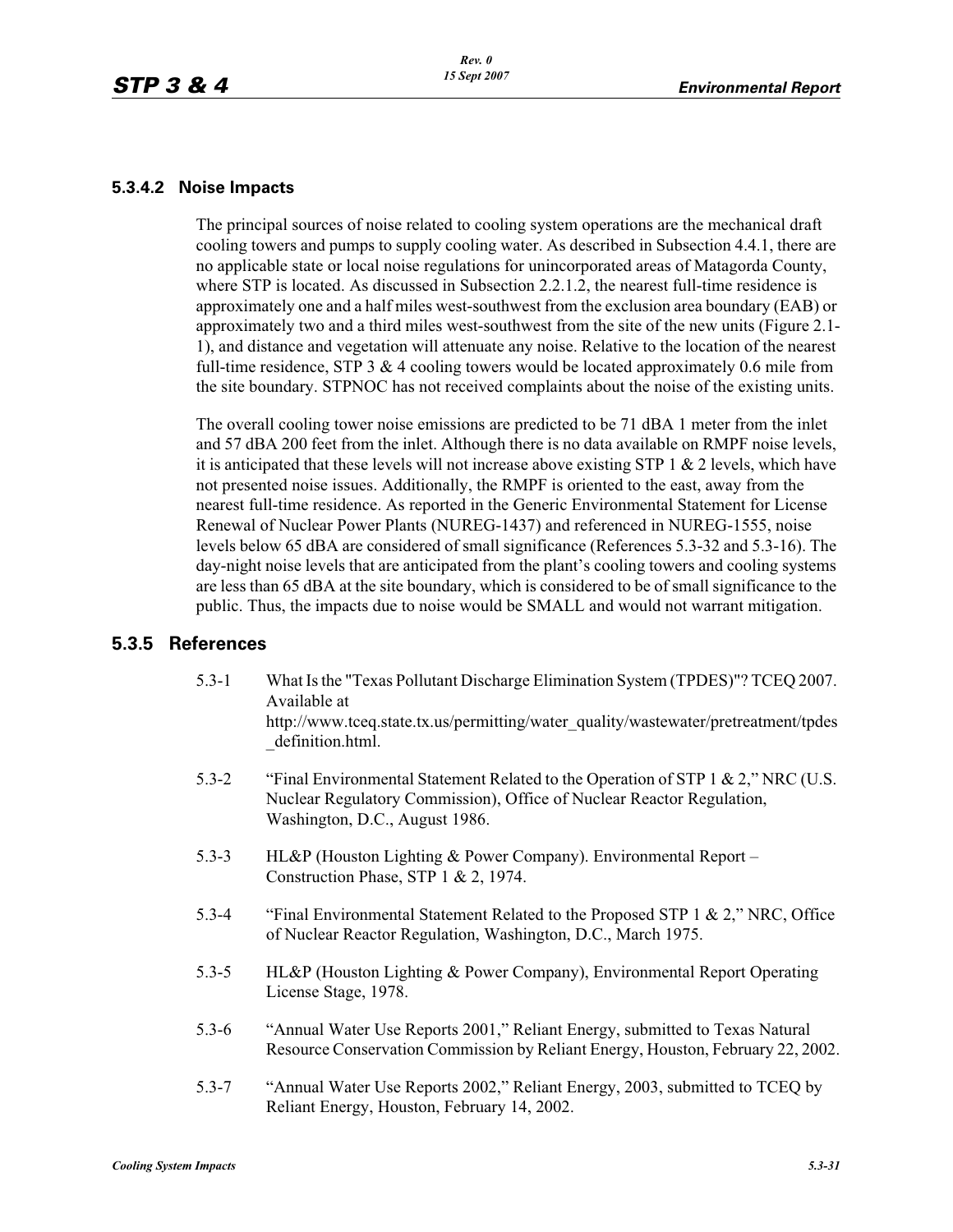- 5.3-8 "Annual Water Use Reports 2003," STPNOC, submitted to TCEQ by STPNOC, Wadsworth, Texas, February 24, 2004.
- 5.3-9 "Annual Water Use Reports 2004," STPNOC, submitted to TCEQ by STPNOC, Wadsworth, Texas, February 23, 2005.
- 5.3-10 "Annual Water Use Reports 2005," STPNOC, submitted to TCEQ by STPNOC, Wadsworth, Texas, February 22, 2006.
- 5.3-11 "Annual Water Use Reports 2006, STPNOC, submitted to TCEQ by STPNOC, Wadsworth, Texas, February 22, 2007.
- 5.3-12 USGS (U.S. Geological Survey), Water Resources Data Texas, Water Year 2006, Volume 4: Colorado River Basin, Lavaca River Basin, and Intervening Coastal Basins, 2007.
- 5.3-13 Nelson, D.M. and M.E. Monaco. National Overview of Evolution of NOAA's ELMR Program, NOAA Technical Memorandum NOS NCCOS CCMA 144, Silver Spring, Maryland, 2000.
- 5.3-14 Nelson, D. M.. Distribution and Abundance of Fish and Invertebrates in Gulf of Mexico Estuaries, Volume I: Data Summaries, ELMR Rep. No. 10. NOAA/NOS Strategic Environmental Assessments Division, Rockville, Maryland, 1992.
- 5.3-15 Patillo, M.E., T. E. Czapla, D.M. Nelson, and M.E. Monaco. Distribution and Abundance of Fish and Invertebrates in Gulf of Mexico Estuaries, Volume II: Species Life History Summaries, ELMR Rep. No. 11, NOAA/NOS Strategic Environmental Assessments Division, Rockville, Maryland, 1997.
- 5.3-16 "Standard Review Plans for Environmental Reviews of Nuclear Power Plants," NRC, NUREG-1555. Office of Nuclear Reactor Regulation, October 1999.
- 5.3-17 Wilbur, D. H. and R. Bass. "Effect of the Colorado River Diversion on Matagorda Bay Epifauna, Estuarine, Coastal, and Shelf Science," 47(3), 1998.
- 5.3-18 "Trends in Finfish Landings of Sport-Boat anglers in Texas Marine Waters," Green, L. M. and R. P. Campbell, May 1974–May 2003, Texas Parks and Wildlife Management Data Series No. 234, 2005.
- 5.3-19 "Colorado River Entrainment and Impingement Monitoring Program, Phase Two Studies," McAden, D.C., G. N. Greene, and W. B. Baker, July 1983–June 1984 (Report #1), Prepared for South Texas Project by Ecology Division, Environmental Protection Department, HL&P, October 1984.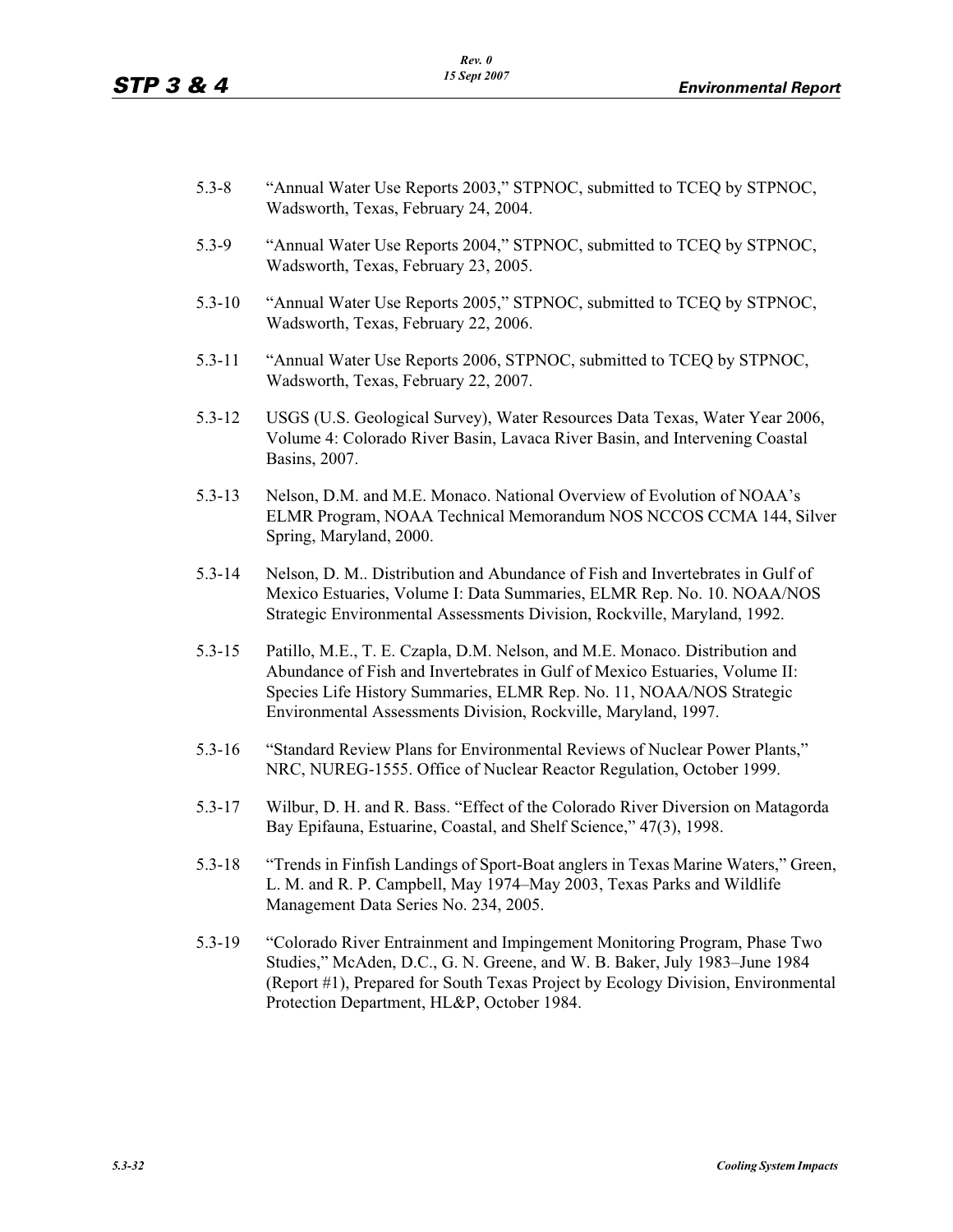- 5.3-20 NUS Corporation, Colorado River Entrainment Monitoring Program, Phase One Studies—April, 1975–March, 1976. South Texas Project, December 1976.
- 5.3-21 "Entrainment and Impingement Monitoring Program, Phase Two Studies," McAden, D. C., G. N. Greene, and W. B. Baker, Colorado River July-December 1984 (Report #2), Prepared for South Texas Project by Ecology Division, Environmental Protection Department, HL&P, April 1985.
- 5.3-22 "Fish of the Gulf of Mexico: Texas, Louisiana, and Adjacent Waters," Hoese, H. D. and R. H. Moore, 2nd. Edition, Texas A&M University Press, 1998.
- 5.3-23 Grumbles, B., Memorandum to Regional Administrators regarding Implementation of the Decision in Riverkeeper, Inc. v. EPA, Remanding the Cooling Water Intake Structures Phase II Regulation, U.S. Environmental Protection Agency Office of Water, Washington, D.C., March 20, 2007.
- 5.3-24 "Matagorda Bay Freshwater Inflow Needs Study (FINS)," LCRA 2006. TCEQ, Texas Parks and Wildlife, and TWDB, August 2006.
- 5.3-25 "Trends in Relative Abundance and Size of Selected Finfish and Shellfish Along the Texas Coast: November 1975–December 2003," Martinez-Andrate, F., P. Campbell, and B. Fuls. Texas Parks and Wildlife Management Data Series No. 232, 2005.
- 5.3-26 "Water Conservation Plan," STPNOC, STP Electric Generating Station, Revision 1, July 1, 2005.
- 5.3-27 "Texas Surface Water Quality Standards," TCEQ, adopted July 26, 2000. Available at http://www.tceq.state.tx.us/nav/eq/eq\_swqs.html.
- 5.3-28 "Fact Sheet and Executive Director's Preliminary Decision for proposed TPDES Permit No. WQ0001908000 to discharge to Water in the State," TCEQ 2005, prepared by J. O. Onyenobi, Wastewater Permitting Section, Water Quality Division, April 8, 2005.
- 5.3-29 "A Model for Seasonal and Annual Cooling Tower Impacts," Policastro, A. J., W. E. Dunn, and R. A. Carhart 1994, Atmospheric Environment Vol. 28, No. 3, Elsevier Science Ltd, Great Britain.
- 5.3-30 "Hourly Surface Meteorological Observations from the Palacios Municipal Airport," NCDC (National Climactic Data Center). Available at http://www.ncdc.noaa.gov/oa/ncdc.html, accessed on April 16, 2007.
- 5.3-31 HL&P, South Texas Project Electric Generating Station Fog Monitoring Program, October 1990.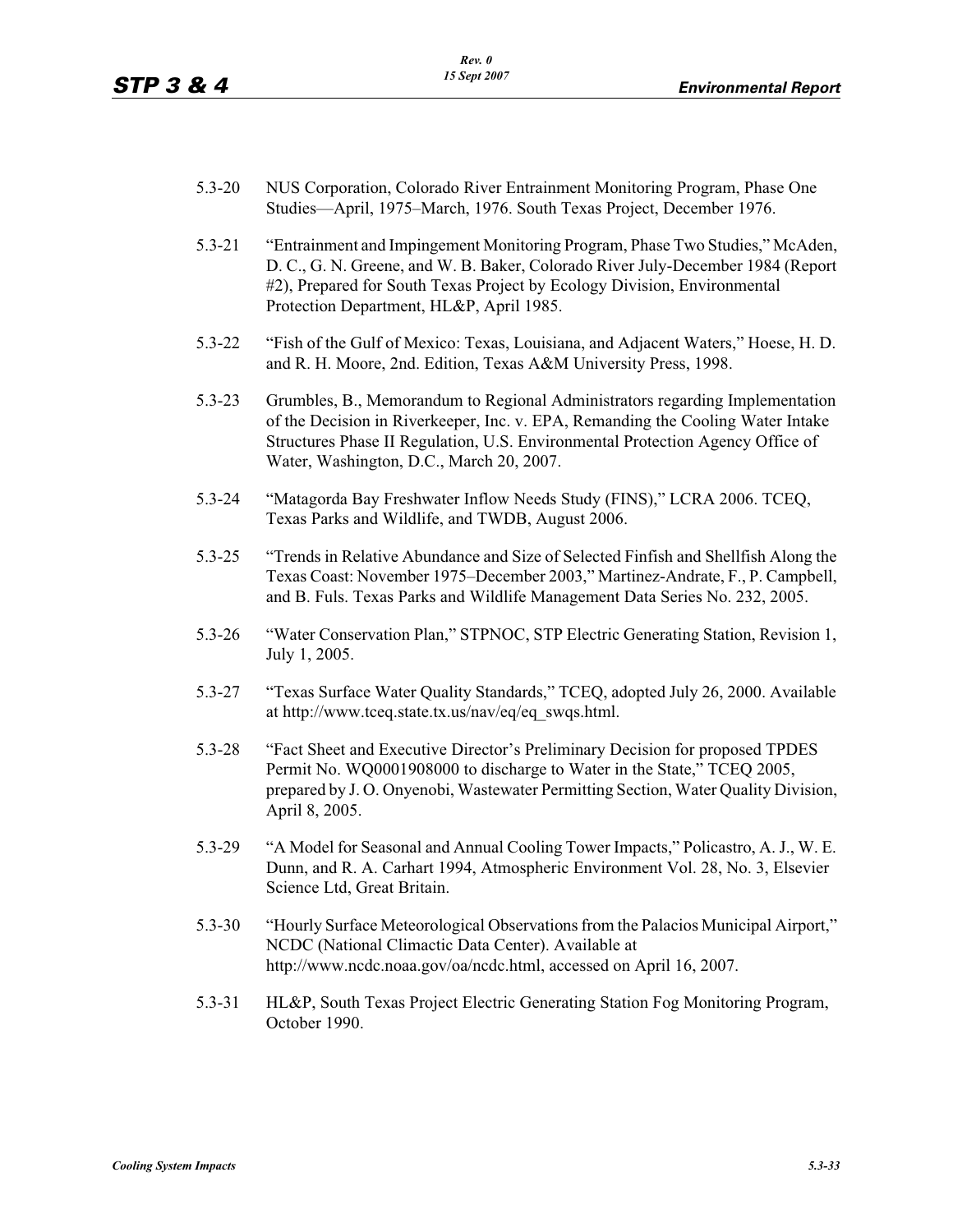- 5.3-32 "Generic Environmental Statement for License Renewal of Nuclear Power Plants," NRC, NUREG 1437, May 1996.
- 5.3-33 NWS (National Weather Service) 2007. Houston Extremes, Normals and Annual Summaries. Available at http://www.srh.noaa.gov/hgx/climate/iah/ normals/iah\_summary.htm, accessed April 25, 2007.
- 5.3-34 HL&PC, 1974. South Texas Project, Units 1 and 2, Environmental Report, Docket Nos. 50-498 and 50-499, July 1, 1974, and subsequent amendments.
- 5.3-35 "1987–1988 Special ecological studies for the South Texas Project, Matagorda County, Texas," Baker, W. B. Jr. and G. N. Greene, HL&P, Environmental Department, Houston, Texas, 1989.
- 5.3-36 "Ring-necked duck (Aythya collaris) In The Birds of North America," Hohman, W.L., and R.T. Eberhardt, No. 329 (A. Poole and F. Gill, eds.). The Birds of North America, Inc., Philadelphia, Pennsylvania, 1998.
- 5.3-37 "Habitat suitability index models: Lesser scaup (wintering)," Mulholland, R., U.S. Fish and Wildlife Service Biological Report 82, 1985.
- 5.3-38 "Chapter 8: Noise In Environmental Impact Data Book." Golden, J.,Ouellette, R. P, Saari, S., and Cheremisinoff, P. N., Second Printing. Ann Arbor Science Publishers, Inc., Ann Arbor, Michigan, 1980.
- 5.3-39 GBRA Emphasizes Importance of Water Quality in Water Recreation," GBRA (Guadalupe-Blanco River Authority). Guadalupe-Blanco River Authority News Release, Seguin, Texas May 17, 2002.
- 5.3-40 "Morbidity and Mortality Weekly Review, Surveillance for Waterborne-Disease Outbreaks—United States, 1997–1998," CDC, Vol. 49/No. SS-4, Atlanta, Georgia, May 26, 2000.
- 5.3-41 "Morbidity and Mortality Weekly Review, Surveillance for Waterborne-Disease Outbreaks—United States, 1999–2000," CDC, Vol. 51/No. SS-8, Atlanta, Georgia, November 22, 2002.
- 5.3-42 "Morbidity and Mortality Weekly Review, Surveillance for Waterborne-Disease Outbreaks Associated with Recreational Water—United States, 2001–2002 and Surveillance for Waterborne-Disease Outbreaks Associated with Drinking Water-United States, 2001–2002," CDC, Vol. 53/No. SS-8, Atlanta, Georgia, October 22, 2004.
- 5.3-43 "Morbidity and Mortality Weekly Review, Surveillance for Waterborne Disease and Outbreaks Associated with Recreational Water—United States, 2003–2004 and Surveillance for Waterborne Disease and Outbreaks Associated with Drinking Water and Water not Intended for Drinking–United States, 2003-2004," CDC, Vol. 55/No. SS-12, Atlanta, Georgia, December 22, 2006.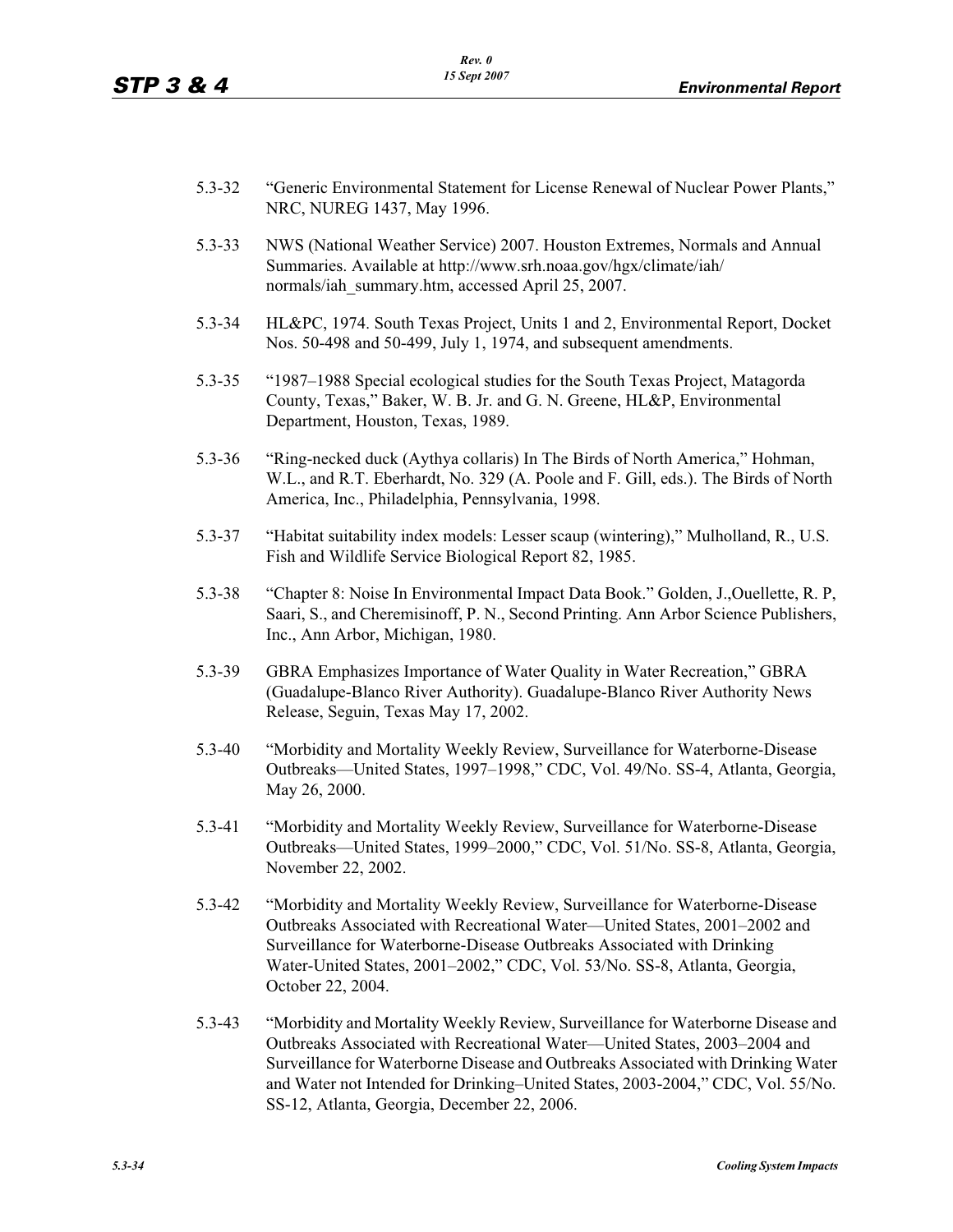- 5.3-44 "Rare Amebic Illness Confirmed," DSHS (Texas Department of State Health Services), News Release, September 14, 2005.
- 5.3-45 TCEQ, Letter from Kelly Holligan (TCEQ) to R. A. Gangluff (STPNOC) Re: Cooling Water Intake Structures Phase II Rules; South Texas Project Electric Generating Station, TPDES Permit No. WQ0001908000, June 27, 2007.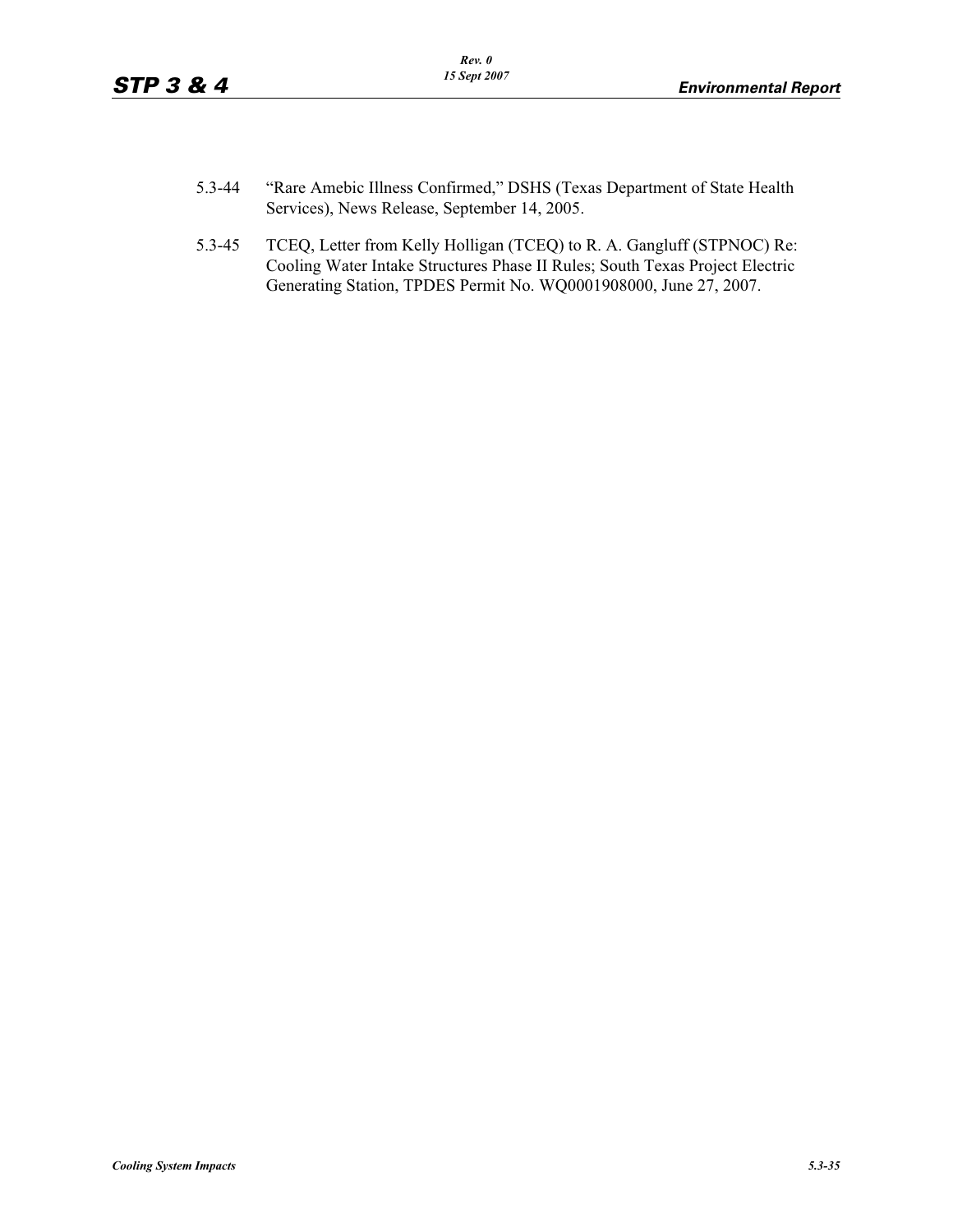| <b>Species</b>       | <b>NOAA ELMR [1]</b> | <b>TPWD</b> "principal<br>fisheries" [2] | <b>TPWD</b><br>"recreationally<br>important" [3] | <b>NRC [4]</b> | <b>LCRA [5]</b> |
|----------------------|----------------------|------------------------------------------|--------------------------------------------------|----------------|-----------------|
| American oyster      | $\checkmark$         | $\checkmark$                             |                                                  |                | ✓               |
| Brown shrimp         | $\checkmark$         |                                          |                                                  | $\checkmark$   | $\checkmark$    |
| White shrimp         | ✓                    | $\checkmark$                             |                                                  | $\checkmark$   | ✓               |
| Blue crab            |                      |                                          |                                                  |                |                 |
| Gulf menhaden        | $\checkmark$         |                                          |                                                  | $\checkmark$   | $\checkmark$    |
| Bay anchovy          |                      |                                          |                                                  | ✓              |                 |
| Sheepshead           | ✓                    | $\checkmark$                             |                                                  |                |                 |
| Sand sea trout       | $\checkmark$         |                                          | $\checkmark$                                     | $\checkmark$   |                 |
| Spotted sea trout    | ✓                    |                                          | $\checkmark$                                     | ✓              | ✓               |
| Atlantic croaker     | ✓                    |                                          |                                                  | ✓              |                 |
| <b>Black drum</b>    | ✓                    | $\checkmark$                             |                                                  | ✓              |                 |
| Red drum             |                      |                                          | $\checkmark$                                     | ✓              |                 |
| Striped mullet       |                      | ✓                                        |                                                  |                |                 |
| Southern<br>flounder | ✓                    |                                          |                                                  | $\checkmark$   |                 |

## **Table 5.3-1 General Concurrence on "Important Species" in Lower Colorado River/Matagorda Bay Estuarine System**

 $\checkmark$  These species are not among the important finfish species listed in Table B.7 of NRC (1975), but receive considerable attention in the impact assessments of both NRC documents.

[1] References 5.3-14 and 5.3-15.

[2] Reference 5.3-17.

[3] Reference 5.3-18.

[4] References 5.3-2 and 5.3-9.

[5] Reference 5.3-24.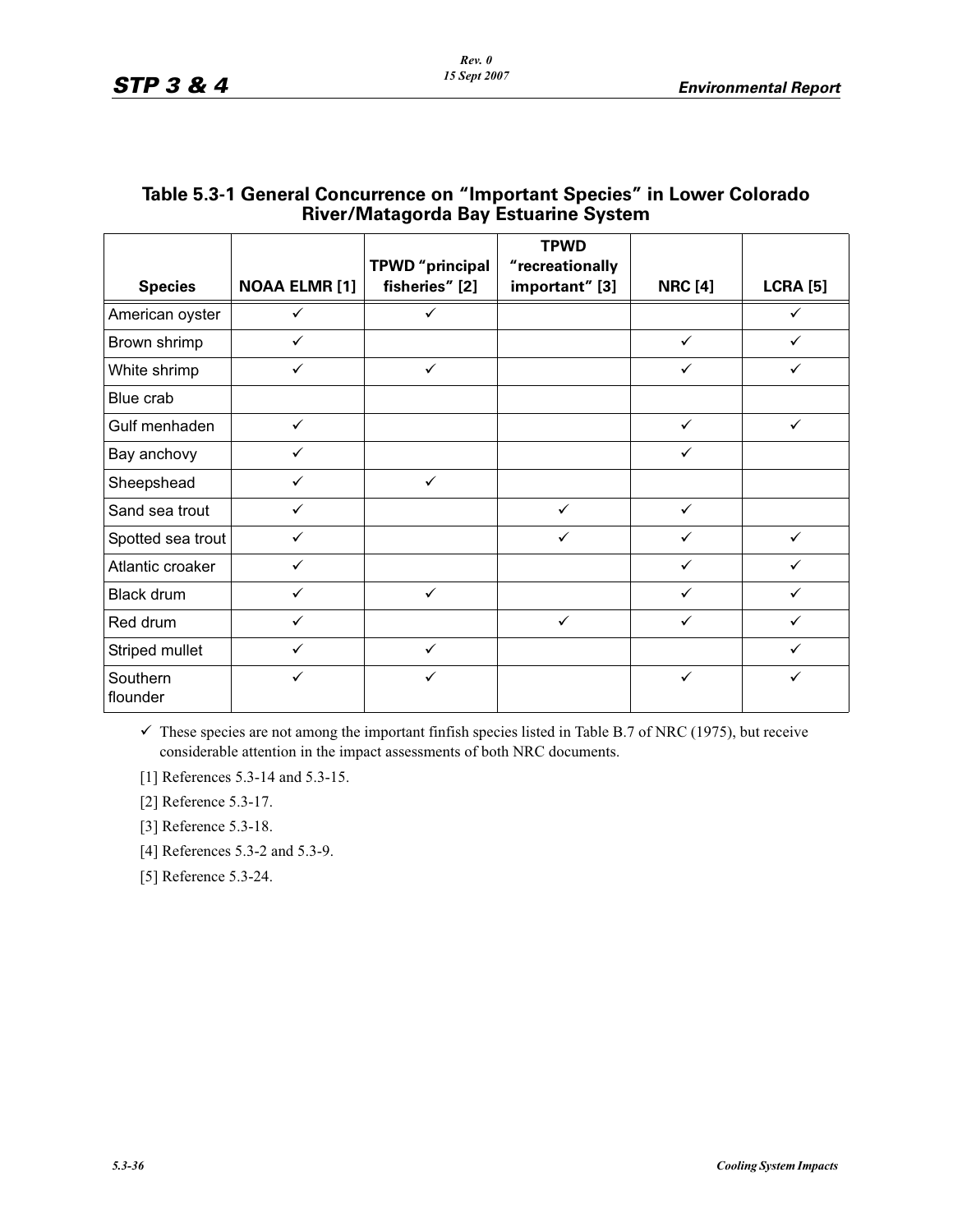|                       |                   | <b>Relative Abundance in Salinity Zones</b>            |                        |                        |  |  |
|-----------------------|-------------------|--------------------------------------------------------|------------------------|------------------------|--|--|
|                       |                   | <b>Tidal Fresh</b><br><b>Mixing</b><br><b>Seawater</b> |                        |                        |  |  |
| <b>Species</b>        | <b>Life Stage</b> | $(0.5 ppt)$                                            | $(0.5 - 25$ ppt)       | $(>25$ ppt)            |  |  |
| American oyster       | <b>Adult</b>      | Rare                                                   | Common                 | Rare                   |  |  |
| Crassostrea virginica | Spawning adults   | $\equiv$                                               | Common                 | $-$                    |  |  |
|                       | Juveniles         | Rare                                                   | Common                 | Rare                   |  |  |
|                       | Larvae            | Rare                                                   | Common                 | Rare                   |  |  |
|                       | Eggs              | $\overline{\phantom{0}}$                               | Common                 | $\equiv$               |  |  |
| Brown shrimp          | Adult             | $\qquad \qquad -$                                      | Common                 | <b>Highly Abundant</b> |  |  |
| Farfantepenaeus       | Spawning adults   | $\overline{\phantom{0}}$                               |                        |                        |  |  |
| aztecus               | Juveniles         | Common                                                 | <b>Highly Abundant</b> | Common                 |  |  |
|                       | Larvae            | Common                                                 | <b>Highly Abundant</b> | <b>Highly Abundant</b> |  |  |
|                       | Eggs              |                                                        |                        |                        |  |  |
| White shrimp          | Adult             | Rare                                                   | Abundant               | Common                 |  |  |
| Penaeus setiferus     | Spawning adults   |                                                        |                        |                        |  |  |
|                       | Juveniles         | <b>Highly Abundant</b>                                 | Abundant               | Common                 |  |  |
|                       | Larvae            | <b>Highly Abundant</b>                                 | <b>Highly Abundant</b> | <b>Highly Abundant</b> |  |  |
|                       | Eggs              |                                                        |                        |                        |  |  |
| Blue crab             | Adult             | Common                                                 | Abundant               | Common                 |  |  |
| Callinectes sapidus   | Spawning adults   | Common                                                 | Rare                   |                        |  |  |
|                       | Juveniles         | Common                                                 | Abundant               | Common                 |  |  |
|                       | Larvae            | <b>Highly Abundant</b>                                 | Abundant               | Common                 |  |  |
|                       | Eggs              |                                                        | Rare                   | Common                 |  |  |
| Gulf menhaden         | Adult             |                                                        | Abundant               | <b>Highly Abundant</b> |  |  |
| Brevoortia patronus   | Spawning adults   |                                                        |                        |                        |  |  |
|                       | <b>Juveniles</b>  | <b>Highly Abundant</b>                                 | <b>Highly Abundant</b> | <b>Highly Abundant</b> |  |  |
|                       | Larvae            |                                                        |                        |                        |  |  |
|                       | Eggs              |                                                        |                        |                        |  |  |
| Bay anchovy           | Adult             | Abundant                                               | <b>Highly Abundant</b> | Common                 |  |  |
| Anchoa mitchelli      | Spawning adults   | Common                                                 | <b>Highly Abundant</b> | Common                 |  |  |
|                       | Juveniles         | Abundant                                               | Abundant               | Common                 |  |  |
|                       | Larvae            | Abundant                                               | Common                 | Common                 |  |  |
|                       | Eggs              | Common                                                 | Common                 | Common                 |  |  |
| Sheepshead            | Adult             | Common                                                 | Abundant               | Abundant               |  |  |
| Archosargus           | Spawning adults   |                                                        |                        |                        |  |  |
| probatocephalus       | Juveniles         | Common                                                 | Abundant               | Common                 |  |  |
|                       | Larvae            |                                                        |                        |                        |  |  |
|                       | Eggs              | —                                                      |                        |                        |  |  |
| Sand sea trout        | Adult             |                                                        | Common                 | Common                 |  |  |
| Cynoscion arenarius   | Spawning adults   | $\overline{\phantom{0}}$                               |                        |                        |  |  |
|                       | Juveniles         | Common                                                 | Common                 | Common                 |  |  |
|                       | Larvae            |                                                        |                        |                        |  |  |
|                       | Eggs              |                                                        |                        |                        |  |  |

## **Table 5.3-2 Relative Abundance of Important Estuarine Organisms in Matagorda Bay**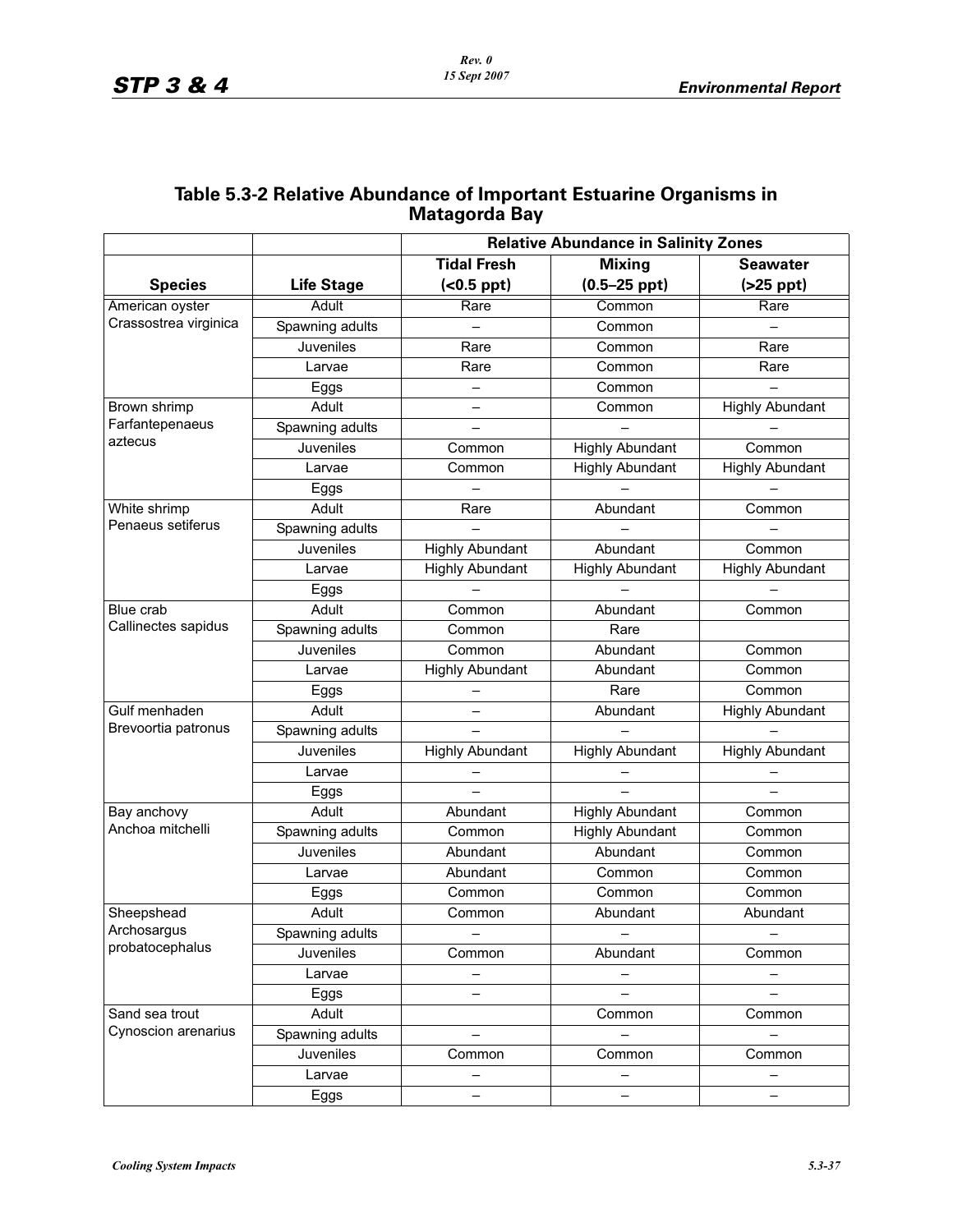|                     |                   | <b>Relative Abundance in Salinity Zones</b> |                        |                 |  |  |
|---------------------|-------------------|---------------------------------------------|------------------------|-----------------|--|--|
|                     |                   | <b>Tidal Fresh</b>                          | <b>Mixing</b>          | <b>Seawater</b> |  |  |
| <b>Species</b>      | <b>Life Stage</b> | $(0.5 ppt)$                                 | $(0.5 - 25$ ppt)       | $(>25$ ppt)     |  |  |
| Spotted sea trout   | Adult             | Rare                                        | Common                 | Common          |  |  |
| Cynoscion nebulosus | Spawning adults   |                                             | Common                 | Common          |  |  |
|                     | Juveniles         | Rare                                        | Common                 | Common          |  |  |
|                     | Larvae            | $\overline{\phantom{0}}$                    | Common                 | Common          |  |  |
|                     | Eggs              |                                             | Common                 | Common          |  |  |
| Atlantic croaker    | Adult             | Abundant                                    | Abundant               | Abundant        |  |  |
| Micropogonias       | Spawning adults   |                                             |                        |                 |  |  |
| undulatus           | Juveniles         | Abundant                                    | <b>Highly Abundant</b> | Abundant        |  |  |
|                     | Larvae            |                                             |                        |                 |  |  |
|                     | Eggs              |                                             |                        |                 |  |  |
| <b>Black drum</b>   | Adult             | —                                           | Common                 | Common          |  |  |
| Pogonias cromis     | Spawning adults   |                                             |                        | Common          |  |  |
|                     | Juveniles         | Common                                      | Common                 | Common          |  |  |
|                     | Larvae            |                                             |                        | Common          |  |  |
|                     | Eggs              | $\overline{\phantom{0}}$                    |                        | Common          |  |  |
| Red drum            | Adult             | Rare                                        | Rare                   | Common          |  |  |
| Sciaenops ocellatus | Spawning adults   |                                             |                        | Common          |  |  |
|                     | Juveniles         | Common                                      | Common                 | Common          |  |  |
|                     | Larvae            |                                             |                        | Common          |  |  |
|                     | Eggs              |                                             |                        | Common          |  |  |
| Striped mullet      | Adult             | Common                                      | Abundant               | Abundant        |  |  |
| Mugil cephalus      | Spawning adults   |                                             |                        | Abundant        |  |  |
|                     | Juveniles         | Abundant                                    | Abundant               | Abundant        |  |  |
|                     | Larvae            | —                                           | -                      | Abundant        |  |  |
|                     | Eggs              |                                             |                        | Abundant        |  |  |
| Southern flounder   | Adult             | Common                                      | Abundant               | Common          |  |  |
| Paralichthys        | Spawning adults   |                                             |                        |                 |  |  |
| lethostigma         | Juveniles         | Common                                      | Common                 | Common          |  |  |
|                     | Larvae            |                                             |                        |                 |  |  |
|                     | Eggs              |                                             |                        |                 |  |  |

## **Table 5.3-2 Relative Abundance of Important Estuarine Organisms in Matagorda Bay (Continued)**

Source: Reference 5.3-14.

Note:

Rare = Present but not frequently encountered.

Common = Frequently encountered but not in large numbers: does not imply a uniform distribution throughout the salinity zone.

Abundant = Often encountered in substantial numbers relative to other species.

Highly Abundant = Numerically dominant relative to other species.

Blank Cell =  $\Delta$ bsent.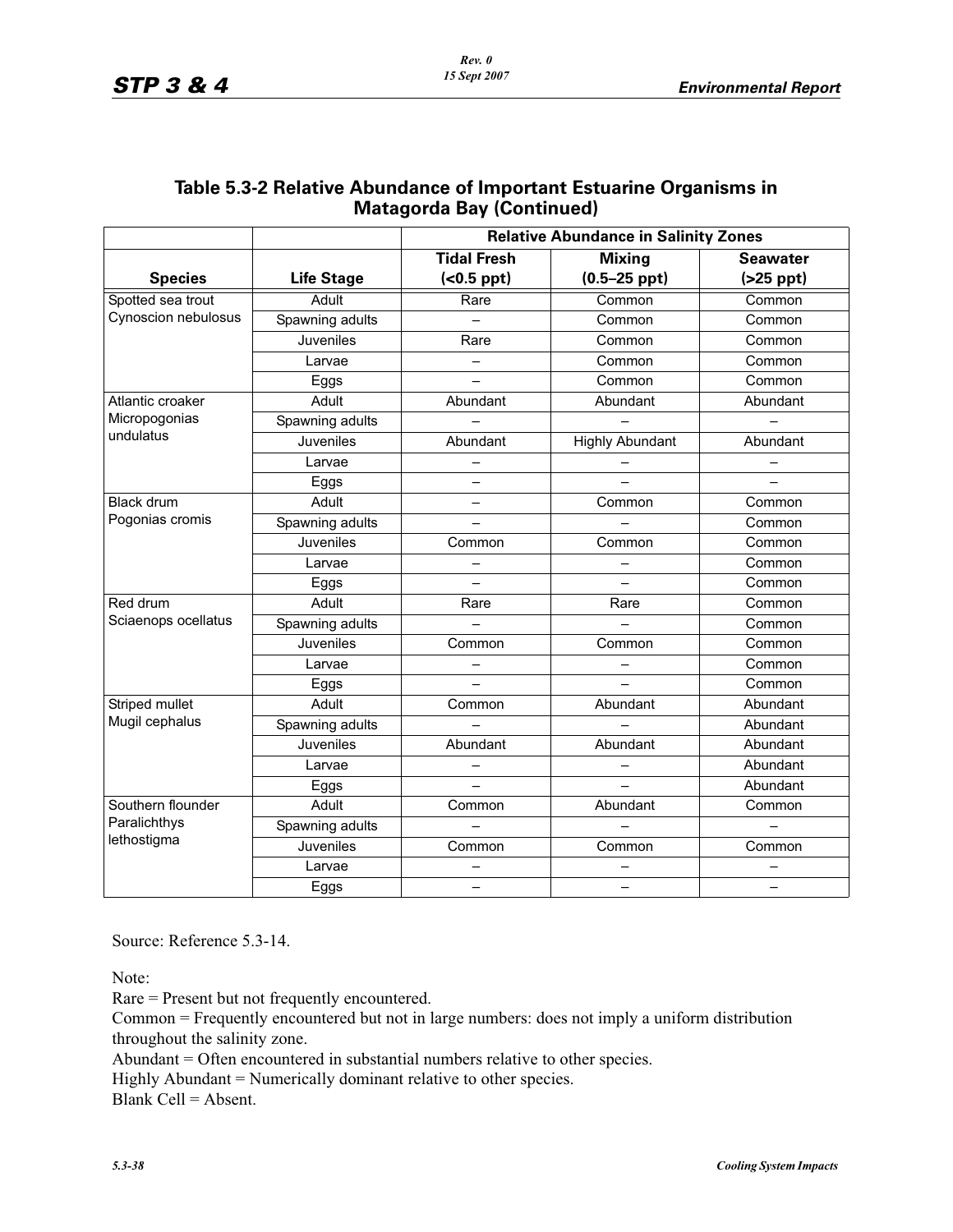|                                                                                                            | <b>Start Date (sampling occurred overnight)</b> |           |            |            |            |
|------------------------------------------------------------------------------------------------------------|-------------------------------------------------|-----------|------------|------------|------------|
|                                                                                                            | 14-Jul-83                                       | 27-Jul-83 | 9-Aug-83   | 15-Sep-83  | 5-Sep-84   |
| Mean Number of Macroplankton per<br>100 m <sup>3</sup> water in Colorado River (mid-<br>depth) [1]         | 388.15                                          | 316.05    | 2,835.2    | 8,446.47   | 726.83     |
| Mean Number of Ichthyoplankton per<br>100 m <sup>3</sup> water in Colorado River (mid-<br>depth) $m^3$ [1] | 7.4                                             | 148.35    | 6.17       | 19.42      | 3.4        |
| Volume of water pumped through the<br>RMPF $(m^3)$ (daily average of 2<br>sampling days)                   | 358,227                                         | 373,393   | 592,240    | 644,269    | 389,887.00 |
| Number of Macroplankton entrained<br>per 24 hours                                                          | 1,390,458                                       | 1,180,109 | 16,791,188 | 54,417,988 | 2,833,816  |
| Number of Ichthyoplankton entrained<br>per 24 hours                                                        | 26,509                                          | 553,929   | 36,541     | 125,117    | 13,256     |
| <b>Other Parameters</b>                                                                                    |                                                 |           |            |            |            |
| Maximum salinity at screens: surface<br>(ppt)                                                              | 1.7                                             | 0.3       | 3.4        | 1.2        | 4.2        |
| Maximum salinity at screens: bottom<br>(ppt)                                                               | 2.1                                             | 0.3       | 8          | 3.3        | 15.7       |
| Average of 2-day river flow (cfs)                                                                          | 2,086                                           | 769       | 1,356.5    | 824        | 692        |

## **Table 5.3-3 Entrainment of Macroplankton and Ichthyoplankton (1983–1984)**

Sources: Reference 5.3-19.

Data collected in 1984 are from McAden et al. (Reference 5.3-21).

[1] Sum of all taxa, averaged over four sampling events during a 24-hour period.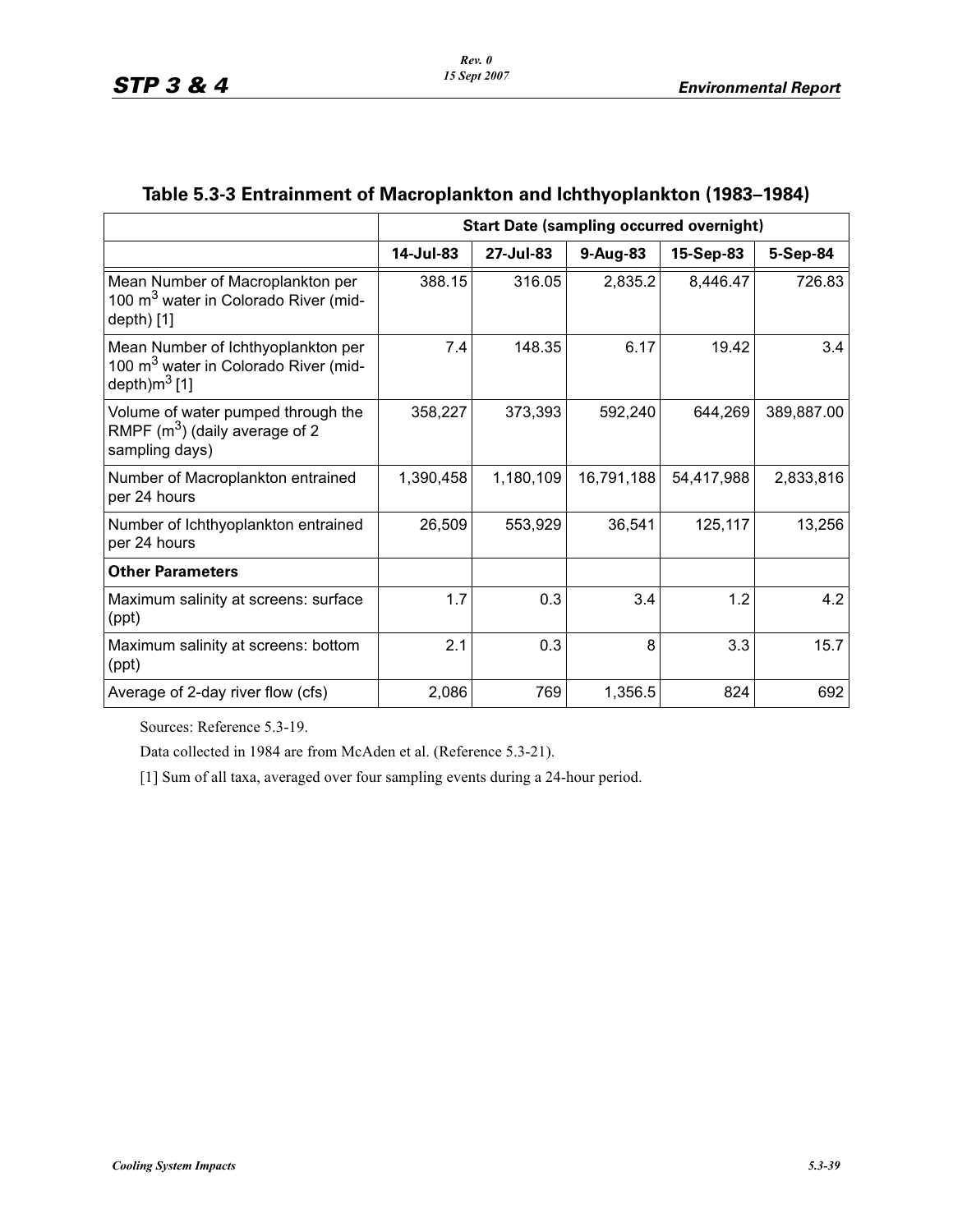|                                                                                        | <b>Start Date (sampling occurred overnight)</b> |                |                |              |                |             |
|----------------------------------------------------------------------------------------|-------------------------------------------------|----------------|----------------|--------------|----------------|-------------|
| <b>Species</b>                                                                         | 13-Jul-83                                       | 21-Jul-83      | 27-Jul-83      | 9-Aug-83     | 15-Sep-83      | 5-Sep-84    |
| Palaemonetes paludosus                                                                 |                                                 | 14             | 2              |              | 0              | 0           |
| Palaemonetes<br>kadiakensis                                                            | $\Omega$                                        | 0              | 1              |              | $\Omega$       | $\mathbf 0$ |
| Palaemonidae sp.                                                                       | $\mathbf{0}$                                    | $\overline{0}$ | $\overline{2}$ | $\mathbf{0}$ | $\mathbf 0$    | 0           |
| Macrobrachium ohione                                                                   | 21                                              | 4              | 3              | 4            | 1              | 4           |
| Penaeus setiferus                                                                      | 0                                               | $\mathbf 0$    | 0              | 3            | 13             | 4           |
| Penaeus duorarum                                                                       | $\Omega$                                        | 0              | 0              | $\Omega$     | $\Omega$       | 1           |
| Callinectes sapidus                                                                    | 55                                              | 6              | 10             | 44           | $\overline{4}$ | 6           |
| Caranx hippos                                                                          |                                                 | $\mathbf 0$    | 0              | $\Omega$     | $\Omega$       | $\mathbf 0$ |
| Menidia beryllina                                                                      | $\Omega$                                        | 1              | $\overline{0}$ | $\mathbf 0$  | $\mathbf 0$    | $\mathbf 0$ |
| Lepomis cyanellus                                                                      | $\mathbf{0}$                                    | 1              | 0              | $\mathbf 0$  | $\Omega$       | $\mathbf 0$ |
| Total number of individuals<br>impinged [1]                                            | 78                                              | 26             | 18             | 53           | 18             | 15          |
| Total number of individuals<br>impinged on all screens for<br>24 hours = $(n)(12)(16)$ | 14976                                           | 4992           | 3456           | 10176        | 3456           | 2880        |
| <b>Other Parameters</b>                                                                |                                                 |                |                |              |                |             |
| Maximum salinity at<br>screens: surface (ppt)                                          | 2.7                                             | 0.2            | 0.3            | 3.4          | 1.2            | 4.2         |
| Maximum salinity at<br>screens: bottom (ppt)                                           | 3.3                                             | 0.2            | 0.4            | 8            | 2.8            | 15.7        |
| Average of 2-day river flow<br>(cfs)                                                   | 757                                             | 1907.5         | 769            | 1356.5       | 824.5          | 692         |
| Average of 2 day<br>pumpage $(m^3)$                                                    | 210,219                                         | 1,048,919      | 373,392        | 592,240      | 644,269        | 398,887     |

# **Table 5.3-4 Impingement on RMPF Screens (1983–1984)**

Sources: Reference 5.3-19.

Reference 5.3-21.

[1]Values in cells = Number impinged on 2 screens for 90 minutes. To get total impingement, multiply by 12 for total screens and by 16 for full day.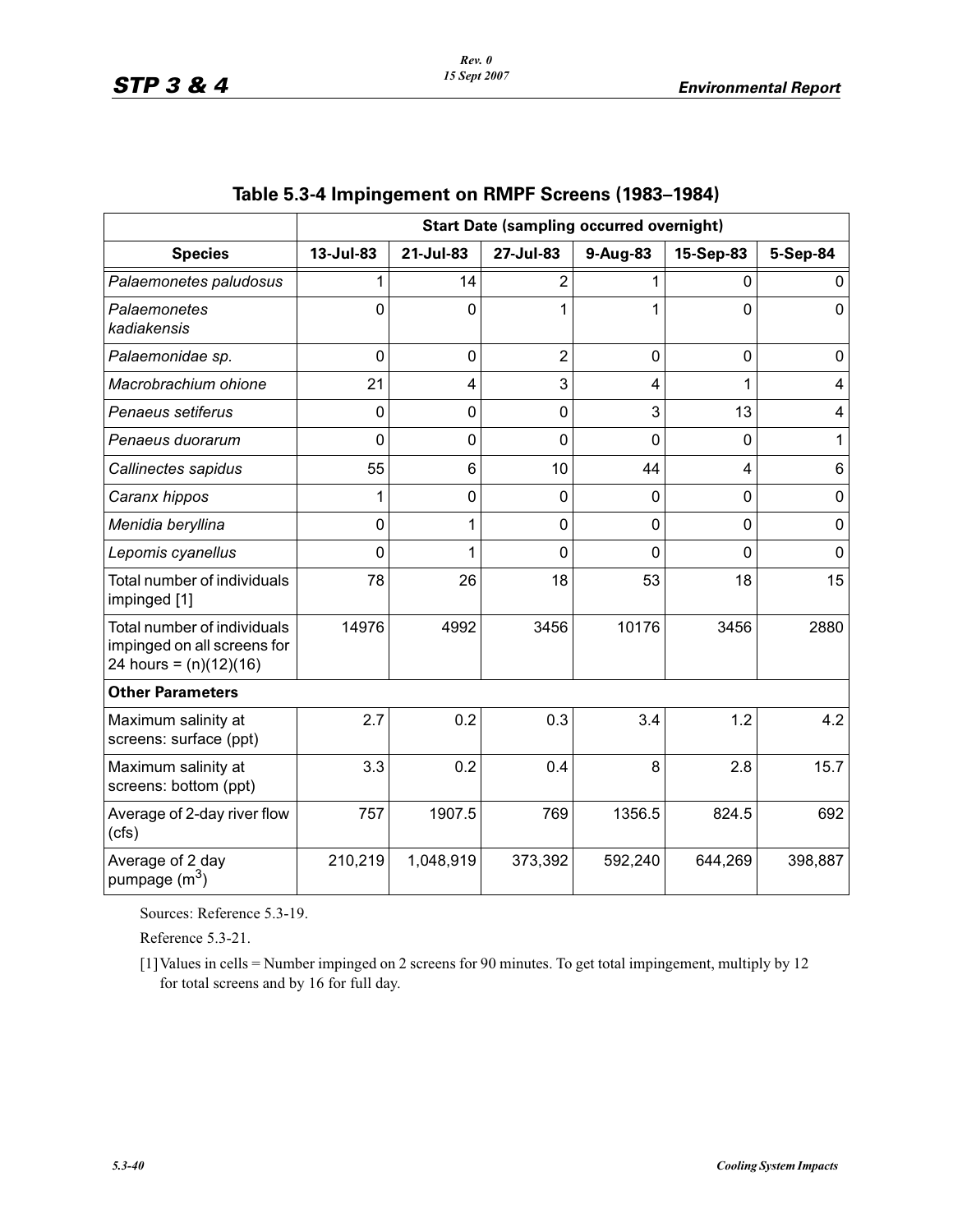|                     |                                 | aliu Cuast-Miut 1909–2009 |                          |                                  |
|---------------------|---------------------------------|---------------------------|--------------------------|----------------------------------|
|                     |                                 | East Matagorda            | <b>Matagorda Bay</b>     |                                  |
|                     | <b>Gear Type</b>                | <b>Bay</b> [2]            | $[1]$                    | Coast-wide [3]                   |
| Brown shrimp        | Gill net - spring               | $\overline{ND}$           | <b>ND</b>                | $\overline{ND}$                  |
| Farfantepenaeus     | Gill net - fall                 | <b>ND</b>                 | <b>ND</b>                | <b>ND</b>                        |
| aztecus             | Bag seine                       | $\ddot{}$                 | $=$                      | $\ddot{}$                        |
|                     | Trawl                           | $=$                       | $=$                      | $+$                              |
| White shrimp        | Gill net - spring               | <b>ND</b>                 | <b>ND</b>                | <b>ND</b>                        |
| Penaeus setiferus   | Gill net - fall                 | <b>ND</b>                 | <b>ND</b>                | <b>ND</b>                        |
|                     | Bag seine                       | $\equiv$                  | $\equiv$                 | $\qquad \qquad -$                |
|                     | Trawl                           | $\ddot{}$                 | $=$                      | $\qquad \qquad -$                |
| Blue crab           | Gill net - spring               | $\equiv$                  | $\equiv$                 | -                                |
| Callinectes sapidus | Gill net - fall                 | $=$                       | $=$                      | $\qquad \qquad -$                |
|                     | Bag seine                       | $=$                       | $\overline{\phantom{0}}$ |                                  |
|                     | Trawl                           |                           | $=$                      |                                  |
| Gulf menhaden       | Gill net - spring               | $=$                       | $\equiv$                 | <b>ND</b>                        |
| Brevoortia patronus | Gill net - fall                 | $=$                       | $=$                      | <b>ND</b>                        |
|                     | Bag seine                       | $=$                       | $=$                      | <b>ND</b>                        |
|                     | Trawl                           | $\equiv$                  | $=$                      | <b>ND</b>                        |
| Bay anchovy         | Gill net - spring               | <b>ND</b>                 | <b>ND</b>                | <b>ND</b>                        |
| Anchoa mitchelli    | Gill net - fall                 | <b>ND</b>                 | <b>ND</b>                | <b>ND</b>                        |
|                     | Bag seine                       | <b>ND</b>                 | <b>ND</b>                | <b>ND</b>                        |
|                     | Trawl                           | <b>ND</b>                 | <b>ND</b>                | <b>ND</b>                        |
| Sheepshead          | Gill net - spring               | $\equiv$                  | $\ddot{}$                | $\qquad \qquad -$                |
| Archosargus         | Gill net - fall                 | $=$                       | $=$                      | $\qquad \qquad -$                |
| probatocephalus     | Bag seine                       | $=$                       | $=$                      | <b>ND</b>                        |
|                     | Trawl                           | $=$                       | $=$                      | <b>ND</b>                        |
| Sand sea trout      | $\overline{G}$ ill net - spring | <b>ND</b>                 | <b>ND</b>                | <b>ND</b>                        |
| Cynoscion arenarius | Gill net - fall                 | <b>ND</b>                 | <b>ND</b>                | <b>ND</b>                        |
|                     | Bag seine                       | $\equiv$                  | $\equiv$                 | <b>ND</b>                        |
|                     | Trawl                           | $\equiv$                  | $\equiv$                 | <b>ND</b>                        |
| Spotted sea trout   | Gill net - spring               | $=$                       | $\ddot{}$                | $\ddot{}$                        |
| Cynoscion nebulosus | Gill net - fall                 | $=$                       | $\qquad \qquad =$        | $\ddot{}$                        |
|                     | Bag seine                       | $=$                       | $\qquad \qquad =$        | $\overline{\phantom{0}}$         |
|                     | Trawl                           | $=$                       | $=$                      | <b>ND</b>                        |
| Atlantic croaker    | Gill net - spring               | $=$                       | $\equiv$                 |                                  |
| Micropogonias       | Gill net - fall                 | $=$                       | $\qquad \qquad =$        | $\ddot{}$                        |
| undulatus           | Bag seine                       | $=$                       | -                        |                                  |
|                     | Trawl                           | +                         | $\equiv$                 | $\begin{array}{c} + \end{array}$ |
| Black drum          | Gill net - spring               | $\ddot{}$                 | $\pmb{+}$                | $\bf{+}$                         |
| Pogonias cromis     | Gill net - fall                 | $=$                       | $\ddot{}$                | $\begin{array}{c} + \end{array}$ |
|                     | Bag seine                       | $=$                       | $\equiv$                 | $\ddot{}$                        |
|                     | Trawl                           | $\pmb{+}$                 | $\equiv$                 | <b>ND</b>                        |

## **Table 5.3-5 Trends in Abundance of Important Estuarine Organisms in Matagorda Bay and Coast-wide 1985–2003**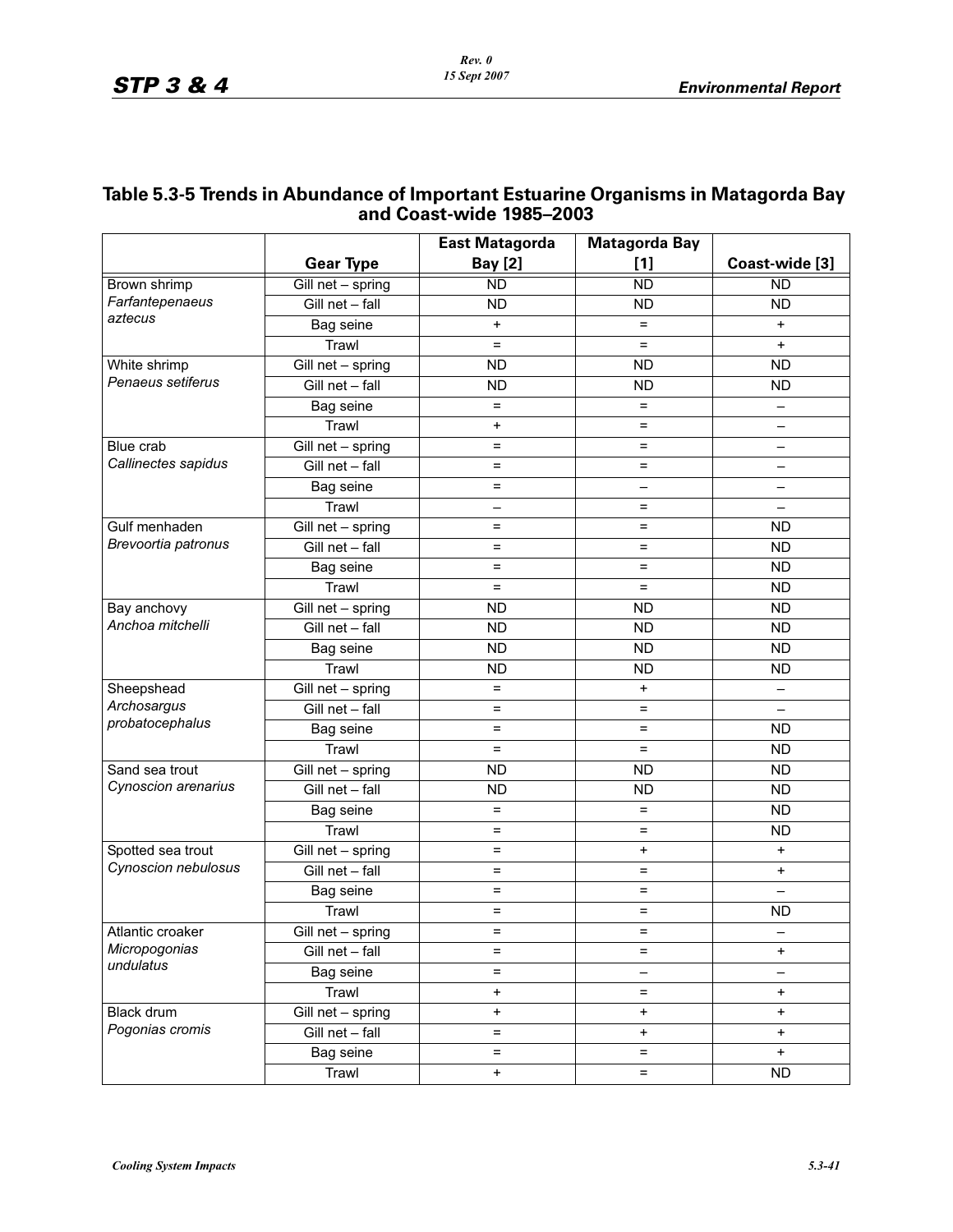|                          |                   | <b>East Matagorda</b> | <b>Matagorda Bay</b> |                          |
|--------------------------|-------------------|-----------------------|----------------------|--------------------------|
|                          | <b>Gear Type</b>  | <b>Bay</b> [2]        | $[1]$                | Coast-wide [3]           |
| Red drum                 | Gill net - spring | $\ddot{}$             | $\ddot{}$            | $\ddot{}$                |
| Sciaenops ocellatus      | Gill net - fall   | $=$                   | $\equiv$             | $+$                      |
|                          | Bag seine         | $=$                   | $=$                  | $\overline{\phantom{0}}$ |
|                          | Trawl             | $=$                   | $\equiv$             | ND.                      |
| Striped mullet           | Gill net - spring | $=$                   | $\equiv$             | <b>ND</b>                |
| Mugil cephalus           | Gill net - fall   | $=$                   | $\equiv$             | ND.                      |
|                          | Bag seine         | $=$                   | $=$                  | ND.                      |
|                          | Trawl             | $=$                   | $\equiv$             | <b>ND</b>                |
| Southern flounder        | Gill net - spring | $=$                   | $\equiv$             |                          |
| Paralichthys lethostigma | Gill net - fall   | $=$                   | $=$                  |                          |
|                          | Bag seine         | $=$                   | -                    | ND.                      |
|                          | Trawl             | $\qquad \qquad =$     | $\equiv$             | <b>ND</b>                |
| Total Finfish [3]        | Gill net - spring | $\ddot{}$             | $\ddot{}$            | $\ddot{}$                |
|                          | Gill net - fall   |                       | -                    | —                        |
|                          | Bag seine         | $=$                   | $\equiv$             | <b>ND</b>                |
|                          | Trawl             | $=$                   | $=$                  | <b>ND</b>                |
| American oyster [4]      | Spat              | $\qquad \qquad =$     | $\equiv$             | $+$                      |
| Crassostrea virginica    | Small             | $\ddot{}$             | $\ddot{}$            | $\ddot{}$                |
|                          | Market size       | $\ddot{}$             | $\ddot{}$            | $\ddot{}$                |

## **Table 5.3-5 Trends in Abundance of Important Estuarine Organisms in Matagorda Bay and Coast-wide 1985–2003 (Continued)**

Source: Martinez-Andrate, Campbell and Fuls (Reference 5.3-25). Trends in Relative Abundance and Size of Selected Finfish and Shellfish along the Texas Coast: November 1975 – December 2003. Texas Parks and Wildlife Management Data Series No. 232.

- [1]Trends for East Matagorda Bay and Matagorda Bay were estimated by inspection of annual catch data from 1985 to 2003. No statistical analysis was used or implied.
- [2]Coast-wide trends were described in the report based on all data since inception of the study, which varied by gear type and species. The earliest data was collected in 1975.
- [3] Total includes some species not represented in this table.
- [4]Oyster data was not reported for East Matagorda Bay separately.

Note: Relative Abundance Indicators:

- + Annual catch increased from 1985 to 2003.
- Annual catch decreased from 1985 to 2003.
- = Annual catch showed no marked change from 1985 to 2003, either due to relatively steady catches or to large variations with no apparent pattern.

ND = no data.